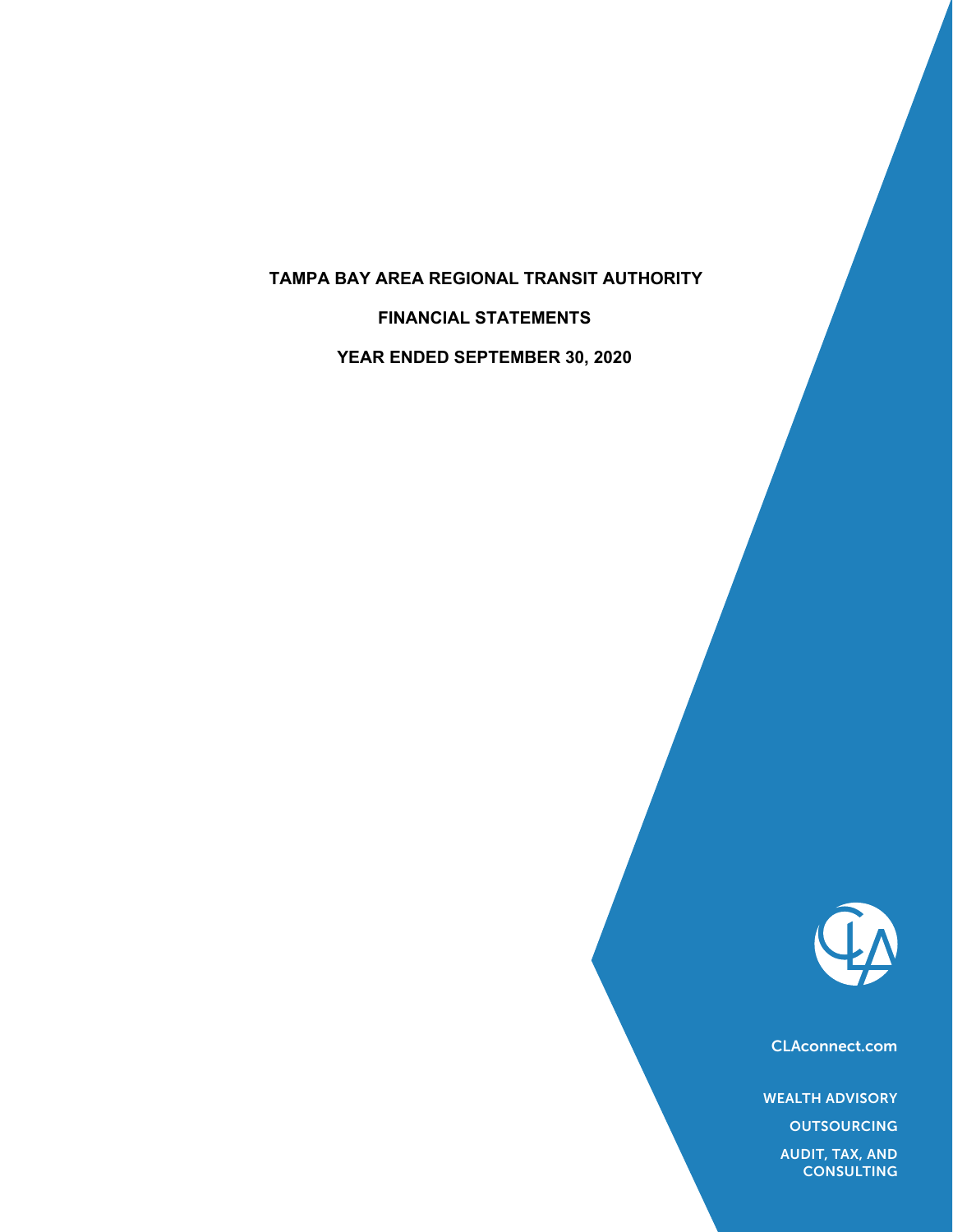# **TAMPA BAY AREA REGIONAL TRANSIT AUTHORITY TABLE OF CONTENTS YEARS ENDED SEPTEMBER 30, 2020**

| <b>INDEPENDENT AUDITORS' REPORT</b>                                                                                                                                                            | 1  |
|------------------------------------------------------------------------------------------------------------------------------------------------------------------------------------------------|----|
| TRANSMITTAL LETTER                                                                                                                                                                             | 4  |
| <b>MANAGEMENT'S DISCUSSION AND ANALYSIS</b>                                                                                                                                                    | 6  |
| <b>BASIC FINANCIAL STATEMENTS</b>                                                                                                                                                              |    |
| <b>GOVERNMENT-WIDE FINANCIAL STATEMENTS</b>                                                                                                                                                    |    |
| <b>STATEMENT OF NET POSITION</b>                                                                                                                                                               | 10 |
| <b>STATEMENT OF ACTIVITIES</b>                                                                                                                                                                 | 11 |
| <b>FUND FINANCIAL STATEMENTS</b>                                                                                                                                                               |    |
| <b>BALANCE SHEET - GENERAL FUND</b>                                                                                                                                                            | 12 |
| <b>RECONCILIATION OF THE GENERAL FUND BALANCE SHEET TO THE</b><br><b>GOVERNMENT-WIDE STATEMENT OF NET POSITION</b>                                                                             | 13 |
| STATEMENT OF REVENUES, EXPENDITURES, AND CHANGES IN FUND<br><b>BALANCE - GENERAL FUND</b>                                                                                                      | 14 |
| RECONCILIATION OF THE STATEMENT OF REVENUES,<br><b>EXPENDITURES, AND CHANGES IN FUND BALANCE - GENERAL</b><br>FUND TO THE GOVERNMENT-WIDE STATEMENT OF ACTIVITIES                              | 15 |
| <b>NOTES TO FINANCIAL STATEMENTS</b>                                                                                                                                                           | 16 |
| <b>REQUIRED SUPPLEMENTARY INFORMATION</b>                                                                                                                                                      |    |
| SCHEDULE OF REVENUES, EXPENDITURES, AND CHANGES IN FUND<br><b>BALANCE - BUDGET AND ACTUAL - GENERAL FUND</b>                                                                                   | 35 |
| SCHEDULE OF PROPORTIONATE SHARE OF NET PENSION LIABILITY<br>- PENSION PLANS                                                                                                                    | 36 |
| <b>SCHEDULE OF CONTRIBUTIONS - PENSION PLANS</b>                                                                                                                                               | 37 |
| <b>INDEPENDENT AUDITORS' REPORT ON INTERNAL CONTROL OVER</b><br><b>FINANCIAL REPORTING AND ON COMPLIANCE AND OTHER MATTERS</b><br><b>BASED ON AN AUDIT OF FINANCIAL STATEMENT PERFORMED IN</b> |    |
| <b>ACCORDANCE WITH GOVERNMENT AUDITING STANDARDS</b>                                                                                                                                           | 38 |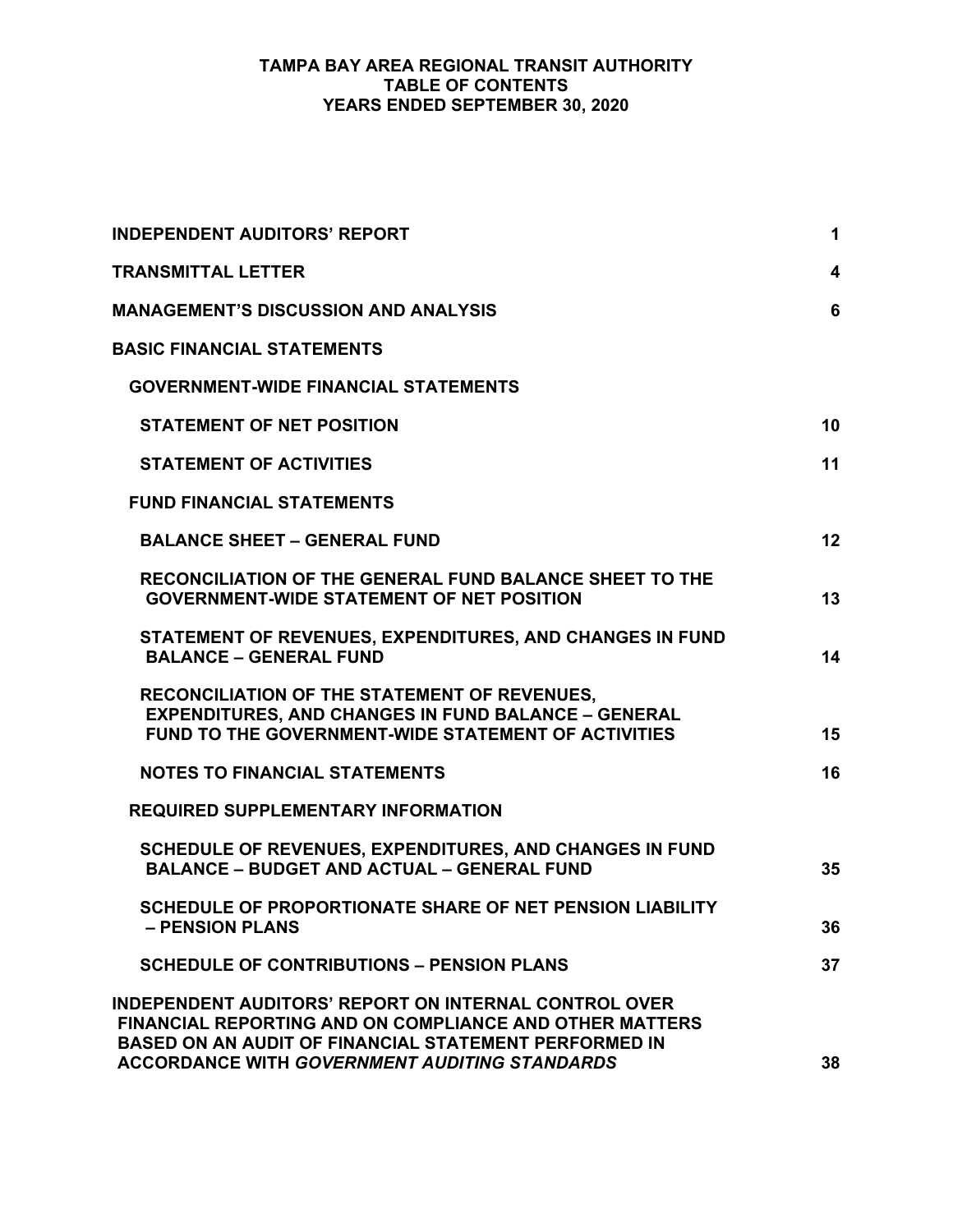# **TAMPA BAY AREA REGIONAL TRANSIT AUTHORITY TABLE OF CONTENTS YEARS ENDED SEPTEMBER 30, 2020**

| <b>INDEPENDENT AUDITORS' REPORT ON COMPLIANCE FOR EACH MAJOR</b><br>STATE PROJECT, AND REPORT ON INTERNAL CONTROL OVER<br><b>COMPLIANCE REQUIRED BY CHAPTER 10.550, RULES OF THE AUDITOR</b> |    |
|----------------------------------------------------------------------------------------------------------------------------------------------------------------------------------------------|----|
| <b>GENERAL OF THE STATE OF FLORIDA</b>                                                                                                                                                       | 40 |
| SCHEDULE OF EXPENDITURES OF STATE FINANCIAL ASSISTANCE                                                                                                                                       | 42 |
| NOTES TO THE SCHEDULE OF EXPENDITURES OF STATE FINANCIAL<br><b>ASSISTANCE</b>                                                                                                                | 43 |
| <b>SCHEDULE OF FINDINGS AND QUESTIONED COSTS</b>                                                                                                                                             | 44 |
| <b>MANAGEMENT LETTER</b>                                                                                                                                                                     | 46 |
| <b>APPENDIX A – PRIOR YEAR FINDINGS AND RECOMMENDATIONS</b>                                                                                                                                  | 48 |
| <b>INDEPENDENT ACCOUNTANTS' REPORT</b>                                                                                                                                                       | 49 |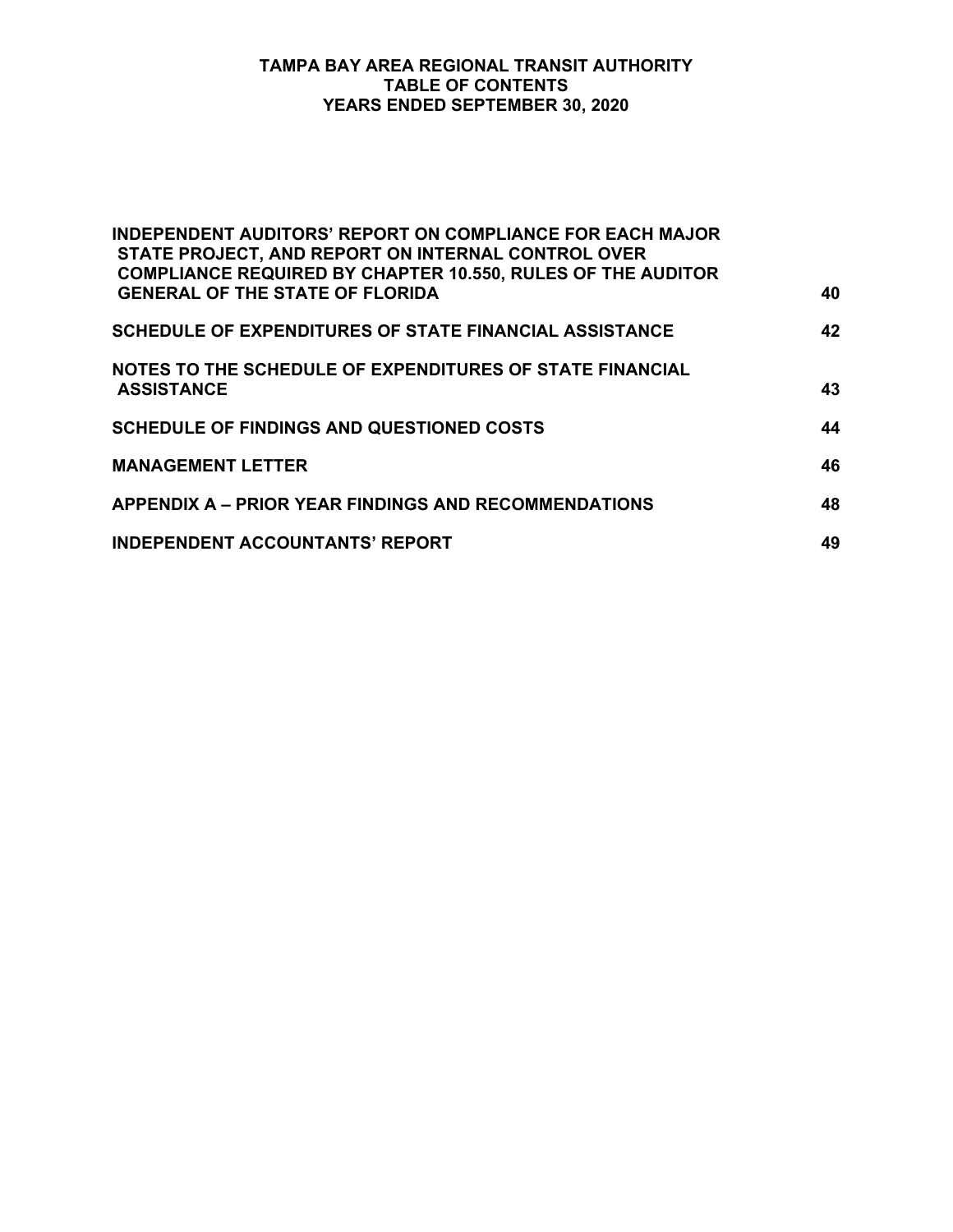

CliftonLarsonAllen LLP CLAconnect.com

# **INDEPENDENT AUDITORS' REPORT**

Board of Directors Tampa Bay Area Regional Transit Authority Tampa, Florida

# **Report on the Financial Statements**

We have audited the accompanying financial statements of the governmental activities and general fund of the Tampa Bay Area Regional Transit Authority (TBARTA), as of and for the year ended September 30, 2020, and the related notes to the financial statements, which collectively comprise TBARTA's basic financial statements as listed in the table of contents.

# **Management's Responsibility for the Financial Statements**

Management is responsible for the preparation and fair presentation of these financial statements in accordance with accounting principles generally accepted in the United States of America; this includes the design, implementation, and maintenance of internal control relevant to the preparation and fair presentation of financial statements that are free from material misstatement, whether due to fraud or error.

# **Auditors' Responsibility**

Our responsibility is to express opinions on these financial statements based on our audit. We conducted our audit in accordance with auditing standards generally accepted in the United States of America and the standards applicable to financial audits contained in *Government Auditing Standards*, issued by the Comptroller General of the United States. Those standards require that we plan and perform the audit to obtain reasonable assurance about whether the financial statements are free from material misstatement.

An audit involves performing procedures to obtain audit evidence about the amounts and disclosures in the financial statements. The procedures selected depend on the auditors' judgment, including the assessment of the risks of material misstatement of the financial statements, whether due to fraud or error. In making those risk assessments, the auditor considers internal control relevant to the entity's preparation and fair presentation of the financial statements in order to design audit procedures that are appropriate in the circumstances, but not for the purpose of expressing an opinion on the effectiveness of the entity's internal control. Accordingly, we express no such opinion. An audit also includes evaluating the appropriateness of accounting policies used and the reasonableness of significant accounting estimates made by management, as well as evaluating the overall presentation of the financial statements.

We believe that the audit evidence we have obtained is sufficient and appropriate to provide a basis for our audit opinions.

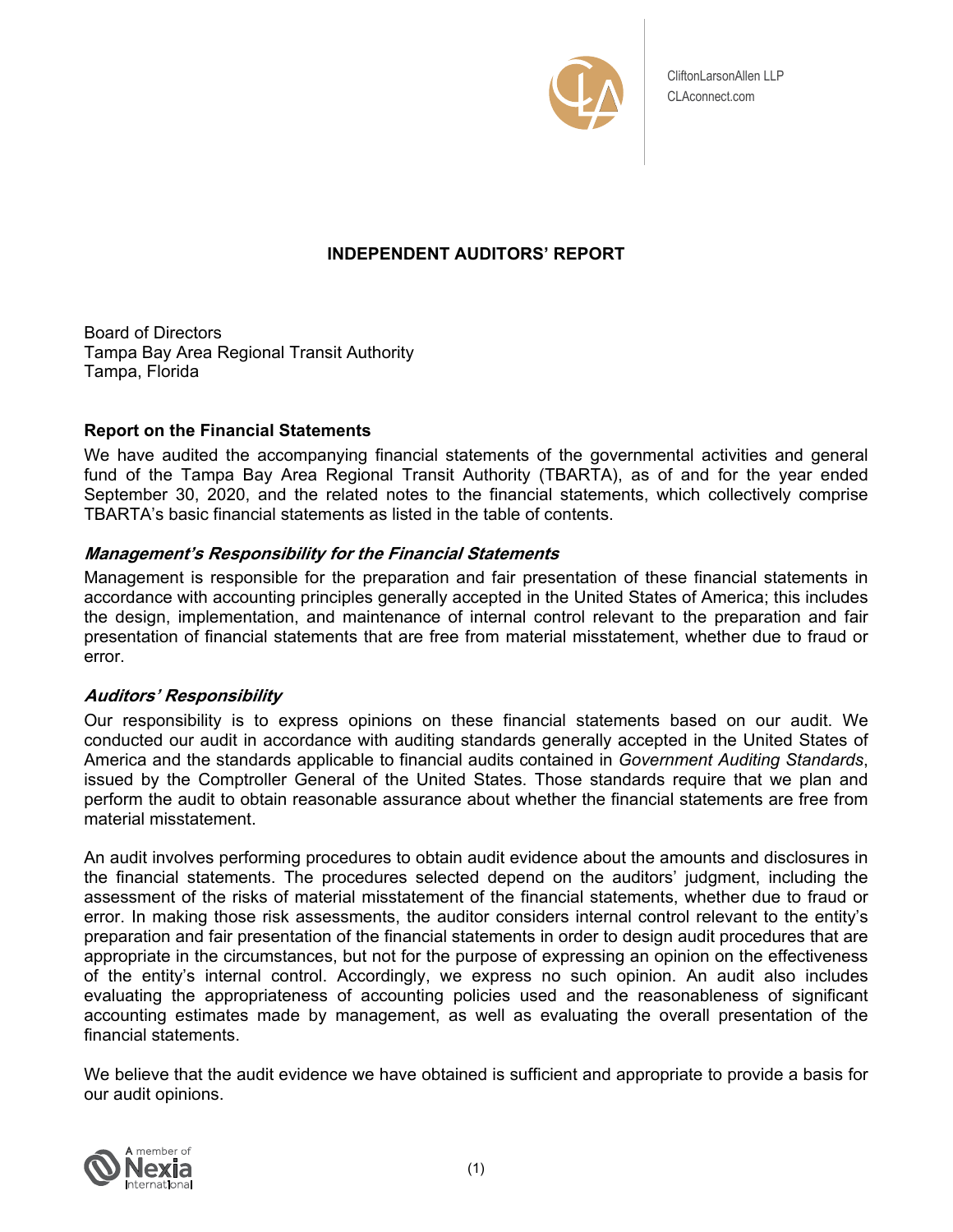# *Opinion*

In our opinion, the financial statements referred to above present fairly, in all material respects, the respective financial position of the governmental activities and general fund of TBARTA as of September 30, 2020, and the respective changes in financial position for the year then ended in accordance with accounting principles generally accepted in the United States of America.

# *Other Matters*

# *Required Supplementary Information*

Accounting principles generally accepted in the United States of America require that the management's discussion and analysis, the budgetary comparison schedule for the general fund, and schedules of TBARTA's proportionate share of the net pension liability and of its contributions-pension plans, as listed on the table of contents, be presented to supplement the basic financial statements. Such information, although not a part of the basic financial statements, is required by the Governmental Accounting Standards Board who considers it to be an essential part of financial reporting for placing the basic financial statements in an appropriate operational, economic, or historical context. We have applied certain limited procedures to the required supplementary information in accordance with auditing standards generally accepted in the United States of America, which consisted of inquiries of management about the methods of preparing the information and comparing the information for consistency with management's responses to our inquiries, the basic financial statements, and other knowledge we obtained during our audit of the basic financial statements. We do not express an opinion or provide any assurance on the information because the limited procedures do not provide us with sufficient evidence to express an opinion or provide any assurance.

# *Other Information*

Our audit was conducted for the purpose of forming opinions on the financial statements that collectively comprise the TBARTA's basic financial statements. The schedule of state financial assistance, as required by Chapter 10.550*, Local Government Entity Audits*, Rules of the Auditor General of the state of Florida, is also presented for purposes of additional analysis and is not a required part of the basic financial statements.

The schedule of expenditures of state financial assistance is the responsibility of management and were derived from and relate directly to the underlying accounting and other records used to prepare the basic financial statements. Such information has been subjected to the auditing procedures applied in the audit of the basic financial statements and certain additional procedures, including comparing and reconciling such information directly to the underlying accounting and other records used to prepare the basic financial statements or to the basic financial statements themselves, and other additional procedures in accordance with auditing standards generally accepted in the United States of America. In our opinion, the information is fairly stated, in all material respects, in relation to the basic financial statements as a whole.

The transmittal letter and introductory sections have not been subjected to the auditing procedures applied in the audit of the basic financial statements, and accordingly, we do not express an opinion or provide any assurance on it.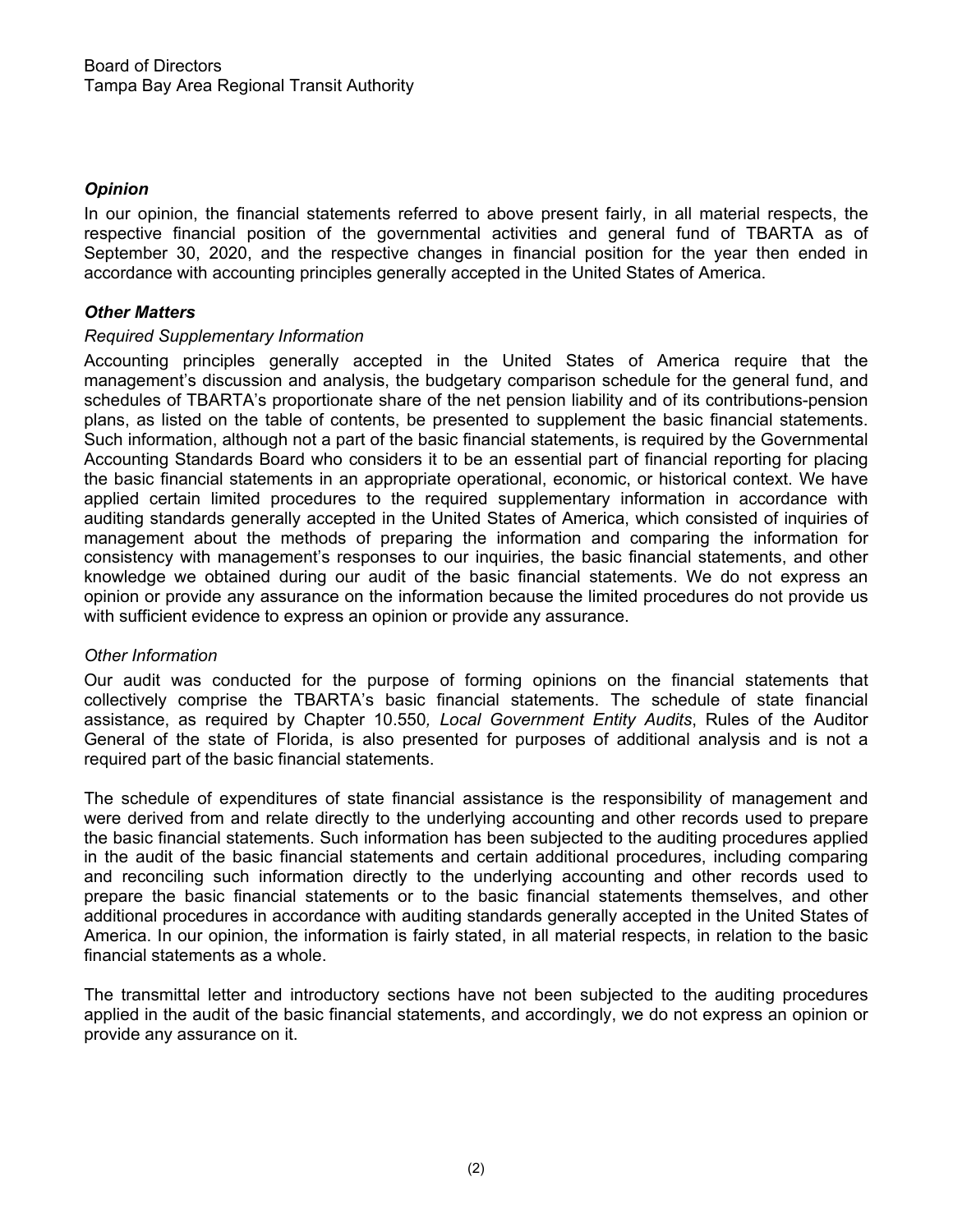# **Other Reporting Required by** *Government Auditing Standards*

In accordance with *Government Auditing Standards*, we have also issued our report dated May 21, 2021 on our consideration of TBARTA's internal control over financial reporting and on our tests of its compliance with certain provisions of laws, regulations, contracts, and grant agreements and other matters. The purpose of that report is solely to describe the scope of our testing of internal control over financial reporting and compliance and the result of that testing, and not to provide an opinion on the effectiveness of TBARTA's internal control over financial reporting or on compliance. That report is an integral part of an audit performed in accordance with *Government Auditing Standards* in considering TBARTA's internal control over financial reporting and compliance.

Clifton Larson Allen LLP

**CliftonLarsonAllen LLP** 

Tampa, Florida May 21, 2021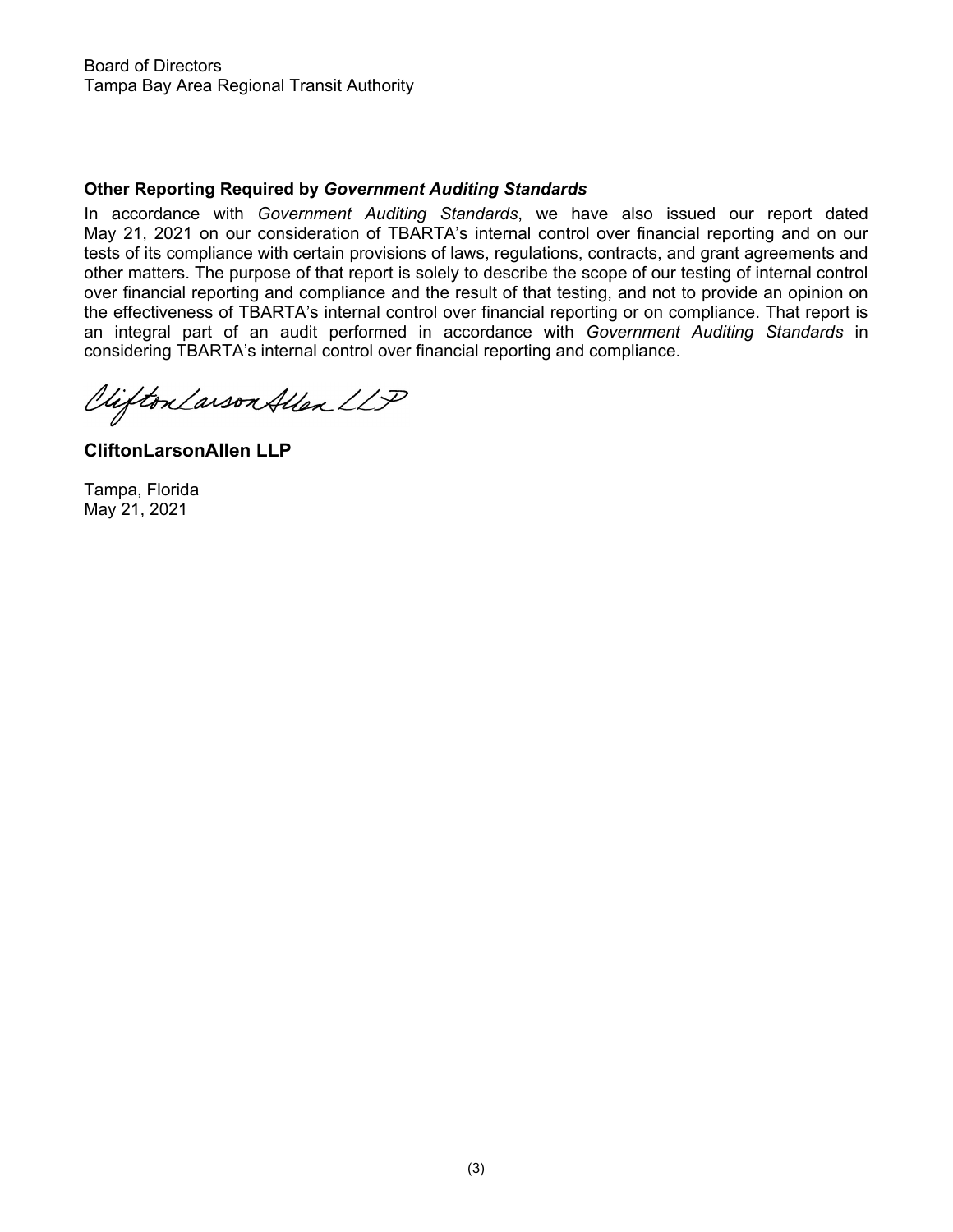

**Transmittal Letter** 

May 21, 2021

James Holton, Board Chair and Members of the Governing Board of Directors of the Tampa Bay Regional Transit Authority and Citizens of the Tampa Bay Region

Dear Board Chair, Board Members and Citizens:

We are pleased to submit to you the Annual Financial Report of the Tampa Bay Regional Transit Authority (TBARTA) for the fiscal year ended September 30, 2020.

State law requires that all independent special districts publish each fiscal year a complete set of financial statements presented in conformity with accounting principles generally accepted in the United States of America (GAAP) and audited in accordance with auditing standards generally accepted in the United States of America by a firm of licensed certified public accountants.

This report has been compiled and prepared by the Authority's management. Consequently, management assumes full responsibility for the completeness and reliability of all the information presented in this report. To provide a reasonable basis for making these representations, management of the Authority has established a comprehensive internal control framework that is designed both to protect the Authority's assets from loss, theft, or misuse and to compile enough reliable information for the preparation of the Authority's financial statements in conformity with GAAP. The Authority's comprehensive framework of internal controls has been designed to provide reasonable rather than absolute assurance that the financial statements will be free from material misstatement. As management, we assert that, to the best of our knowledge and belief, this financial report is complete and reliable in all material respects.

CliftonLarsonAllen LLP, a firm of licensed certified public accountants, has audited the Authority's basic financial statements. The goal of the independent audit was to provide reasonable assurance that the financial statements of the Authority for the fiscal year ended September 30, 2020, are free of material misstatement. The independent audit involved examining, on a test basis, evidence supporting the amounts and disclosures in the financial statements; assessing the accounting principles used and any significant estimates made by management; and evaluating the overall financial statement presentation.

The independent auditor concluded, based upon the audit, that there was reasonable basis for rendering an unmodified opinion that the Authority's financial statements for the fiscal year ended September 30, 2020, are fairly presented in conformity with GAAP.

The Annual Financial Report is presented in three sections: Introductory, Financial and the Regulatory Section. The Introductory section consists of this letter of transmittal that provides an overview of the Authority, economic environment, financial performance and other pertinent financial information.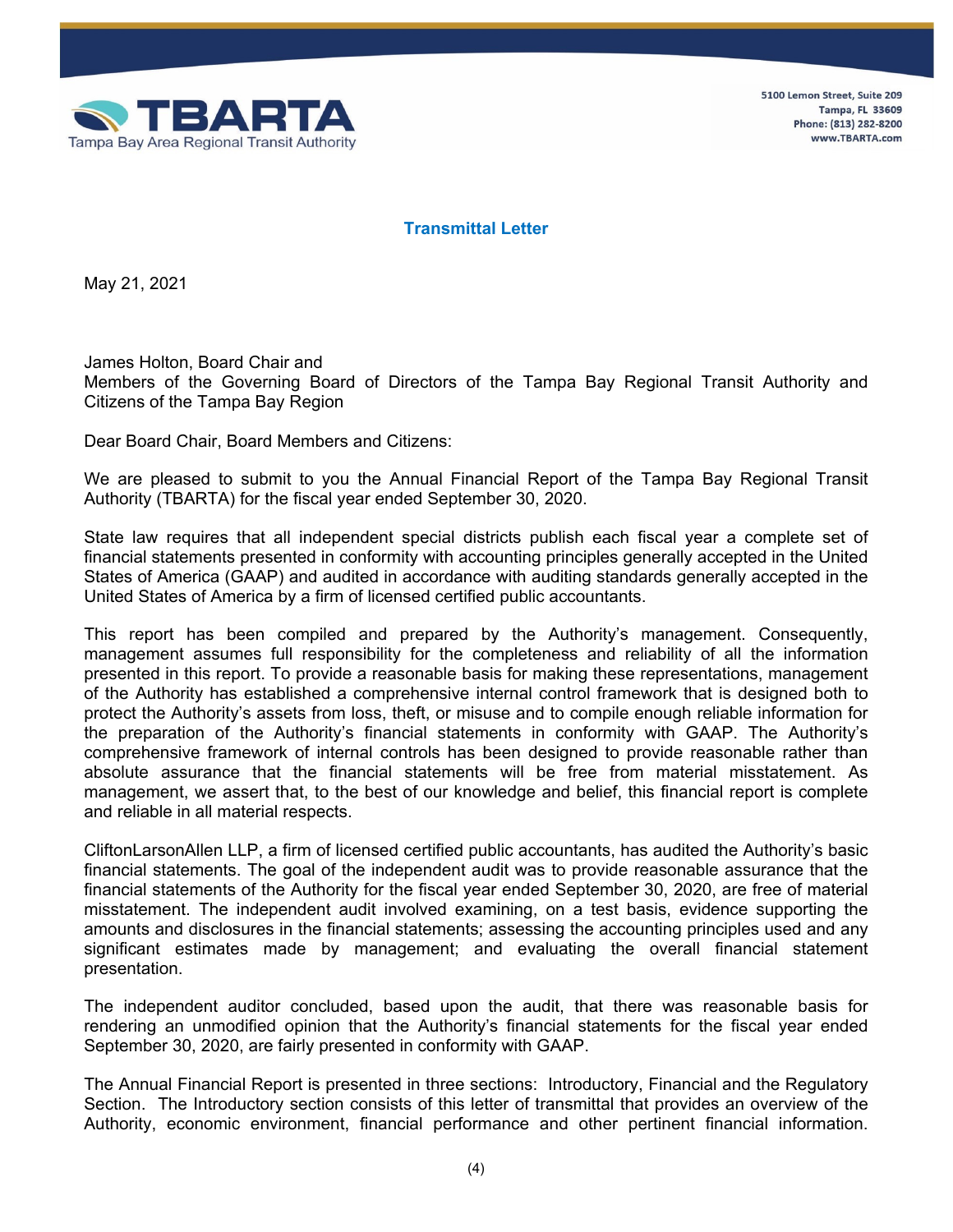The Financial Section includes the Independent Auditor's Report, Management's Discussion and Analysis (MD&A), the basic financial statements and notes thereto, and required supplementary information.

The Authority is also required by federal and state regulations to undergo an audit of federally and state funded programs that it administers. The standards governing the Single Audit engagement require the independent auditor to report on the audited government's internal controls and compliance with laws, regulations, contracts and grants applicable to each major federal and state program. The reports related specifically to the Single Audit are within the regulatory section of this document.

# **Profile of the Authority**

**The Tampa Bay Area Regional Transit Authority (TBARTA)** was created to advance regional transportation needs in Hernando, Hillsborough, Manatee and Pasco and Pinellas counties. Our purpose is to plan, develop, fund, implement and operate a regional transit system in the area. Our mission is a world class transit system that connects and moves the Tampa Bay region.

The agency consists of:

- Governing board made up of elected officials, appointed members from around the region, and
- Citizens Advisory Committee (CAC) made up of citizen representatives appointed by the TBARTA Board, and
- Transit Management Committee (TMC) made up of the executive directors of the transit agencies in the region.

# **Officials**

The Authority is governed by a board of directors comprised of eight elected officials, four gubernatorial appointees and the Secretaries for the Florida Department of Transportation Districts 7 and 1. Operating expenses are covered primarily through state funds.

# **Purpose and Delivery**

With the new foundation for TBARTA as outlined by the Legislature in 2017, TBARTA is producing a regional transit development plan that will be the impetus for implementation and operation of mobility improvements and expansion of transportation options in the region. As outlined in our MD&A, staff is committed to continually build on our successes and on continuous improvement as we move forward.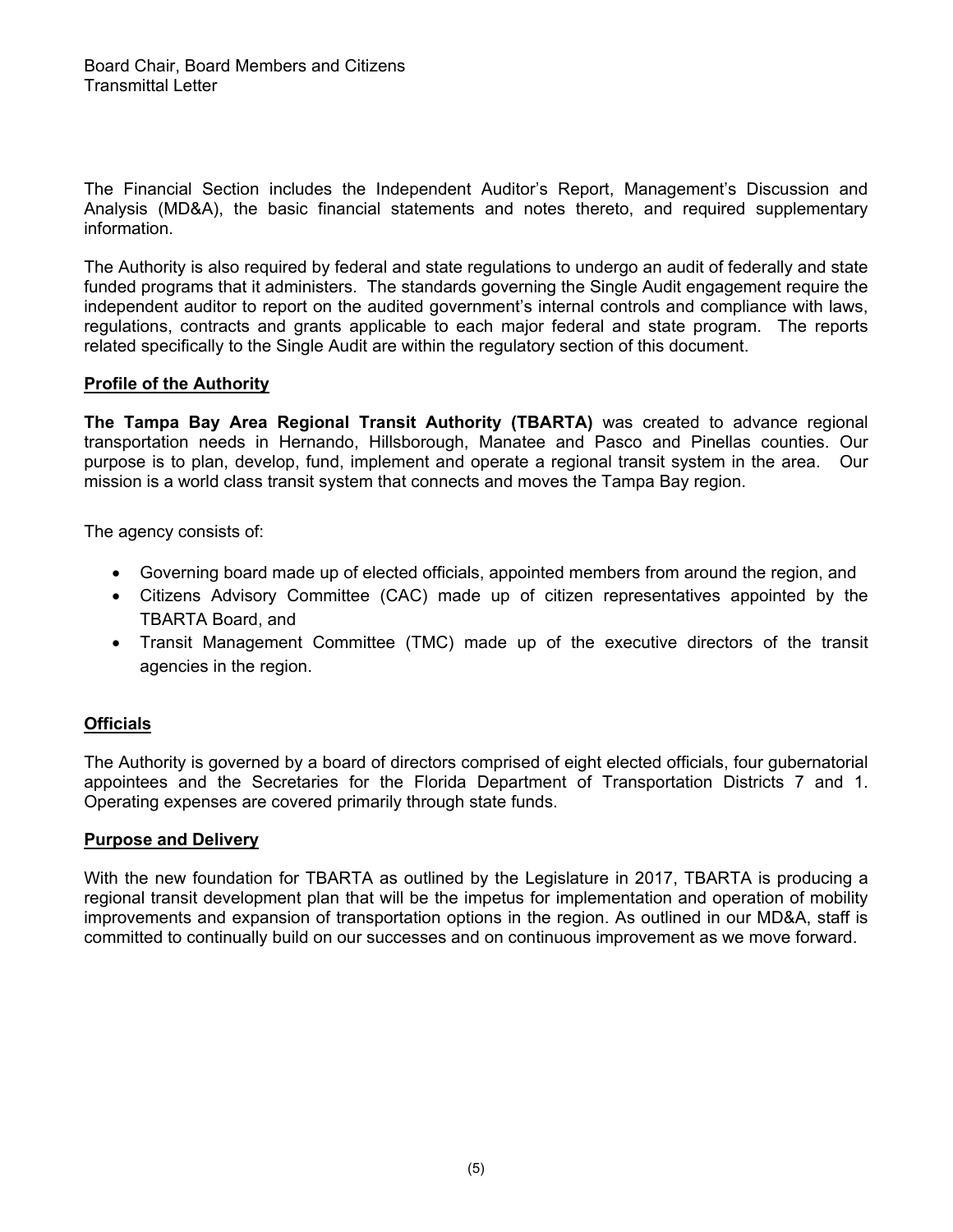# **Financial Highlights**

As management of the Tampa Bay Area Regional Transit Authority (TBARTA), we offer readers of TBARTA's financial statements this narrative overview and analysis of the financial activities of TBARTA for the fiscal year ended September 30, 2020. The information presented here should be considered in conjunction with the transmittal letter and the financial statements.

The notes are essential to a full understanding of the data contained in the financial statements. This report also presents certain required supplementary information regarding pension.

TBARTA's net position is \$13,902, an increase of \$55,146 from the previous year.

During the year, total revenues were \$5,583,210 versus total expenses of \$5,528,064.

# **Overview of the Financial Statements**

The basic financial statements consist of three components: 1) Government-wide financial statements providing information about the activities of TBARTA as a whole; 2) fund financial statements and, 3) notes to the financial statements. In addition to these basic statements, the report also contains other supplemental information in addition to the basic financial statements.

**Government-wide Financial Statements**. The government-wide financial statements are designed to provide a broad overview of TBARTA's finances in a manner similar to a private-sector business. The government-wide statements provide information about TBARTA's financial status as a whole. These statements include details of income during the year and a breakdown by category of expenses for activities and administration of TBARTA. The statements include all assets, deferred inflows, liabilities and deferred inflows using the accrual basis of accounting. This means that all of the current year's revenues and expenses are taken into account regardless of when cash is received or paid.

These two statements report TBARTA's net position and changes in net position. The net position – the difference between assets and deferred outflows and liabilities and deferred inflows – are an important measure of TBARTA's financial health.

**Fund Financial Statements**. The fund statements provide a detailed look at TBARTA's general fund. TBARTA, like all government entities, uses fund accounting to ensure and reflect compliance (or noncompliance) with finance related legal requirements. TBARTA uses one fund, a governmental general fund, which focuses on (1) how cash and other financial assets, that can readily be converted to cash, flow in and out and (2) the balances left at year-end that are available for spending. Consequently, the general fund statements provide a detailed short-term view that indicates whether there are more or fewer financial resources that can be spent in the near future to finance TBARTA's programs. Because this information does not encompass the additional long-term focus of the government-wide statements, a detailed reconciliation provides additional information that explains the relationship (or differences) between the statements.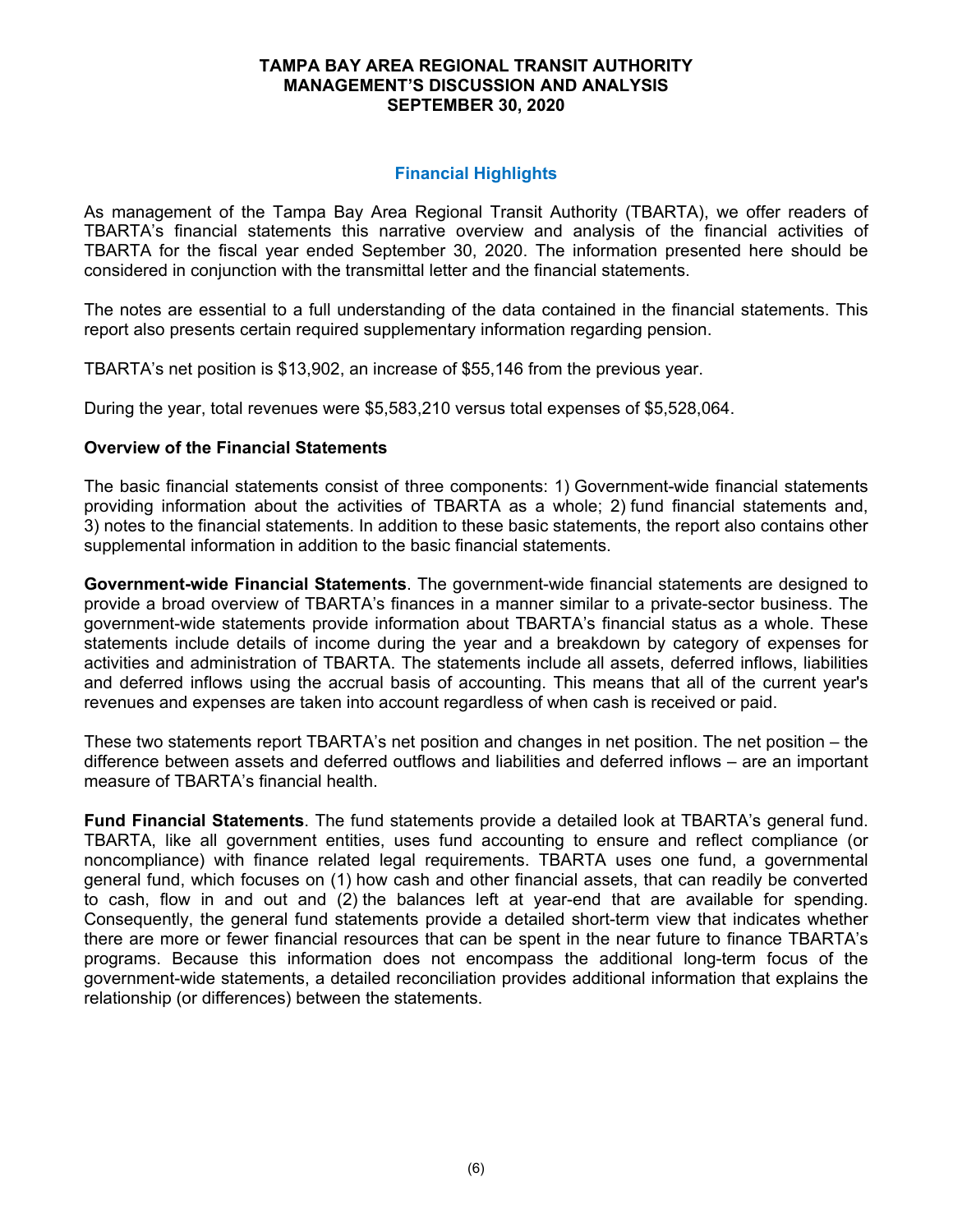# **Net Position**

At September 30, 2020, TBARTA's assets and deferred outflows of resources amounts are less than the liabilities and deferred inflows of resources by \$13,902.

|                                          | <b>Governmental Activities</b> |           |      | Increase   |            |            |      |         |
|------------------------------------------|--------------------------------|-----------|------|------------|------------|------------|------|---------|
|                                          | 2020                           |           | 2019 |            | (Decrease) |            | 2018 |         |
| <b>Current and Other Assets</b>          | \$                             | 2,242,862 | \$   | 1,346,728  | \$         | 896,134    | \$   | 612,024 |
| Capital Assets - Net                     |                                | 58,750    |      | 64,299     |            | (5, 549)   |      | 1,553   |
| <b>Total Assets</b>                      |                                | 2,301,612 |      | 1,411,027  |            | 890,585    |      | 613,577 |
| Deferred Outflows of Resources - Pension |                                |           |      |            |            |            |      |         |
| <b>Related Amounts</b>                   |                                | 721,371   |      | 163,846    |            | 557,525    |      |         |
| <b>Accounts Payable</b>                  |                                | 1,623,835 |      | 876,146    |            | 747,689    |      | 400,744 |
| <b>Accrued Liabilities</b>               |                                | 115,658   |      | 87,466     |            | 28,192     |      | 48,707  |
| <b>Unearned Revenue</b>                  |                                | 182,990   |      | 464,920    |            | (281, 930) |      | 34,235  |
| Net Pension Liability                    |                                | 906,431   |      | 176,047    |            | 730,384    |      |         |
| Line of Credit                           |                                | 161,742   |      |            |            | 161,742    |      |         |
| <b>Total Liabilities</b>                 |                                | 2,990,656 |      | 1,604,579  |            | 1,386,077  |      | 483,686 |
| Deferred Inflows of Resources - Pension  |                                |           |      |            |            |            |      |         |
| <b>Related Amounts</b>                   |                                | 18,425    |      | 11,538     |            | 6,887      |      |         |
| <b>Net Position</b>                      |                                |           |      |            |            |            |      |         |
| Invested in Capital Assets               |                                | 58,750    |      | 64,299     |            | (5, 549)   |      | 1,553   |
| Unrestricted                             |                                | (44, 848) |      | (105, 543) |            | 60,695     |      | 128,338 |
| <b>Total Net Position</b>                | \$                             | 13,902    | \$   | (41, 244)  | \$         | 55,146     | \$   | 129,891 |

# **Tampa Bay Regional Transit Authority – Net Position**

Increases in accounts payable and current assets are in line with an increase of expenses and revenues for the year ended September 30, 2020.

Decrease in unearned revenue relates to expenditures incurred that have been drawn against the advances from Florida Department of Transportation for the Local Transportation Projects/Earmark.

During the year ended September 30, 2020, TBARTA participated in the Florida Retirement System (FRS) for the entire fiscal year, which resulted in the increase in the net pension liability and related amounts noted on the statement of net position. This is TBARTA's second year participating in FRS. FRS is state multi-employer plan administered by the State of Florida.

# **Changes in Net Position**

Revenues relating to TBARTA's operating grants and contributions totaled \$5,583,164, an increase of \$2,842,707 from the previous year. The increase was attributable primarily to grant revenues generated from the Florida Department of Transportation grants for the Local Transportation Projects/Earmark Program and the Regional Bus Rapid Transit Project that incurred eligible expenditures that were subject to reimbursement.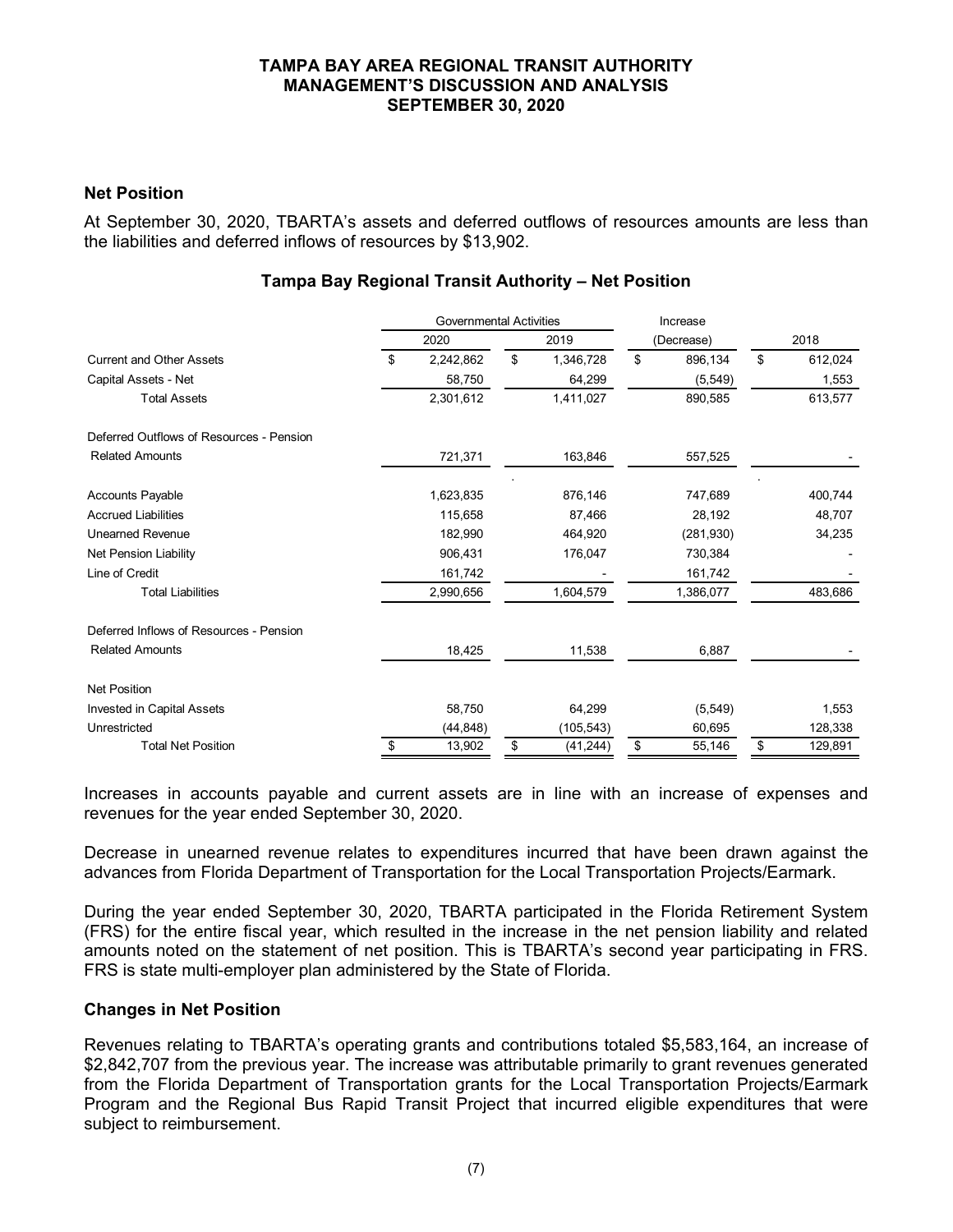# **Changes in Net Position (Continued)**

Expenses totaled \$5,528,064, an increase of \$2,616,462 from the previous year. The increase is primarily due to the increased expenditures for salaries and wages and consulting/contracting services for the Local Transportation Projects/Earmark Program and Regional Bus Rapid Transit projects.

# **Tampa Bay Area Regional Transit Authority - Changes in Net Position**

|                                           | <b>Governmental Activities</b> |           |    | Increase   |    |            |    |           |
|-------------------------------------------|--------------------------------|-----------|----|------------|----|------------|----|-----------|
|                                           | 2020                           |           |    | 2019       |    | (Decrease) |    | 2018      |
| <b>REVENUES</b>                           |                                |           |    |            |    |            |    |           |
| Program Revenue:                          |                                |           |    |            |    |            |    |           |
| <b>Operating Grants and Contributions</b> | \$                             | 5,583,164 | \$ | 2,740,457  | \$ | 2,842,707  | \$ | 2,230,269 |
| General Revenues:                         |                                |           |    |            |    |            |    |           |
| <b>Miscellaneous</b>                      |                                | 46        |    | 10         |    | 36         |    | 13,250    |
| <b>Total Revenues</b>                     |                                | 5,583,210 |    | 2,740,467  |    | 2,842,743  |    | 2,243,519 |
| <b>FUNCTIONAL/PROGRAM EXPENSES</b>        |                                |           |    |            |    |            |    |           |
| Transportation                            |                                | 5,528,064 |    | 2,911,602  |    | 2,616,462  |    | 2,223,408 |
| <b>Total Functional/Program Expenses</b>  |                                | 5,528,064 |    | 2,911,602  |    | 2,616,462  |    | 2,223,408 |
| <b>INCREASE IN NET POSITION</b>           |                                | 55,146    |    | (171, 135) |    | 226,281    |    | 20,111    |
| Net Position - Beginning of Year          |                                | (41, 244) |    | 129,891    |    | (171, 135) |    | 109,780   |
| <b>NET POSITION - END OF YEAR</b>         |                                | 13,902    | S  | (41, 244)  | S  | 55,146     | \$ | 129,891   |

# **General Fund**

The focus of TBARTA's general fund is to provide information on near-term inflows, outflows, and balances of expendable resources. Such information is useful in assessing TBARTA's financing requirements. In particular, unassigned fund balance may serve as a useful measure of a government's net resources available for spending at the end of the fiscal year.

#### **Capital Asset and Debt Activity**

At September 30, 2020, TBARTA accounted for \$129,278 of capital assets. These assets are primarily used to administer TBARTA's operating activities. During the year ended September 30, 2020, TBARTA purchased \$17,886 of furnitures & fixtures for new office location.

As of September 30, 2020, TBARTA had a line of credit outstanding in the amount of \$161,742. See Note 8 for further details.

#### **Budgetary Highlights**

TBARTA's Governing Board approves the annual operating budget. The Governing Board must also approve any required revisions that result in an increase to total expenditures. The budget is maintained at a general fund level. In addition, financial statements, which detail month-to-date and the year-to-date actual versus budgeted expenditure comparisons, are presented to the Governing Board on a periodic basis for review. There were no budget amendments made to the originally adopted budget for the year ended September 30, 2020.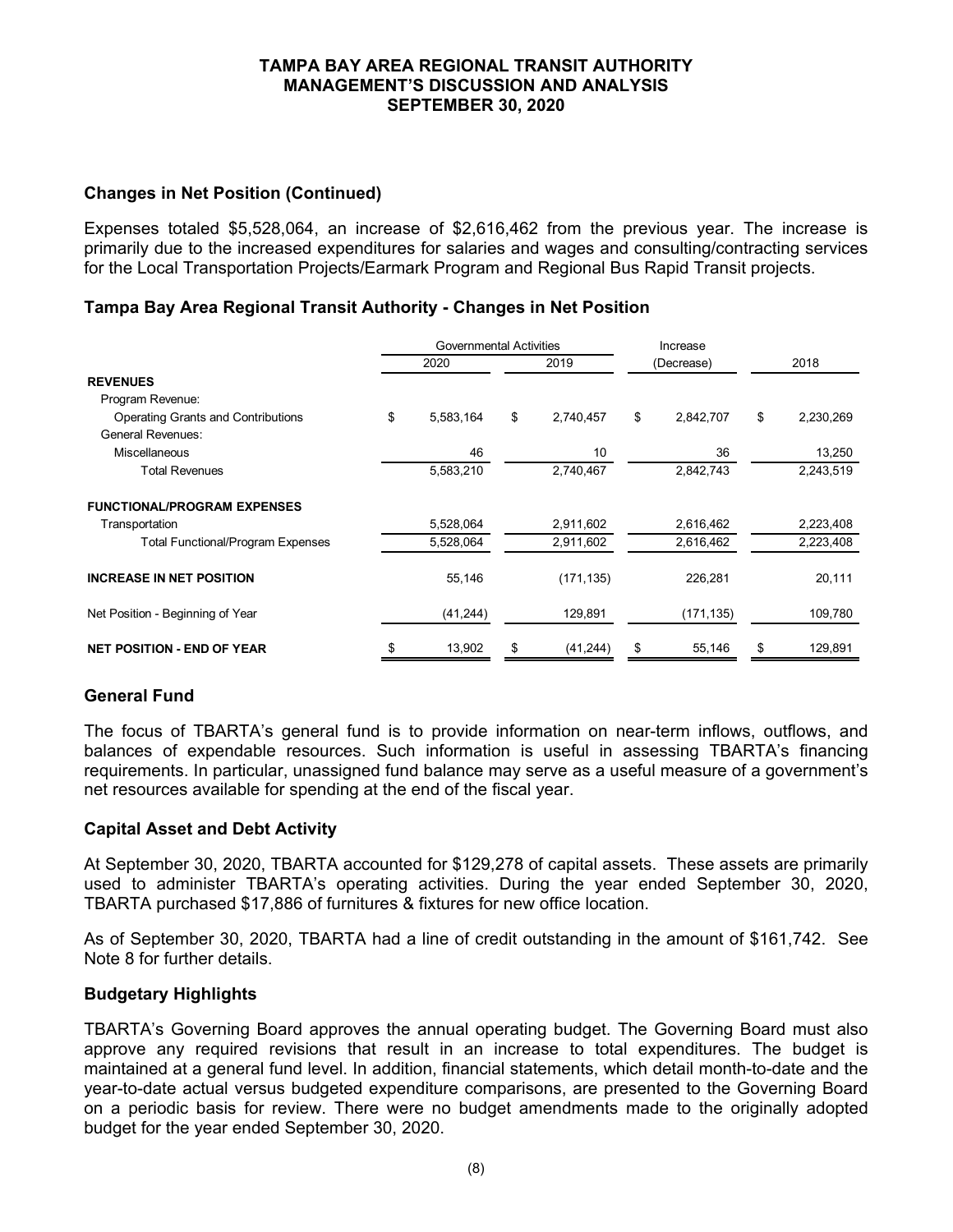# **Economic Factors and the 2020-2021 Budget**

Each year the Board is required to adopt an annual budget before the beginning of the fiscal year. The budget serves as a financial plan in support of the Authority's strategic plan. The FY 2021 operating, and capital budget is 6,963,414 or 7% less than the FY 2020 budget with the majority of the decrease related to completion on technology studies.

TBARTA continues to identify projects and funding sources that facilitate the expansion of the vanpool program, related commuter assistance services and transit solutions.

To enable the opportunity to request additional funding for vanpool and paratransit related projects, in FY 2020, TBARTA became a Federal Transit Administration (FTA) direct recipient grantee.

For FY 2020 TBARTA received the following grants through the Florida Department of Transportation (FDOT) and Federal Transit Administration (FTA):

| <b>Contract Amount</b> | <b>Project Description</b>                |
|------------------------|-------------------------------------------|
| \$870,000.00           | Commuter Assistance Program (FDOT)        |
|                        |                                           |
| \$2,243,939.00         | <b>CARES ACT-Operating Services (FTA)</b> |

In 2020, TBARTA was awarded \$2,243,939 for operational expenses from CARES Act related to the Covid 19 pandemic. In addition, there is approximately \$3.7 million in Federal Transit Administration funding under grant that will flow through to TBARTA from the Pinellas Suncoast Transit Authority as the designated recipient.

**Local Economy:** The regional economy normally enjoys a slightly favorable economic environment compared with other cities in Florida and local indicators point to continued stability and recovery from COVID-19. The regional economy has a diverse economic base that includes tourism, agriculture, construction, finance, healthcare, technology, and the Port of Tampa.

#### **Requests for Information**

This financial report is designed to provide a general overview of Tampa Bay Area Regional Transit Authority's finances. Questions concerning budgets, long-term financial planning, future debt issuances, or questions related to the management of TBARTA's operations should be addressed to the Executive Director:

> David Green 5100 Lemon Street, Suite 209 Tampa, Florida 33609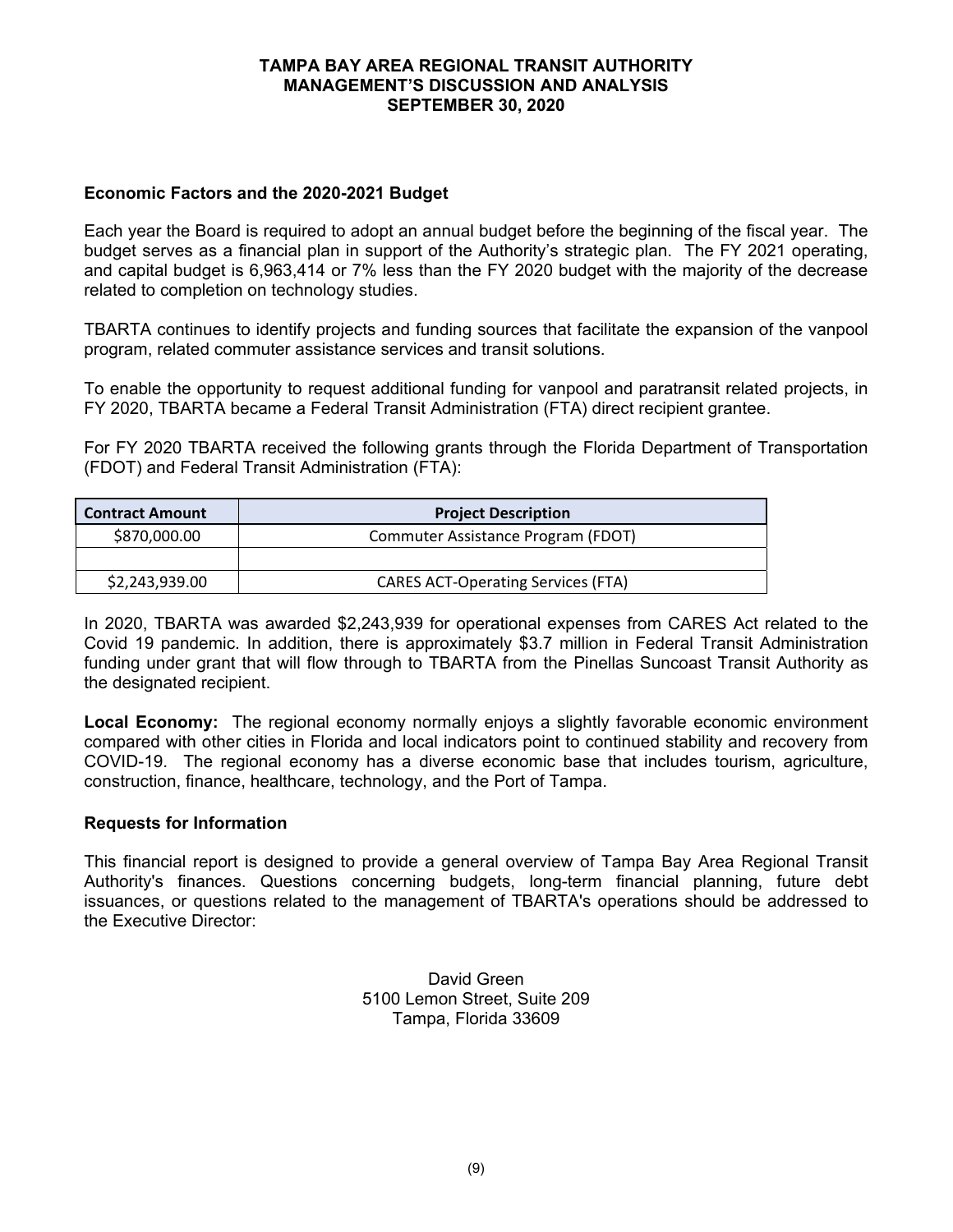# **TAMPA BAY AREA REGIONAL TRANSIT AUTHORITY STATEMENT OF NET POSITION SEPTEMBER 30, 2020**

| <b>ASSETS</b>                                           |               |
|---------------------------------------------------------|---------------|
| Cash                                                    | \$<br>112,837 |
| Due from Federal and State Agencies                     | 2,122,707     |
| Prepaids and Other                                      | 7,318         |
| Capital Assets, Net                                     | 58,750        |
| <b>Total Assets</b>                                     | 2,301,612     |
| DEFERRED OUTFLOW OF RESOURCES - PENSION RELATED AMOUNTS | 721,371       |
| <b>LIABILITIES</b>                                      |               |
| <b>Accounts Payable</b>                                 | 1,623,835     |
| <b>Accrued Liabilities</b>                              | 65,590        |
| <b>Accrued Compensated Absences</b>                     | 50,068        |
| <b>Unearned Revenue</b>                                 | 182,990       |
| Net Pension Liability                                   | 906,431       |
| Line of Credit                                          | 161,742       |
| <b>Total Liabilities</b>                                | 2,990,656     |
| DEFERRED INFLOW OF RESOURCES - PENSION RELATED AMOUNTS  | 18,425        |
| <b>NET POSITION</b>                                     |               |
| Investment in Capital Assets                            | 58,750        |
| Unrestricted                                            | (44, 848)     |
| <b>Total Net Position</b>                               | \$<br>13,902  |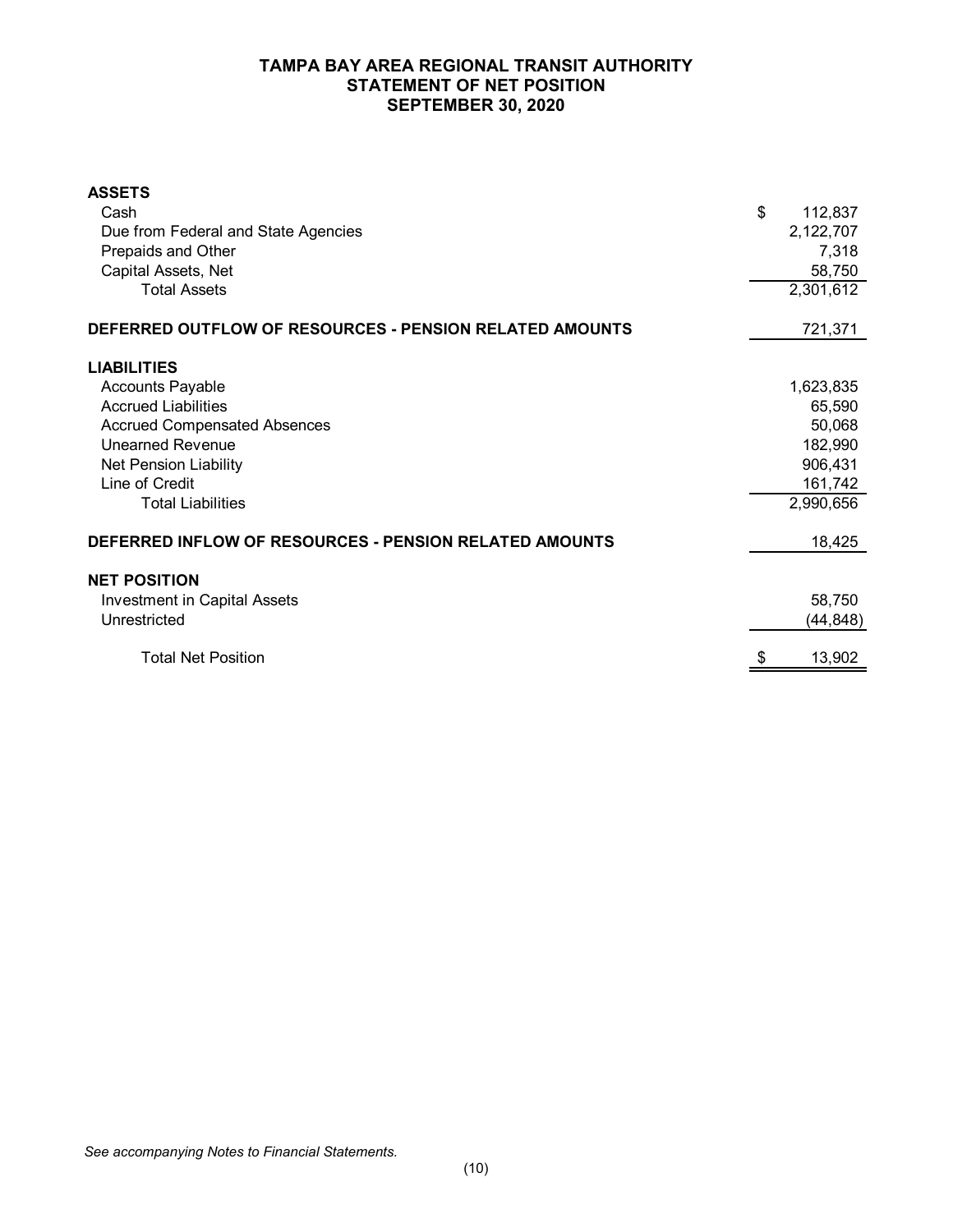# **TAMPA BAY AREA REGIONAL TRANSIT AUTHORITY STATEMENT OF ACTIVITIES FOR THE YEAR ENDED SEPTEMBER 30, 2020**

| <b>Functions/Programs</b>                  |                                                                            | <b>Expenses</b>                 |                          | Program Revenues<br>Operating<br>Grants and<br>Contributions | Net (Expense)<br>Revenue and<br>Changes in<br><b>Net Position</b> |           |  |
|--------------------------------------------|----------------------------------------------------------------------------|---------------------------------|--------------------------|--------------------------------------------------------------|-------------------------------------------------------------------|-----------|--|
| <b>Primary Government:</b>                 |                                                                            |                                 |                          |                                                              |                                                                   |           |  |
| Governmental Activities:<br>Transportation | \$                                                                         | 5,528,064                       | \$                       | 5,583,164                                                    | \$                                                                | 55,100    |  |
| <b>Total Governmental Activities</b>       |                                                                            | 5,528,064                       | $\overline{\mathcal{S}}$ | 5,583,164                                                    |                                                                   | 55,100    |  |
|                                            | <b>General Revenues:</b><br>Miscellaneous<br><b>Total General Revenues</b> |                                 |                          |                                                              | \$<br>\$                                                          | 46<br>46  |  |
|                                            | <b>CHANGE IN NET POSITION</b>                                              |                                 |                          |                                                              |                                                                   | 55,146    |  |
|                                            | Net Position - Beginning of Year                                           |                                 |                          |                                                              |                                                                   | (41, 244) |  |
|                                            |                                                                            | <b>NET POSITION END OF YEAR</b> |                          |                                                              |                                                                   | 13,902    |  |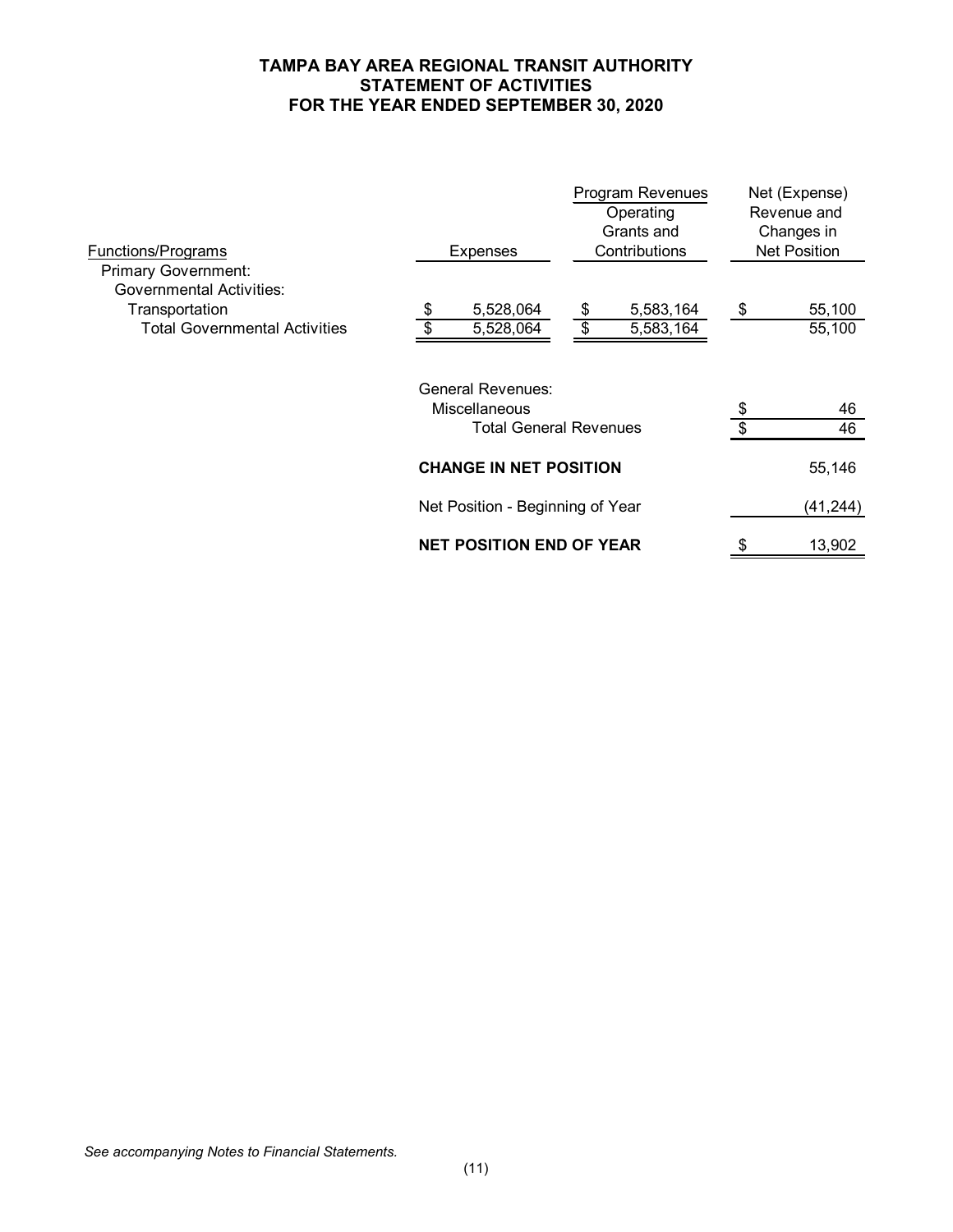# **TAMPA BAY AREA REGIONAL TRANSIT AUTHORITY BALANCE SHEET – GENERAL FUND SEPTEMBER 30, 2020**

#### **ASSETS**

| Cash                                                                 | \$<br>112,837   |
|----------------------------------------------------------------------|-----------------|
| Due from Federal and State Agencies                                  | 2,122,707       |
| Prepaids and Other                                                   | 7,318           |
| <b>Total Assets</b>                                                  | 2,242,862       |
| <b>LIABILITIES, DEFERRED INFLOWS OF RESOURCES, AND FUND BALANCES</b> |                 |
| <b>LIABILITIES</b>                                                   |                 |
| <b>Accounts Payable</b>                                              | \$<br>1,623,835 |
| <b>Accrued Wages and Benefits</b>                                    | 65,590          |
| <b>Unearned Revenue</b>                                              | 182,990         |
| Line of Credit                                                       | 161,742         |
| <b>Total Liabilities</b>                                             | 2,034,157       |
| DEFERRED INFLOWS OF RESOURCES                                        |                 |
| Unavailable Revenues                                                 | 1,095,155       |
|                                                                      | 1,095,155       |
| <b>FUND BALANCES</b>                                                 |                 |
| Nonspendable                                                         | 7,318           |
| Unassigned                                                           | (893, 768)      |
| <b>Total Fund Balances</b>                                           | (886, 450)      |
| Total Liabilities, Deferred Inflows of Resources, and Fund Balances  | 2,242,862       |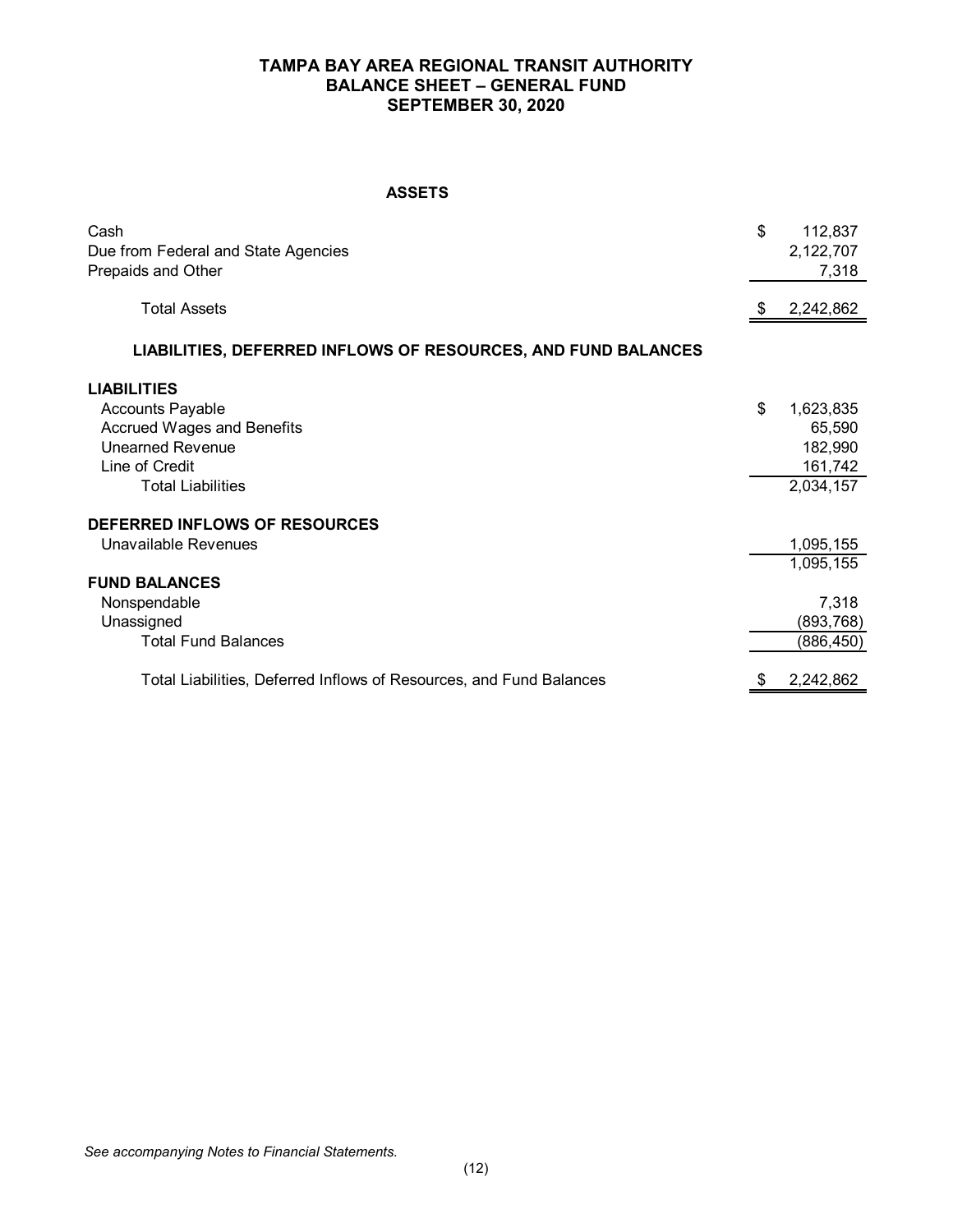# **TAMPA BAY AREA REGIONAL TRANSIT AUTHORITY RECONCILIATION OF THE GENERAL FUND BALANCE SHEET TO THE GOVERNMENT-WIDE STATEMENT OF NET POSITION SEPTEMBER 30, 2020**

| <b>Total Fund Balances - General Fund</b>                                                                                                                                                      | \$<br>(886, 450)      |
|------------------------------------------------------------------------------------------------------------------------------------------------------------------------------------------------|-----------------------|
| Amounts reported for governmental activities in the statement of net position<br>are different because:                                                                                        |                       |
| Capital assets used in governmental activities are not financial resources<br>and therefore are not reported in the general fund.                                                              | 58,750                |
| Deferred outflows of resources related to net pension liabilities do not have a current<br>financial resources focus, and therefore are not recognized in the governmental<br>fund statements. | 721,371               |
| Certain grant-related receivables are not available to pay for current period<br>expenditures and therefore are reported as deferred inflows of resources in<br>the general fund.              | 1,095,155             |
| Deferred inflows of resources related to net pension liabilities do not have a current<br>financial resources focus, and therefore are not recognized in the governmental fund<br>statements.  | (18, 425)             |
| Long-term liabilities are not due and payable in the current period<br>and, therefore, are not reported in the governmental funds.                                                             |                       |
| <b>Compensated Absences</b><br>Net Pension Liability                                                                                                                                           | (50,068)<br>(906,431) |
| <b>Total Net Position - Governmental Activities</b>                                                                                                                                            | \$<br>13,902          |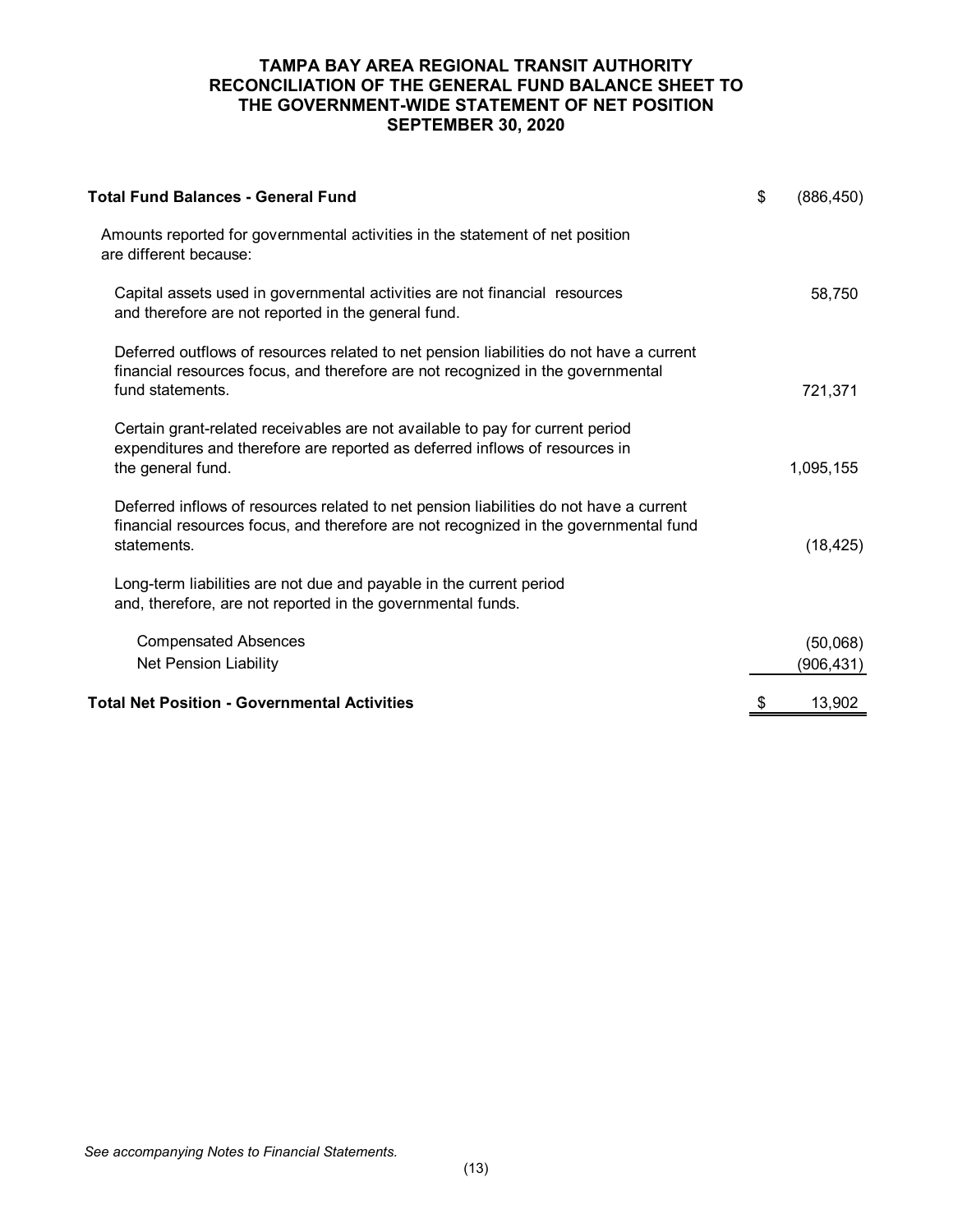#### **TAMPA BAY AREA REGIONAL TRANSIT AUTHORITY STATEMENT OF REVENUES, EXPENDITURES, AND CHANGES IN FUND BALANCE – GENERAL FUND FOR THE YEAR ENDED SEPTEMBER 30, 2020**

| <b>REVENUES</b>                   |                  |
|-----------------------------------|------------------|
| <b>Federal and State Grants</b>   | \$<br>4,753,293  |
| <b>Local Contributions</b>        | 557,500          |
| <b>Miscellaneous Revenues</b>     | 46               |
| <b>Total Revenues</b>             | 5,310,839        |
| <b>EXPENDITURES</b>               |                  |
| Current:                          |                  |
| Transportation                    | 5,304,559        |
| Capital Outlay                    | 17,886           |
| <b>Total Expenditures</b>         | 5,322,445        |
| <b>NET CHANGE IN FUND BALANCE</b> | (11,606)         |
| Fund Balance - Beginning of Year  | (874, 844)       |
| <b>FUND BALANCE - END OF YEAR</b> | \$<br>(886, 450) |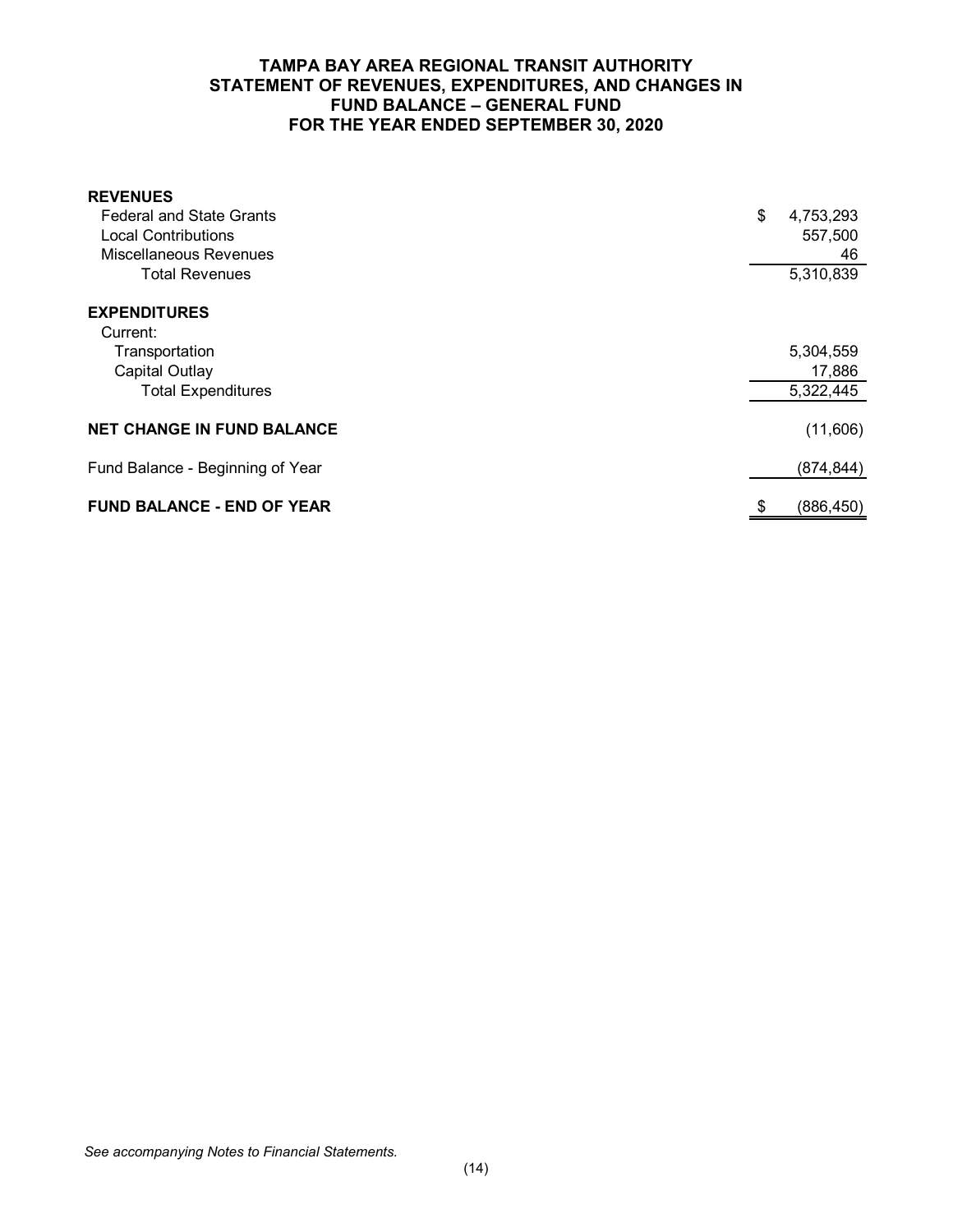#### **TAMPA BAY AREA REGIONAL TRANSIT AUTHORITY RECONCILIATION OF THE STATEMENT OF REVENUES, EXPENDITURES, AND CHANGES IN FUND BALANCE – GENERAL FUND TO THE GOVERNMENT-WIDE STATEMENT OF ACTIVITIES YEAR ENDED SEPTEMBER 30, 2020**

| Net Change in Fund Balance - Total General Fund                                                                                                                                                                                                                                                                                                 | \$<br>(11,606)       |
|-------------------------------------------------------------------------------------------------------------------------------------------------------------------------------------------------------------------------------------------------------------------------------------------------------------------------------------------------|----------------------|
| Capital outlays are reported as expenditures in the general fund, however, in the<br>statement of activities, the cost of assets is allocated over their estimated useful<br>lives and reported as depreciation expense:                                                                                                                        | 17,886               |
| Less: Depreciation<br>Total                                                                                                                                                                                                                                                                                                                     | (23,435)<br>(5, 549) |
| In the statement of activities, the straight line impact of rent expense over<br>the term of the lease.                                                                                                                                                                                                                                         | 6,429                |
| In the statement of activities, the cost of compensated absences is measured<br>by the amounts earned during the year, while in the general fund expenditures<br>are recognized based on the amounts actually paid for leave used. This is the<br>net amount of compensated absences paid in excess of amounts earned in<br>the current period. | (26, 755)            |
| Pension related expenses reported in the statement of activities do not require the use<br>of current financial resources and therefore are not reported as expenditures in<br>governmental funds.                                                                                                                                              | (179, 744)           |
| Revenues in the statement of activities that do not provide current financial<br>resources are not reported as revenues in the general fund.                                                                                                                                                                                                    | 272,371              |
| <b>Change in Net Position of Governmental Activities</b>                                                                                                                                                                                                                                                                                        | 55,146               |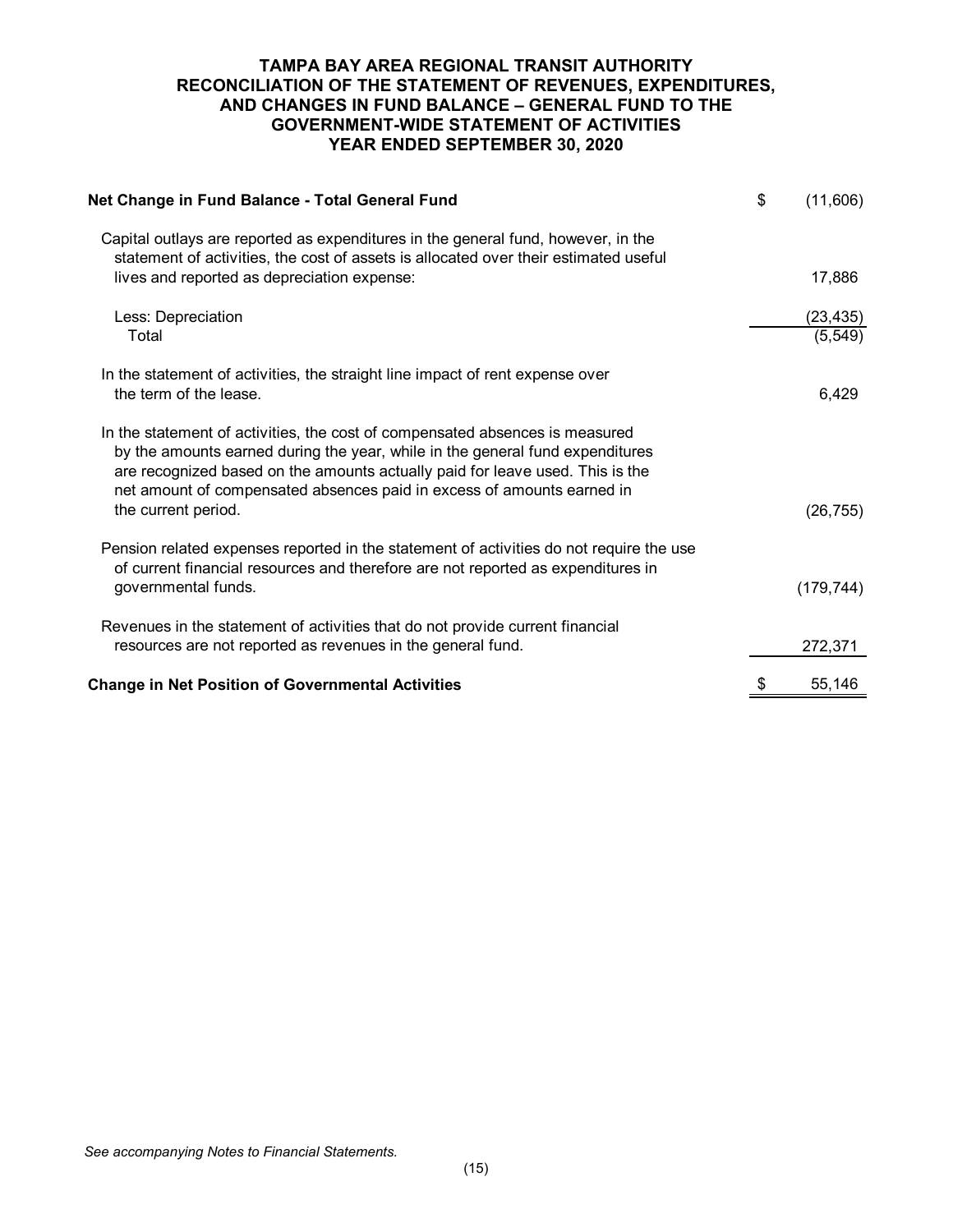# **NOTE 1 SUMMARY OF SIGNIFICANT ACCOUNTING POLICIES**

# **Organization**

The Tampa Bay Area Regional Transit Authority (TBARTA) was created on July 1, 2007, pursuant to the authority of Section 343.92, Florida Statues to advance regional transportation needs in Hernando, Hillsborough, Manatee and Pasco and Pinellas counties. Our purpose is to plan, develop, fund, implement and operate a regional transit system in the area. Our mission is a world class transit system that connects and moves the Tampa Bay region.

The basic operations of TBARTA are financed primarily through grants from the state, federal government, and local county contributions.

# **Reporting Entity**

In evaluating how to define TBARTA for financial reporting purposes, management has considered all potential component units. The decision to include a potential component unit in the reporting entity was made by applying certain criteria consisting of manifestation of oversight responsibility including: financial accountability; appointment of a voting majority; imposition of will; financial benefit to or burden on a primary organization; financial accountability as a result of fiscal dependency; potential for dual inclusion; and organizations included in the reporting entity although the primary organization is not financially accountable. Based upon the application of these criteria, no potential component units were identified.

# **Basis of Presentation**

The financial statements of TBARTA have been prepared in conformity with accounting principles generally accepted in the United States of America (GAAP) as applied to governmental units. Government Accounting Standards Board (GASB) is the accepted standard-setting body for establishing governmental accounting and financial reporting principles in the United States of America. The more significant of the government's accounting policies are described below.

#### **Government-Wide Financial Statements**

The government-wide financial statements include the statement of net position and a statement of activities.

The government-wide statements are prepared using the economic resources measurement focus and the accrual basis of accounting. This differs from the way governmental fund financial statements are prepared. Therefore, governmental fund financial statements include a reconciliation with brief explanations to better identify the relationship between the government-wide statements and the statements for governmental funds.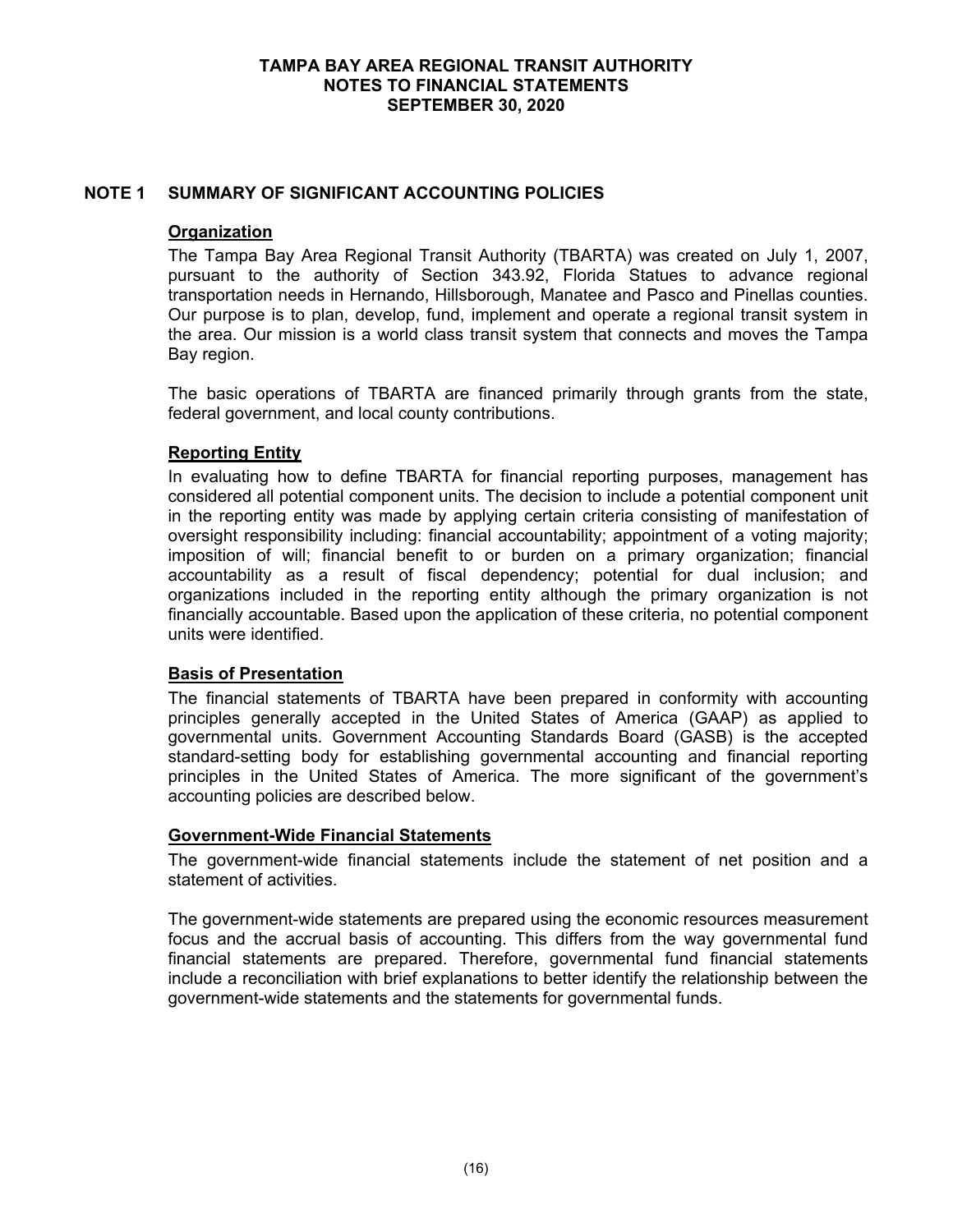# **NOTE 1 SUMMARY OF SIGNIFICANT ACCOUNTING POLICIES (CONTINUED)**

#### **Fund Financial Statements**

The accounts of TBARTA are organized on the basis of funds, each of which is considered a separate accounting entity. The operations of each fund are accounted for with a separate set of self-balancing accounts. Currently, TBARTA only utilizes a general fund to track its operations. The general fund is reported using the current financial resources measurement focus and the modified accrual basis of accounting. Under this method, revenues are recognized when measurable and available. Generally, revenues are considered available when they are collected within the current period or within 60 days after the end of the fiscal year. Expenditures are recorded when the related fund liability is incurred, except for compensated absences, which are recognized as expenditures to the extent they have matured. General capital asset acquisitions are reported as expenditures in the general fund.

TBARTA funds certain programs by a combination of specific cost-reimbursement grants, other grants, and other revenues. When both restricted and unrestricted resources are available for use, it is TBARTA's policy to use restricted resources first, then unrestricted as needed.

TBARTA reports the following major governmental fund:

*General Fund* – This fund is used to account for the accumulation and expenditure of resources used for general purposes of TBARTA and do not require the establishment of any other type of fund.

#### **Use of Estimates**

The preparation of financial statements in conformity with GAAP requires management to make estimates and assumptions that affect the reported amounts of assets and liabilities and disclosure of contingent assets and liabilities at the date of the financial statements and the reported amounts of revenues and expenses during the reporting period. Significant items subject to estimates and assumptions include depreciation and pension related amounts. Actual amounts could differ from those estimates.

#### **Capital Assets**

Capital assets are carried at historical cost. Minimum capitalization costs are \$1,000 for all asset categories. The cost of normal maintenance and repairs that do not add to the value of the asset or materially extend an assets' life is not capitalized. Depreciation of capital assets is computed using the straight-line method over the estimated useful lives of the assets, generally 3 to 10 years.

#### **Compensated Absences**

Vacation pay can be accumulated by an employee up to 240 hours and is payable, if not used, upon termination. Senior management service or selected exempt service employee may accumulate vacation up to 480 hours rather than 240 hours and is payable.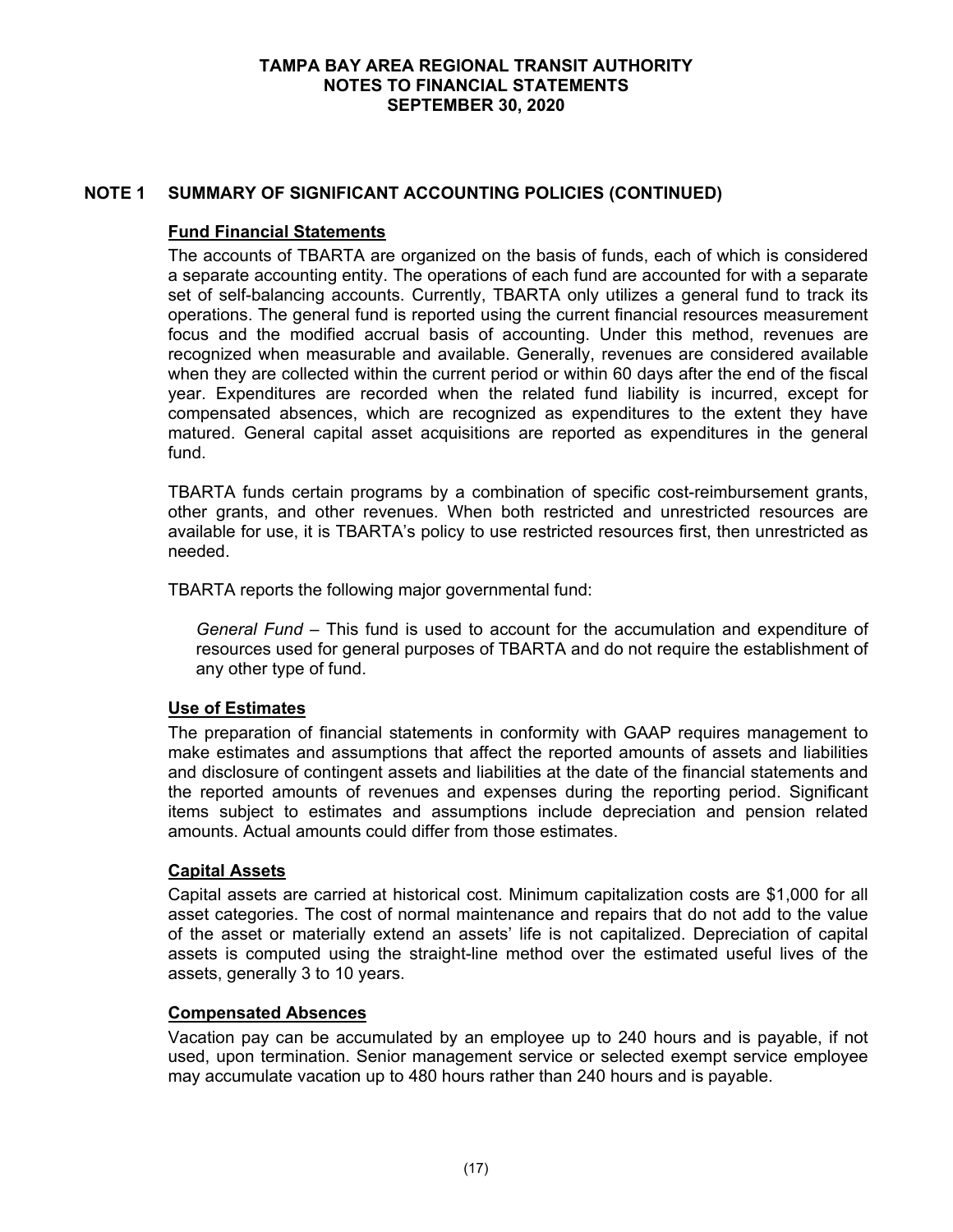# **NOTE 1 SUMMARY OF SIGNIFICANT ACCOUNTING POLICIES (CONTINUED)**

#### **Pensions**

In the statements of net position, liabilities are recognized for the TBARTA's proportionate share of each pension plan's net pension liability. For purposes of measuring the net pension liability, deferred outflows/inflows of resources, and pension expense, information about the fiduciary net position of the Florida Retirement System (FRS) defined benefit plan and the Health Insurance Subsidy (HIS) and additions to/deductions from FRS's and HIS's fiduciary net position have been determined on the same basis as they are reported by the FRS and HIS plans. For this purpose, plan contributions are recognized as of employer payroll paid dates and benefit payments and refunds of employee contributions are recognized when due and payable in accordance with the benefit terms. Investments are reported at fair value.

#### **Deferred Outflows/Inflows of Resources**

In addition to assets, the statement of net position reports a separate section for deferred outflows of resources. This separate financial statement element, deferred outflows of resources, represents a consumption of net position that applies to a future period(s) and so will not be recognized as an outflow of resources (expense/expenditure) until then. The deferred outflows of resources reported in the TBARTA's statement of net position are related to the TBARTA's participation in the Florida Retirement System Pension Plan and the Retiree Health Insurance Subsidy Program. These amounts will be recognized as increases in pension expense in future years.

In addition to liabilities, the statements of net position report a separate section for deferred inflows of resources. This separate financial statement element, deferred inflows of resources, represents an acquisition of net position that applies to a future period(s) and so will not be recognized as an inflow of resources (revenue) until that time. The deferred inflows of resources reported in the TBARTA's statement of net position are related to the TBARTA's participation in the Florida Retirement System Pension Plan and the Retiree Health Insurance Subsidy Program. These amounts will be recognized as reductions in postemployment benefit expense and pension expense in future years.

TBARTA recorded certain receivables that were not available to pay for current period expenditures and certain amounts received for which the time requirement has not been met as deferred inflows of resources as of September 30, 2020.

#### **Revenue Recognition**

Under the modified accrual basis, revenues are recognized in the accounting period when they become measurable and available. Revenues are generally considered available when they are received in cash (unless legally restricted to some future period) or when earned and expected to be collected soon enough after yearend to pay liabilities of the current period (i.e. within 60 days of the end of the current fiscal period).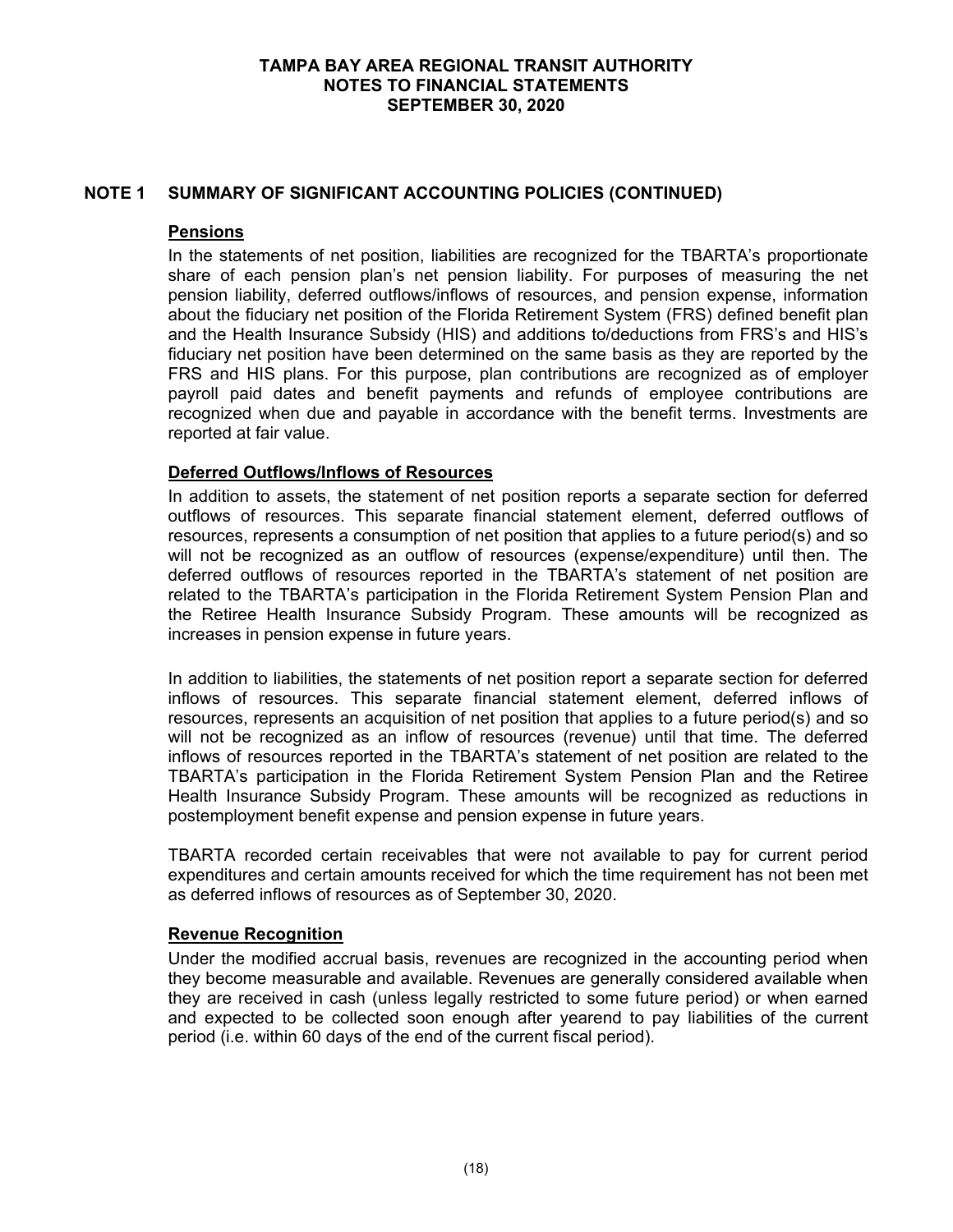# **NOTE 1 SUMMARY OF SIGNIFICANT ACCOUNTING POLICIES (CONTINUED)**

#### **Net Position**

Net position in government-wide financial statements are classified as invested in capital assets, restricted, and unrestricted. Invested in capital assets represents the total capital assets, net of debt issued in the acquisition of these assets (of which there is none) and net of depreciation. Restricted net position represents constraints on resources that are either externally imposed by creditors, grantors, contributors, or laws or regulations of other governments or imposed by law through state statute. Unrestricted net position represents the balance that is not restricted for specific purposes.

#### **Impact of Recently Issued Accounting Principles**

The GASB issued Statement No. 88, *Certain Disclosures Related to Debt, Including Direct Borrowings and Direct Placements*, effective for September 30, 2020 year-end. The objective is to improve the information that is disclosed in notes to government financial statements related to debt, which includes direct borrowings and direct placements. It also clarifies which liabilities governments should include when disclosing information related to debt. The Authority has implemented this Statement for fiscal year 2020.

# **NOTE 2 CASH**

Custodial credit risk is defined as the risk that, in the event of bank failure, TBARTA's deposits may not be returned. All cash deposits are in financial institutions whose deposits are insured by the Federal Deposit Insurance Corporation (FDIC) up to \$250,000. Any amount above this amount is collateralized pursuant to Chapter 280, Florida Statutes, which obligates all participating institutions to reimburse the governmental entity for the loss, in the event of default by a participating financial institution (a qualified public depository).

As of September 30, 2020, the carrying amounts of TBARTA's deposits were \$112,837 and the bank balance was \$524,578.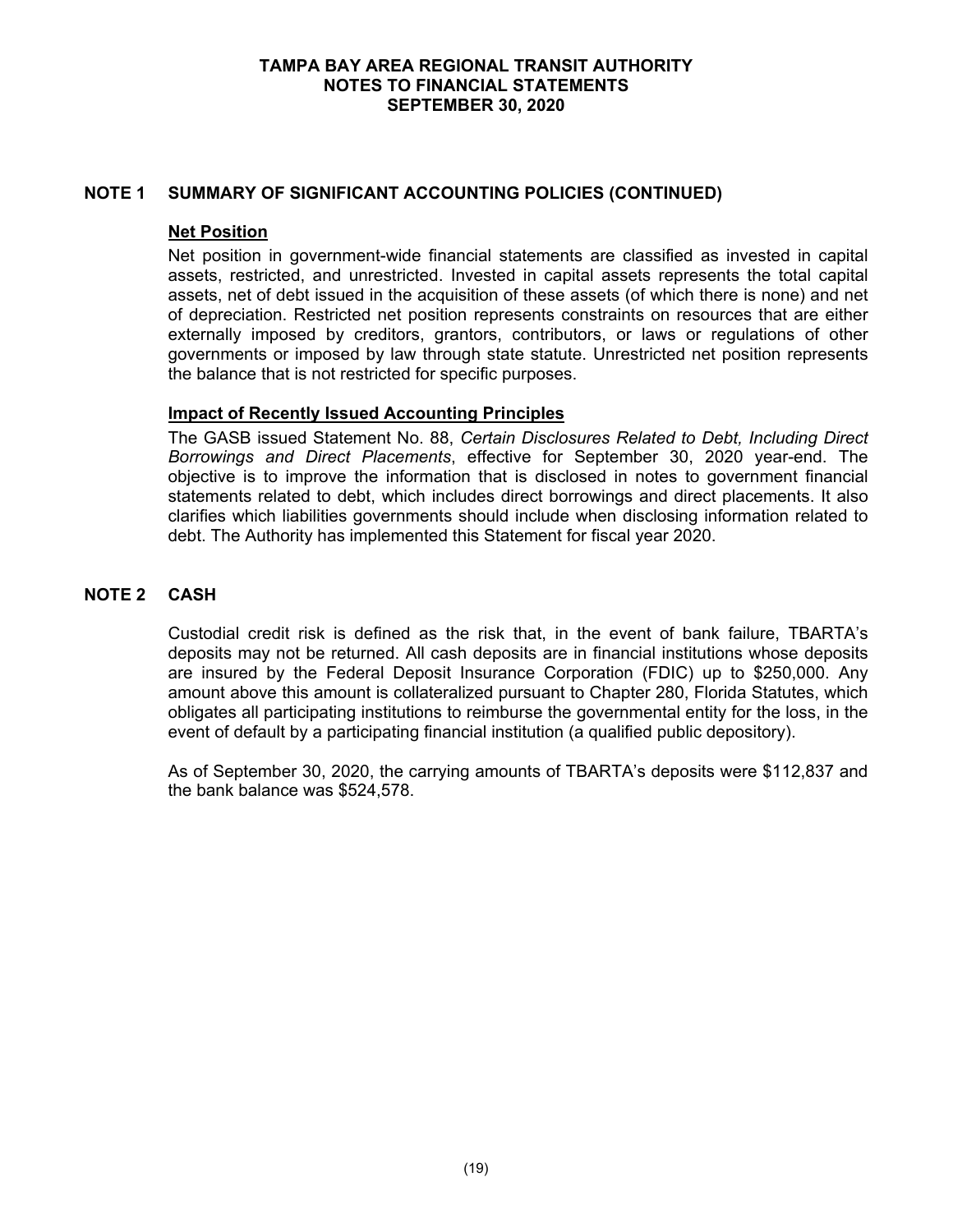# **NOTE 3 CAPITAL ASSETS**

A summary of changes in capital assets is as follows:

|                                 |    | <b>Balance</b><br>October 1,<br>2019 |    | Additions |    | Deletions  |    | <b>Balance</b><br>September 30,<br>2020 |  |
|---------------------------------|----|--------------------------------------|----|-----------|----|------------|----|-----------------------------------------|--|
| <b>Governmental Activities:</b> |    |                                      |    |           |    |            |    |                                         |  |
| Capital Assets being            |    |                                      |    |           |    |            |    |                                         |  |
| Depreciated:                    |    |                                      |    |           |    |            |    |                                         |  |
| <b>Computer Software</b>        |    |                                      |    |           |    |            |    |                                         |  |
| and Equipment                   | \$ | 183,178                              | \$ |           | \$ | (86, 251)  | \$ | 96,927                                  |  |
| Office Equipment                |    | 41,163                               |    |           |    | (33, 983)  |    | 7,180                                   |  |
| <b>Furniture and Fixtures</b>   |    | 61,496                               |    | 17,886    |    | (54, 211)  |    | 25,171                                  |  |
| Leasehold Improvements          |    | 5,823                                |    |           |    | (5,823)    |    |                                         |  |
| Total                           |    | 291,660                              |    | 17,886    |    | (180, 268) |    | 129,278                                 |  |
| Less: Accumulated Depreciation  |    |                                      |    |           |    |            |    |                                         |  |
| for:                            |    |                                      |    |           |    |            |    |                                         |  |
| <b>Computer Software</b>        |    |                                      |    |           |    |            |    |                                         |  |
| and Equipment                   |    | (126, 207)                           |    | (20, 717) |    | 86,251     |    | (60, 673)                               |  |
| Office Equipment                |    | (34, 223)                            |    | (1, 436)  |    | 33,983     |    | (1,676)                                 |  |
| <b>Furniture and Fixtures</b>   |    | (61, 496)                            |    | (894)     |    | 54,211     |    | (8, 179)                                |  |
| Leasehold Improvements          |    | (5, 435)                             |    | (388)     |    | 5,823      |    |                                         |  |
| Total                           |    | (227, 361)                           |    | (23, 435) |    | 180,268    |    | (70, 528)                               |  |
| <b>Total Capital Assets</b>     |    |                                      |    |           |    |            |    |                                         |  |
| Being Depreciated, Net          | \$ | 64,299                               | \$ | (5, 549)  | \$ |            | \$ | 58,750                                  |  |

# **NOTE 4 COMPENSATED ABSENCES**

The following is a summary of the changes in accrued compensated absences for the year ended September 30, 2020:

|                                     | Balance<br>October 1. |           |        |           |        | <b>Balance</b><br>September 30, |
|-------------------------------------|-----------------------|-----------|--------|-----------|--------|---------------------------------|
|                                     | 2019                  | Additions |        | Deletions |        | 2020                            |
| <b>Accrued Compensated Absences</b> | \$<br>23.313          |           | 44.262 |           | 17.507 | 50,068                          |

Total current portion of compensated absences for fiscal year 2020 is \$37,223.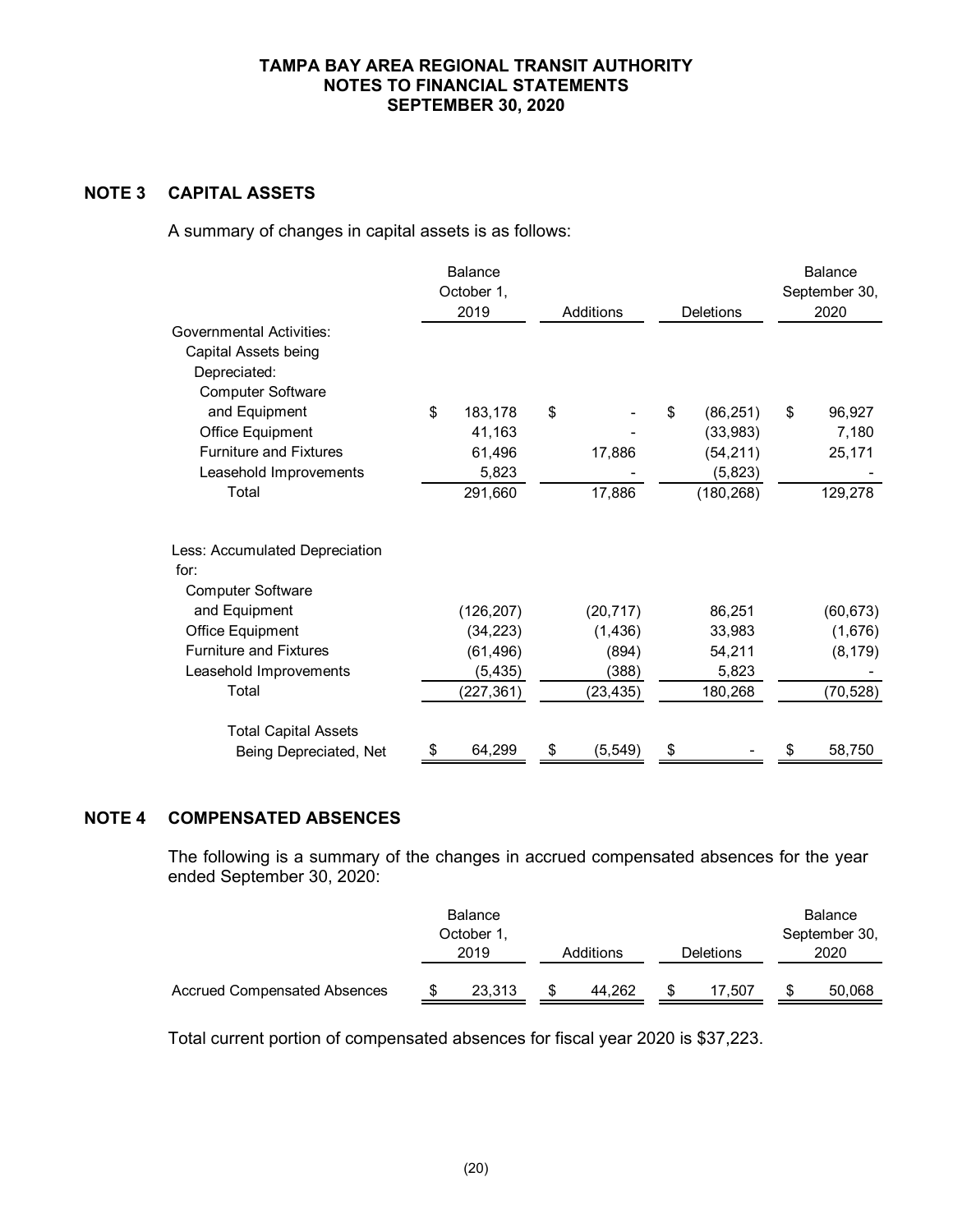# **NOTE 5 FUND BALANCE AND SPENDING POLICY**

Governments are required to classify fund balance in governmental funds as nonspendable, restricted, committed, assigned, and unassigned.

- Nonspendable amounts that cannot be spent either because they are in nonspendable form or because they are legally or contractually required to be maintained intact.
- Restricted includes amounts restricted by enabling legislation.
- Committed includes amounts that can only be used for specific purposes as imposed by formal action of the Board of Directors, which is the highest level of decision-making authority. Commitments of fund balances may only be removed or changed by taking the same type of action formally used to commit the amount, which is by resolution.
- Assigned amounts that do not meet the criteria to be classified as restricted or committed but that are intended to be used for specific purposes. Under the TBARTA's adopted policy, the Executive Director may assign amounts for specific purposes.
- Unassigned includes amounts that have not been assigned to other funds or restricted, committed, or assigned to a specific purpose within the General Fund.

As of the year ended September 30, 2020, TBARTA only has nonspendable and unassigned balances. The general fund has a nonspendable fund balance of \$7,318, which relates to a building security deposit, and the remaining fund balance of \$(893,768) is unassigned.

TBARTA has implemented fund balance and spending policies to clearly define the process for tracking the various classifications of fund balance. The policy states when an expenditure is incurred in which restricted, committed, assigned, or unassigned amounts are available to be used, TBARTA will first use restricted amounts, then committed amounts, then assigned amounts, and finally unassigned amounts.

# **NOTE 6 CONTINGENT LIABILITY**

TBARTA is subject to financial and compliance audits by grantor agencies to determine compliance with grant funding requirements. In the event the expenditures would be disallowed, repayment could be required. Government grants require the fulfillment of certain conditions as set forth by applicable laws, rules, and regulations and in the grant agreements. Failure to fulfill the conditions could result in the return of funds to the grantor. It is management's opinion that no material liabilities will result from any such review by the grantor.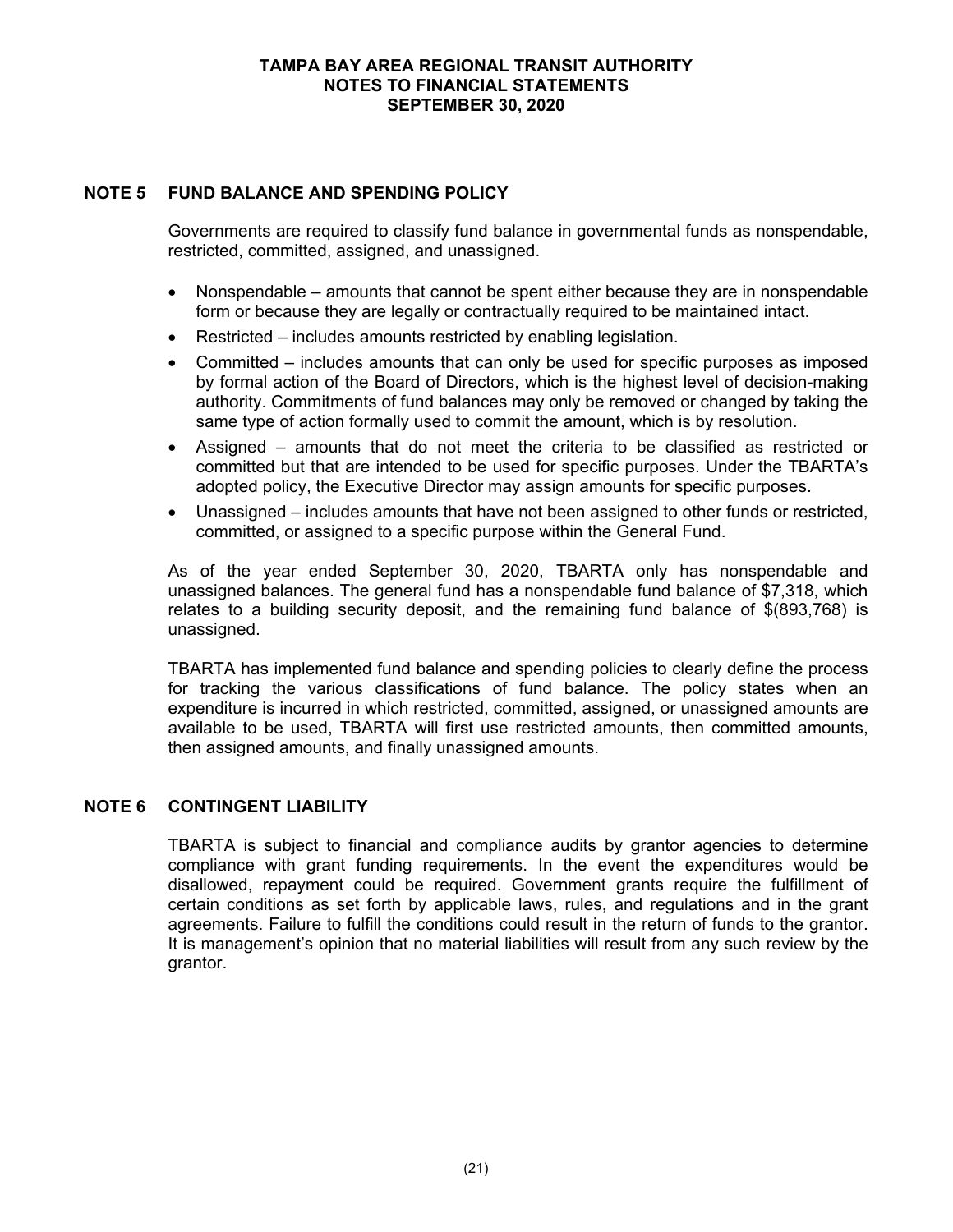# **NOTE 7 DEFINED BENEFIT PENSION PLAN**

In fiscal year 2019, TBARTA became a member of the Florida Retirement System (FRS). The Florida Retirement System (FRS) was created by Chapter 121, Florida Statutes, to provide a defined benefit pension plan for participating public employees. The FRS was amended in 1998 to add the Deferred Retirement Option Program under the defined benefit plan and amended in 2000 to provide a defined contribution plan alternative to the defined benefit plan for FRS members effective July 1, 2002. This integrated defined contribution pension plan is the FRS Investment Plan. Chapter 112, Florida Statutes, established the Retiree Health Insurance Subsidy (HIS) Program, a cost-sharing multiple-employer defined benefit pension plan, to assist retired members of any State-administered retirement system in paying the costs of health insurance.

Essentially all regular employees of TBARTA are eligible to enroll as members of the Stateadministered FRS. Provisions relating to the FRS are established by Chapters 121 and 122, Florida Statutes; Chapter 112, Part IV, Florida Statutes; Chapter 238, Florida Statutes; and FRS Rules, Chapter 60S, Florida Administrative Code; wherein eligibility, contributions, and benefits are defined and described in detail. Such provisions may be amended at any time by further action from the Florida.

Legislature. The FRS is a single retirement system administered by the Florida Department of Management Services, Division of Retirement, and consists of the two cost-sharing, multiple-employer defined benefit plans and other nonintegrated programs. A comprehensive annual financial report of the FRS, which includes its financial statements, required supplementary information, actuarial report, and other relevant information, is available from the Florida Department of Management Services' website. (www.dms.myflorida.com/workforce\_operations/retirement/publications).

TBARTA's aggregate pension expense totaled \$243,465 for the fiscal year ended September 30, 2020.

#### *Florida Retirement System Pension Plan*

#### **A. Plan Description**

The Florida Retirement System Pension Plan (FRS Plan) is a cost-sharing multipleemployer defined benefit pension plan, with a Deferred Retirement Option Program (DROP) for eligible employees. The general classes of membership applicable to TBARTA are as follows:

Regular Class – Members of the FRS who do not qualify for membership in the other classes.

Senior Management Service Class (SMSC) – Members in senior management level positions.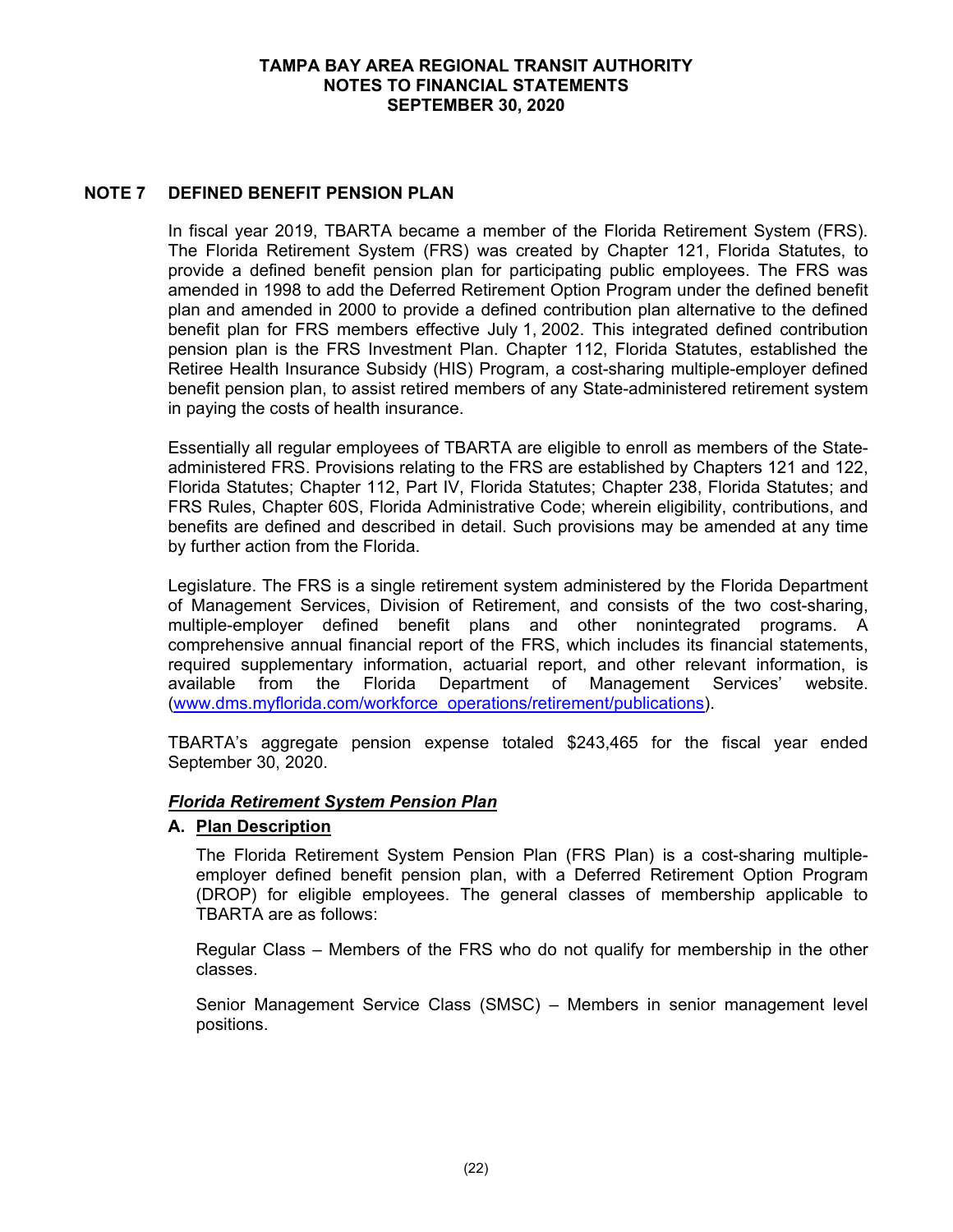# **NOTE 7 DEFINED BENEFIT PENSION PLAN (CONTINUED)**

# *Florida Retirement System Pension Plan (Continued)*

# **A. Plan Description (Continued)**

Employees enrolled in the FRS Plan prior to July 1, 2011, vest at six years of creditable service and employees enrolled in the FRS Plan on or after July 1, 2011, vest at eight years of creditable service. All vested members, enrolled prior to July 1, 2011, are eligible for normal retirement benefits at age 62 or at any age after 30 years of service, except for members classified as special risk who are eligible for normal retirement benefits at age 55 or at any age after 25 years of service. All members enrolled in the FRS Plan on or after July 1, 2011, once vested, are eligible for normal retirement benefits at age 65 or any time after 33 years of creditable service, except for members classified as special risk who are eligible for normal retirement benefits at age 60 or at any age after 30 years of service. Employees enrolled in the FRS Plan may include up to four years of credit for military service toward creditable service. The FRS Plan also includes an early retirement provision; however, there is a benefit reduction for each year a member retires before his or her normal retirement date. The FRS Plan provides retirement, disability, death benefits, and annual cost-of-living adjustments to eligible participants.

DROP, subject to provisions of Section 121.091, Florida Statutes, permits employees eligible for normal retirement under the FRS Plan to defer receipt of monthly benefit payments while continuing employment with an FRS participating employer. An employee may participate in DROP for a period not to exceed 60 months after electing to participate, except that certain instructional personnel may participate for up to 96 months. During the period of DROP participation, deferred monthly benefits are held in the FRS Trust Fund and accrue interest. The net pension liability does not include amounts for DROP participants, as these members are considered retired and are not accruing additional pension benefits.

# **B. Benefits Provided**

Benefits under the FRS Plan are computed on the basis of age and/or years of service, average final compensation, and service credit. Credit for each year of service is expressed as a percentage of the average final compensation. For members initially enrolled before July 1, 2011, the average final compensation is the average of the five highest fiscal years' earnings; for members initially enrolled on or after July 1, 2011, the average final compensation is the average of the eight highest fiscal years' earnings. The total percentage value of the benefit received is determined by calculating the total value of all service, which is based on the retirement class to which the member belonged when the service credit was earned. Members are eligible for in-line-of-duty or regular disability and survivors' benefits. The following chart shows the percentage value for each year of service credit earned.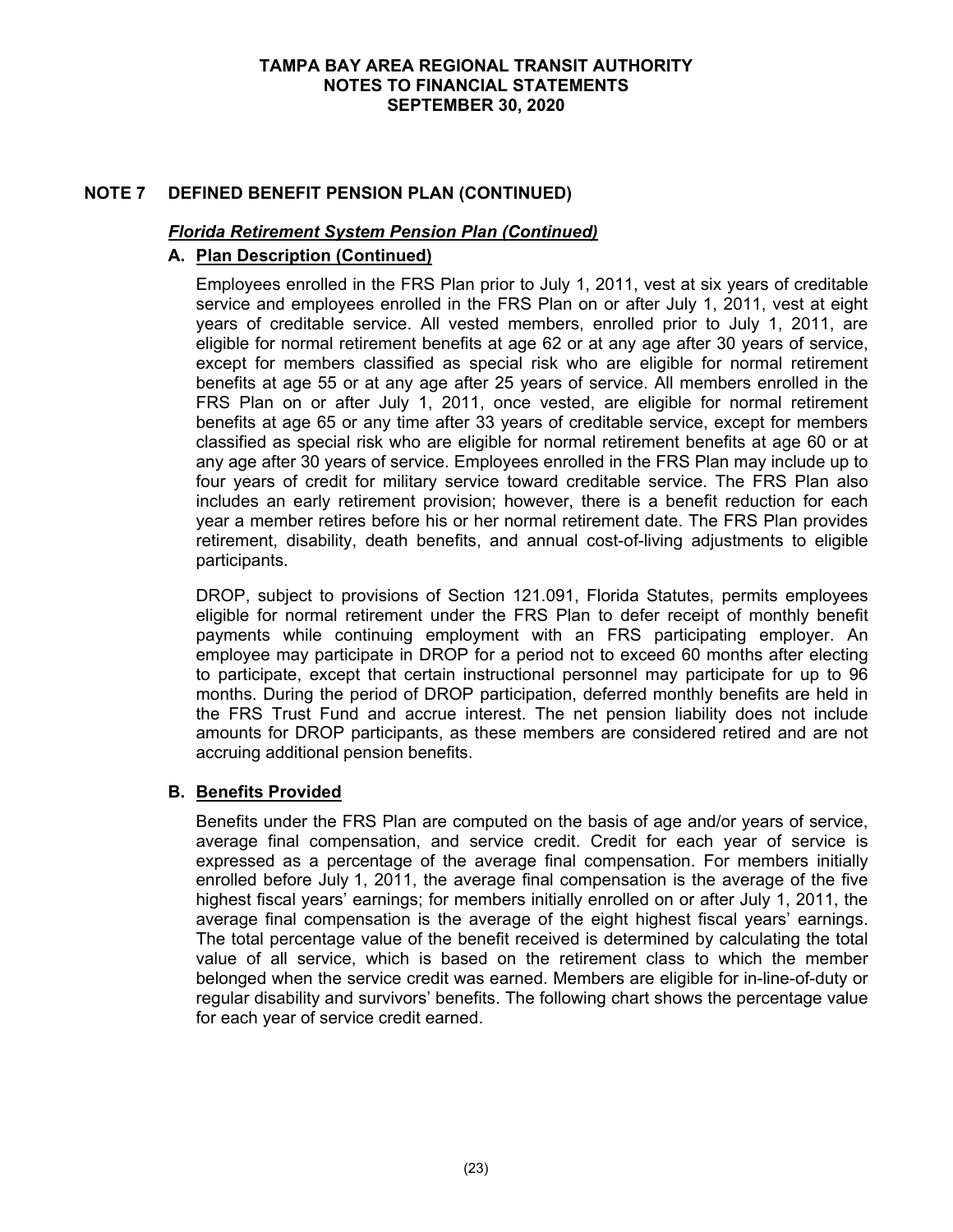# **NOTE 7 DEFINED BENEFIT PENSION PLAN (CONTINUED)**

# *Florida Retirement System Pension Plan (Continued)*  **B. Benefits Provided (Continued)**

| Class, Initial Enrollment, and Retirement Age/Years of Service    | <b>Percent Value</b> |
|-------------------------------------------------------------------|----------------------|
| Regular Class Members Initially Enrolled before July 1, 2011      |                      |
| Retirement up to age 62 or up to 30 years of Service              | 1.60%                |
| Retirement up to age 63 or up to 31 years of Service              | 1.63                 |
| Retirement up to age 64 or up to 32 years of Service              | 1.65                 |
| Retirement up to age 65 or up to 33 years of Service              | 1.68                 |
| Regular Class Members Initially Enrolled on or after July 1, 2011 |                      |
| Retirement up to age 65 or up to 33 years of Service              | 1.60%                |
| Retirement up to age 66 or up to 34 years of Service              | 1.63                 |
| Retirement up to age 67 or up to 35 years of Service              | 1.65                 |
| Retirement up to age 68 or up to 36 years of Service              | 1.68                 |

As provided in Section 121.101, Florida Statutes, if the member is initially enrolled in the FRS before July 1, 2011, and all service credit was accrued before July 1, 2011, the annual cost-of-living adjustment is 3% per year. If the member is initially enrolled before July 1, 2011, and has service credit on or after July 1, 2011, there is an individually calculated cost-of-living adjustment. The annual cost-of-living adjustment is a proportion of 3% determined by dividing the sum of the pre-July 2011 service credit by the total service credit at retirement multiplied by 3%. FRS Plan members initially enrolled on or after July 1, 2011, will not have a cost-of-living adjustment after retirement.

# **C. Contributions**

The Florida Legislature establishes contribution rates for participating employers and employees. Effective July 1, 2011, all FRS Plan members (except those in DROP) are required to make 3% employee contributions on a pretax basis. The employer contribution rates by job class in the tables below were applied to employee salaries to determine monthly contributions. TBARTA's contributions to the FRS Plan were \$48,730 for the year ended September 30, 2020.

#### **Contribution Rate - Employer 2020**

|                                          | OCTODEL 1. ZUT9- | JUIV 1, ZUZU- |
|------------------------------------------|------------------|---------------|
|                                          | June 30.         | September 30, |
| Job Class                                | 2020             | 2020          |
| Regular                                  | 8.47%            | 10.00 %       |
| Senior Management                        | 25.41            | 27.29         |
| <b>DROP Participants</b>                 | 14.60            | 16.98         |
| Above rates include HIS Plan subsidy of: | 1.66             | 1.66          |
|                                          |                  |               |

 $\sim$  1, 2010- July 2020-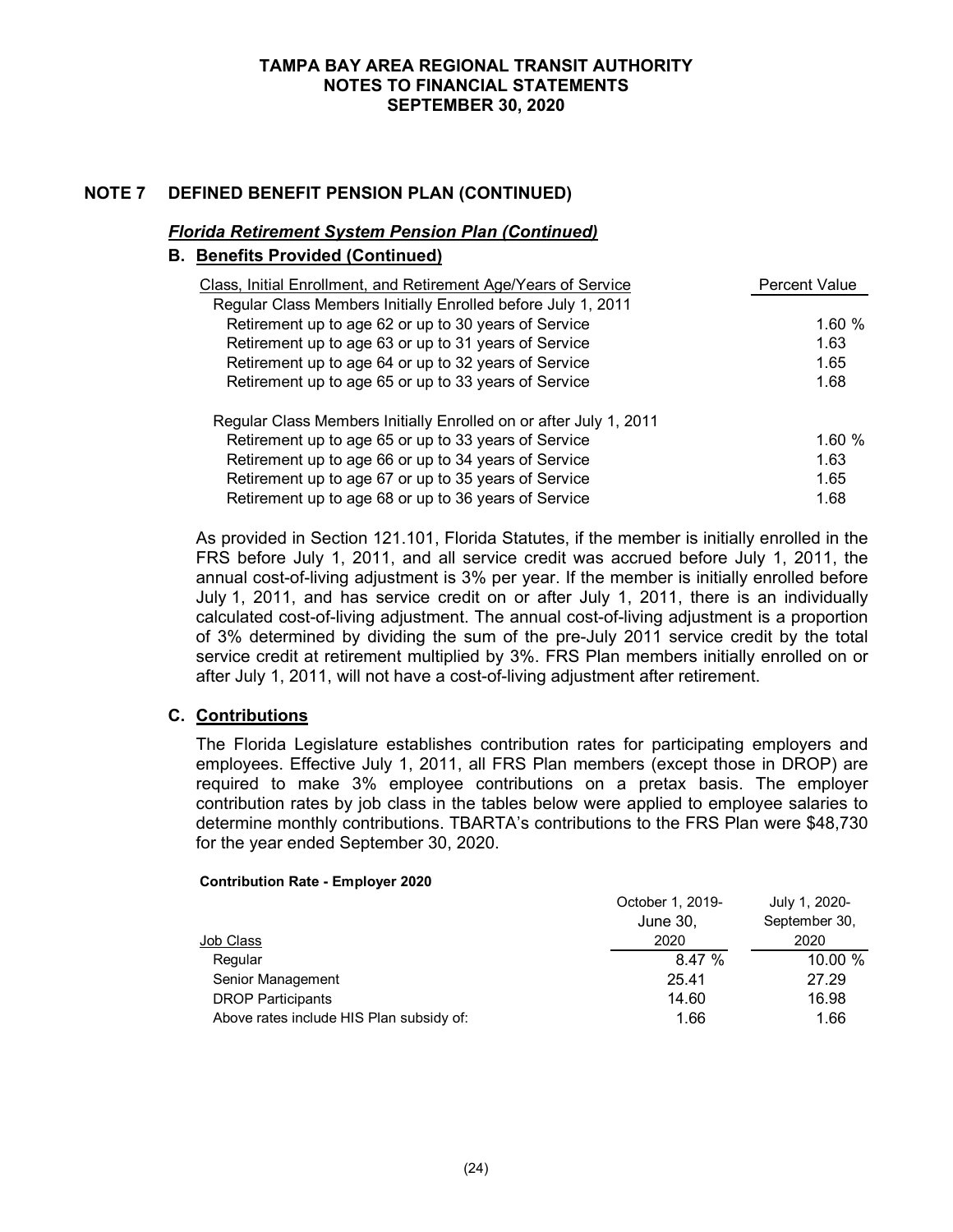# **NOTE 7 DEFINED BENEFIT PENSION PLAN (CONTINUED)**

#### *Florida Retirement System Pension Plan (Continued)*

#### **D. Pension Costs**

At September 30, 2020, TBARTA reported a liability of \$593,706 for its proportionate share of the FRS Plan's net pension liability. The net pension liability was measured as of June 30, and the total pension liability used to calculate the net pension liability was determined by an annual actuarial valuation as of July 1. TBARTA's proportion of the net pension liability was based on TBARTA's contributions received by FRS during the measurement period for employer payroll paid dates from July 1 through June 30, relative to the total employer contributions received from all of FRS's participating employers. At June 30, 2020, TBARTA's proportion was 0.00137%, which is an increase of 0.00104% of its proportion measured as of June 30, 2019.

For the year ended September 30, 2020, TBARTA recognized pension expense of \$179,976 for its proportionate share of FRS's pension expense. In addition, TBARTA reported its proportionate share of FRS's deferred outflows of resources and deferred inflows of resources from the following sources:

#### **FRS Deferred Inflows/Outflows - 2020**

| Description                                                                                  | Deferred<br>Outflows of<br>Resources | Deferred<br>Outflows of<br>Resources |  |
|----------------------------------------------------------------------------------------------|--------------------------------------|--------------------------------------|--|
| Differences Between Expected and Actual                                                      |                                      |                                      |  |
| <b>Economic Experience</b>                                                                   | \$<br>22.722                         | \$                                   |  |
| <b>Changes in Actuarial Assumptions</b>                                                      | 107,480                              |                                      |  |
| Net Difference Between Projected and                                                         |                                      |                                      |  |
| Actual Earnings on Pension Plan Investments<br>Changes in Proportion and Differences Between | 35,350                               |                                      |  |
| <b>Entity Contributions and Proportionate Share</b>                                          |                                      |                                      |  |
| of Contributions                                                                             | 265.746                              |                                      |  |
| Entity Contributions Subsequent to the                                                       |                                      |                                      |  |
| <b>Measurement Date</b>                                                                      | 13,966                               |                                      |  |
| Total                                                                                        | 445,264                              |                                      |  |
|                                                                                              |                                      |                                      |  |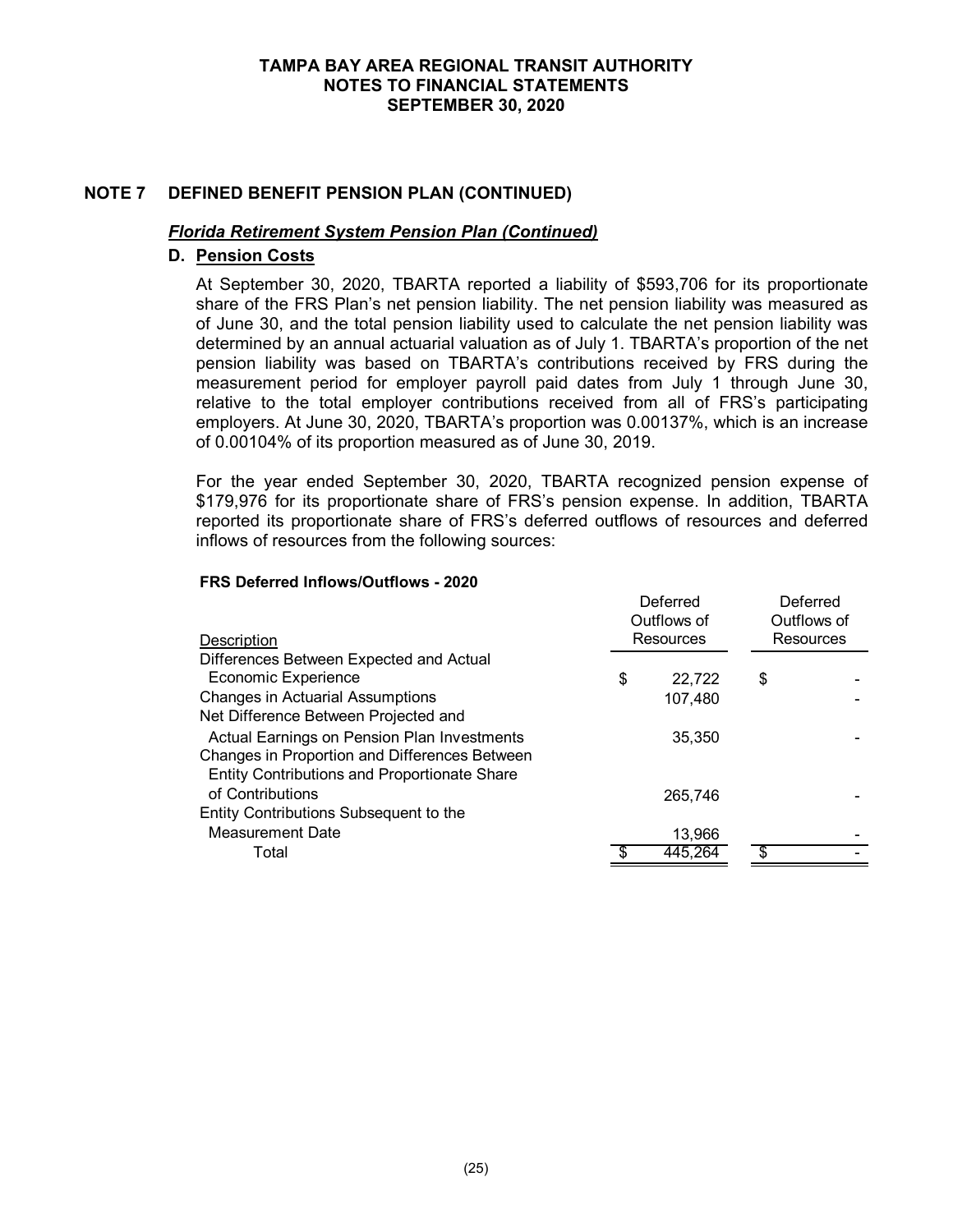# **NOTE 7 DEFINED BENEFIT PENSION PLAN (CONTINUED)**

#### *Florida Retirement System Pension Plan (Continued)*

# **D. Pension Costs (Continued)**

\$13,966 reported as deferred outflows of resources related to pensions resulting from TBARTA contributions to the FRS Plan subsequent to the measurement date will be recognized as a reduction of the net pension liability in the year ended September 30, 2020. Other amounts reported as deferred outflows and inflows of resources related to pensions will be recognized as an increase (decrease) in pension expense as follows:

| Year Ended September 30, | Amount       |
|--------------------------|--------------|
| 2021                     | \$<br>89,409 |
| 2022                     | 108,427      |
| 2023                     | 100,456      |
| 2024                     | 82,292       |
| 2025                     | 50,714       |
| Thereafter               |              |

# **E. Actuarial Assumptions**

The total pension liability in the July 1, 2020 actuarial valuation was determined using the following actuarial assumptions, applied to all periods included in the measurement:

| <b>Valuation Date</b>                         | Juy 1, 2020          |
|-----------------------------------------------|----------------------|
| <b>Measurement Date</b>                       | June 30, 2020        |
| Inflation per Year                            | 2.40%                |
| Salary Increases, Including Inflatoin         | 3.25%                |
| Investment Rate of Return Net of Pension Plan |                      |
| Investment Expense, Including Inifation       | 7.00 %               |
| <b>Actuarial Cost Method</b>                  | Individual Entry Age |

Mortality rates for the July 1, 2020 valuation were based on PUB-2010 base table varies by member and sex, projected generationally with scale MP 2018. The actuarial assumptions used in the July 1, 2020 valuation were based on the results of an actuarial experience study for the period July 1, 2013, through June 30, 2018.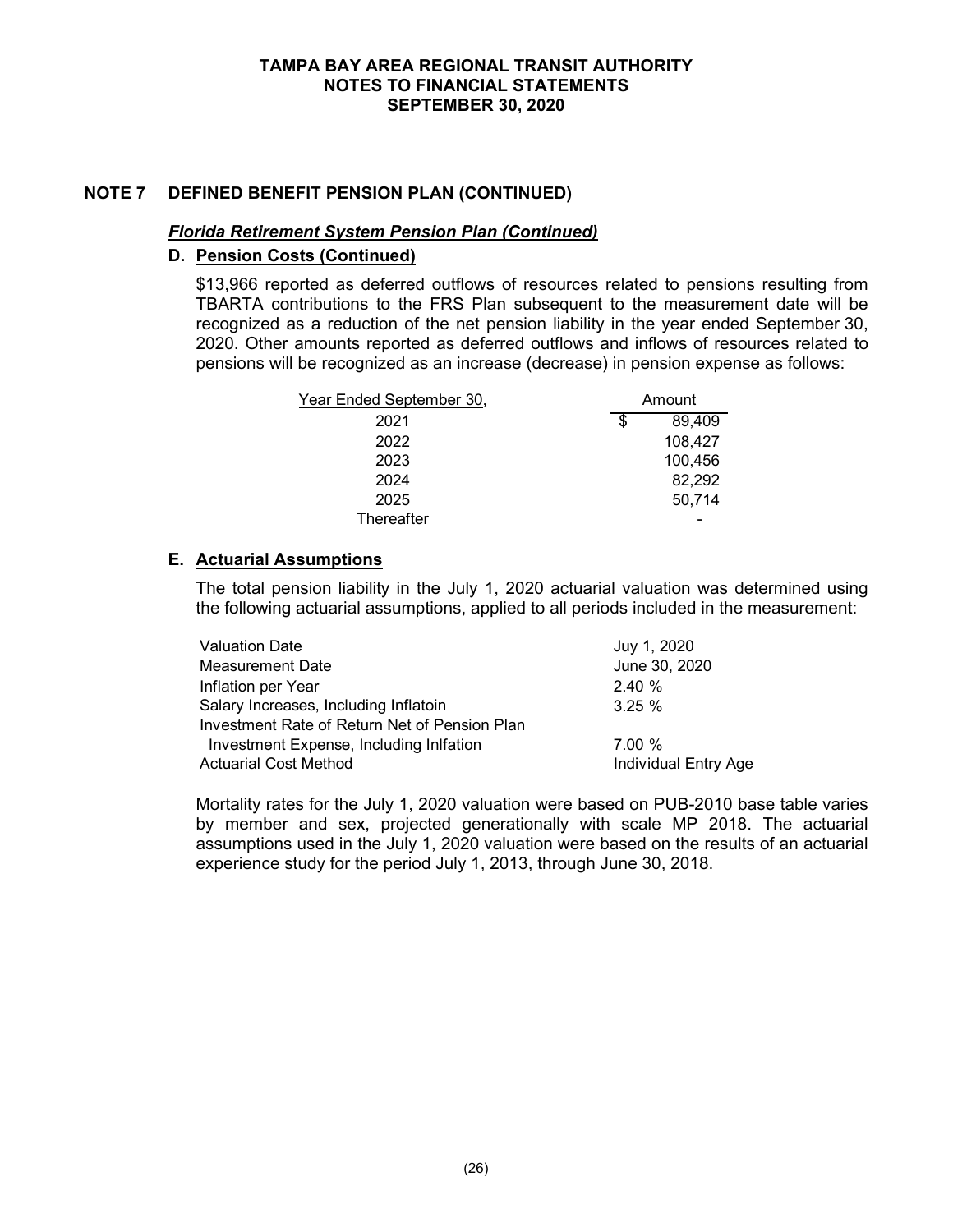# **NOTE 7 DEFINED BENEFIT PENSION PLAN (CONTINUED)**

# *Florida Retirement System Pension Plan (Continued)*  **E. Actuarial Assumptions (Continued)**

The long-term expected rate of return on pension plan investments was not based on historical returns, but instead is based on a forward-looking capital market economic model. The allocation policy's description of each asset class was used to map the target allocation to the asset classes shown below. Each asset class assumption is based on a consistent set of underlying assumptions and includes an adjustment for the inflation assumption. The target allocation, as outlined in the FRS Plan's investment policy, and best estimates of arithmetic and geometric real rates of return for each major asset class are summarized in the following table:

**FRS Investment Rate of Return – 2020** 

|                          |            |                      | <b>OUTTPOUTH</b>      |           |
|--------------------------|------------|----------------------|-----------------------|-----------|
|                          | Target     | Annual<br>Arithmetic | Annual<br>(Geometric) | Standard  |
| Asset Class              | Allocation | Return               | Return                | Deviation |
| Cash                     | 1.0%       | 2.2%                 | 2.2%                  | 1.2%      |
| Fixed Income             | 19.0       | 3.0                  | 2.9                   | 3.5       |
| <b>Global Equity</b>     | 54.2       | 8.0                  | 6.7                   | 17.1      |
| <b>Real Estate</b>       | 10.3       | 6.4                  | 5.8                   | 11.7      |
| <b>Private Equity</b>    | 11.1       | 10.8                 | 8.1                   | 25.7      |
| Strategic Investments    | 4.4        | 5.5                  | 5.3                   | 6.9       |
| Total                    | 100.0 %    |                      |                       |           |
| Assumed Inflation - Mean |            |                      | 2.4                   |           |

Compound

# **F. Discount Rate**

The discount rate used to measure the total pension liability was 6.80% for the FRS Plan for the actuarial valuation date July 1, 2020. The projection of cash flows used to determine the discount rate assumed that employee and employer contributions will be made at the rate specified in statute. Based on that assumption, each of the pension plan's fiduciary net position was projected to be available to make all projected future benefit payments of current active and inactive employees. Therefore, the long-term expected rate of return on pension plan investments was applied to all periods of projected benefit payments to determine the total pension liability.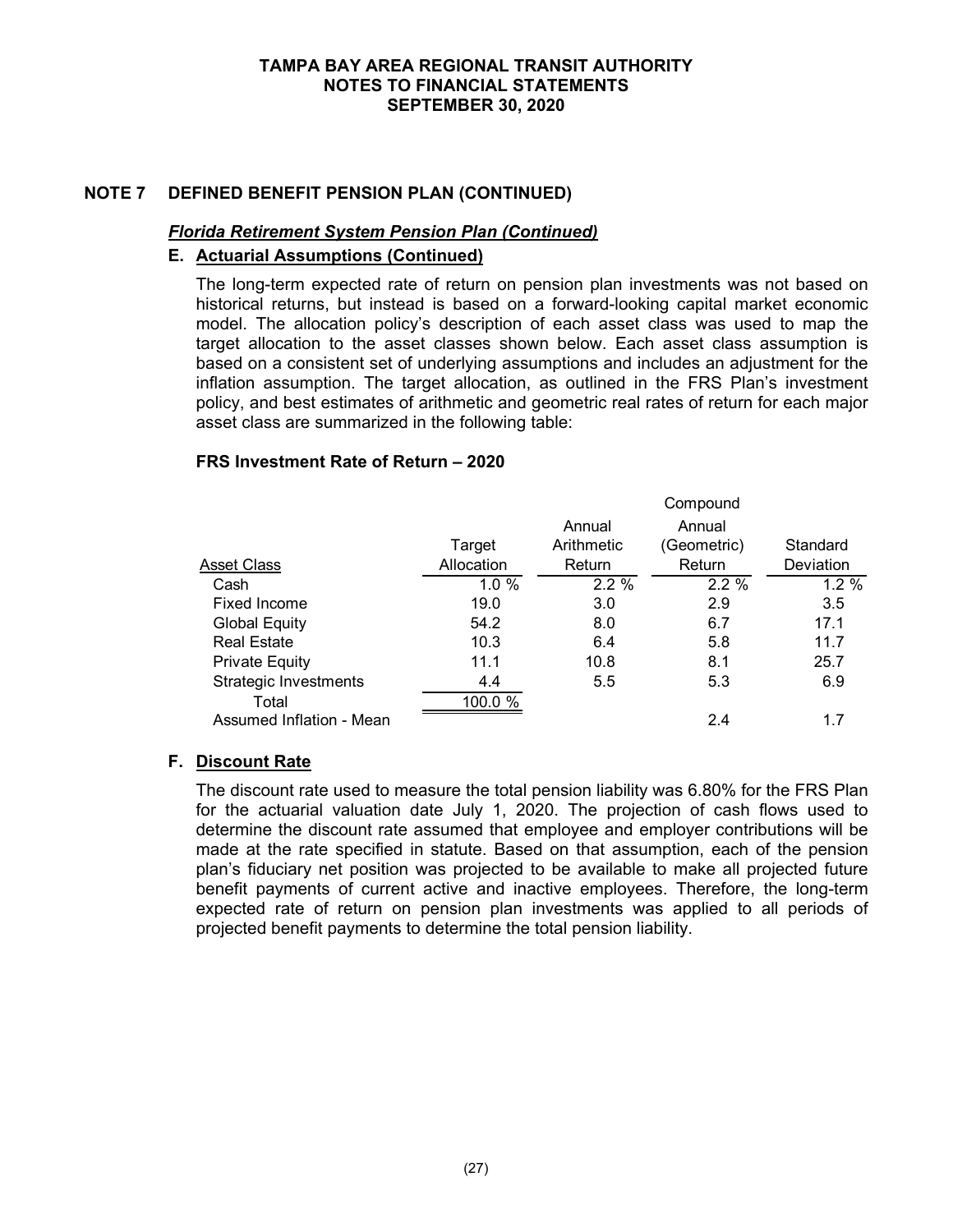# **NOTE 7 DEFINED BENEFIT PENSION PLAN (CONTINUED)**

# *Florida Retirement System Pension Plan (Continued)*

# **G. Pension Liability Sensitivity**

The following presents TBARTA's proportionate share of the net pension liability for the FRS Plan, calculated using the discount rate disclosed in the preceding paragraph, as well as what TBARTA's proportionate share of the net pension liability would be if it were calculated using a discount rate one percentage point lower or one percentage point higher than the current discount rate:

# **FRS Pension Liability Sensitivity – 2020**

|                                                  | One Percent   |             |      |                  |               | One Percent |  |  |
|--------------------------------------------------|---------------|-------------|------|------------------|---------------|-------------|--|--|
|                                                  |               | Decrease in |      | Current Discount | Increase in   |             |  |  |
| Description                                      | Discount Rate |             | Rate |                  | Discount Rate |             |  |  |
| <b>FRS Plan Discount Rate</b>                    |               | 5.80%       |      | 6.80%            |               | 7.80%       |  |  |
| Entity's Proportionate Share of the FRS Plan Net |               |             |      |                  |               |             |  |  |
| Pension Liability (Asset)                        | \$            | 948.048     | \$   | 593.705          | S             | 297.757     |  |  |

# **H. Pension Plan Fiduciary Net Position**

Detailed information about the FRS Plan's fiduciary's net position is available in a separately-issued FRS Pension Plan and Other State-Administered Systems Comprehensive Annual Financial Report. That report may be obtained through the Florida Department of Management Services website at:

www.dms.myflorida.com/workforce\_operations/retirement/publications/annual\_reports.

# *Retiree Health Insurance Subsidy Program*

# **A. Plan Description**

The Retiree Health Insurance Subsidy Program (HIS Plan) is a cost-sharing multipleemployer defined benefit pension plan established under Section 112.363, Florida Statutes, and may be amended by the Florida Legislature at any time. The benefit is a monthly payment to assist retirees of State-administered retirement systems in paying their health insurance costs and is administered by the Florida Department of Management Services, Division of Retirement.

# **B. Benefits Provided**

For the fiscal year ended June 30, 2020, eligible retirees and beneficiaries received a monthly HIS payment of \$5 for each year of creditable service completed at the time of retirement, with a minimum HIS payment of \$30 and a maximum HIS payment of \$150 per month, pursuant to Section 112.363, Florida Statutes. To be eligible to receive a HIS Plan benefit, a retiree under a State-administered retirement system must provide proof of health insurance coverage, which may include Medicare.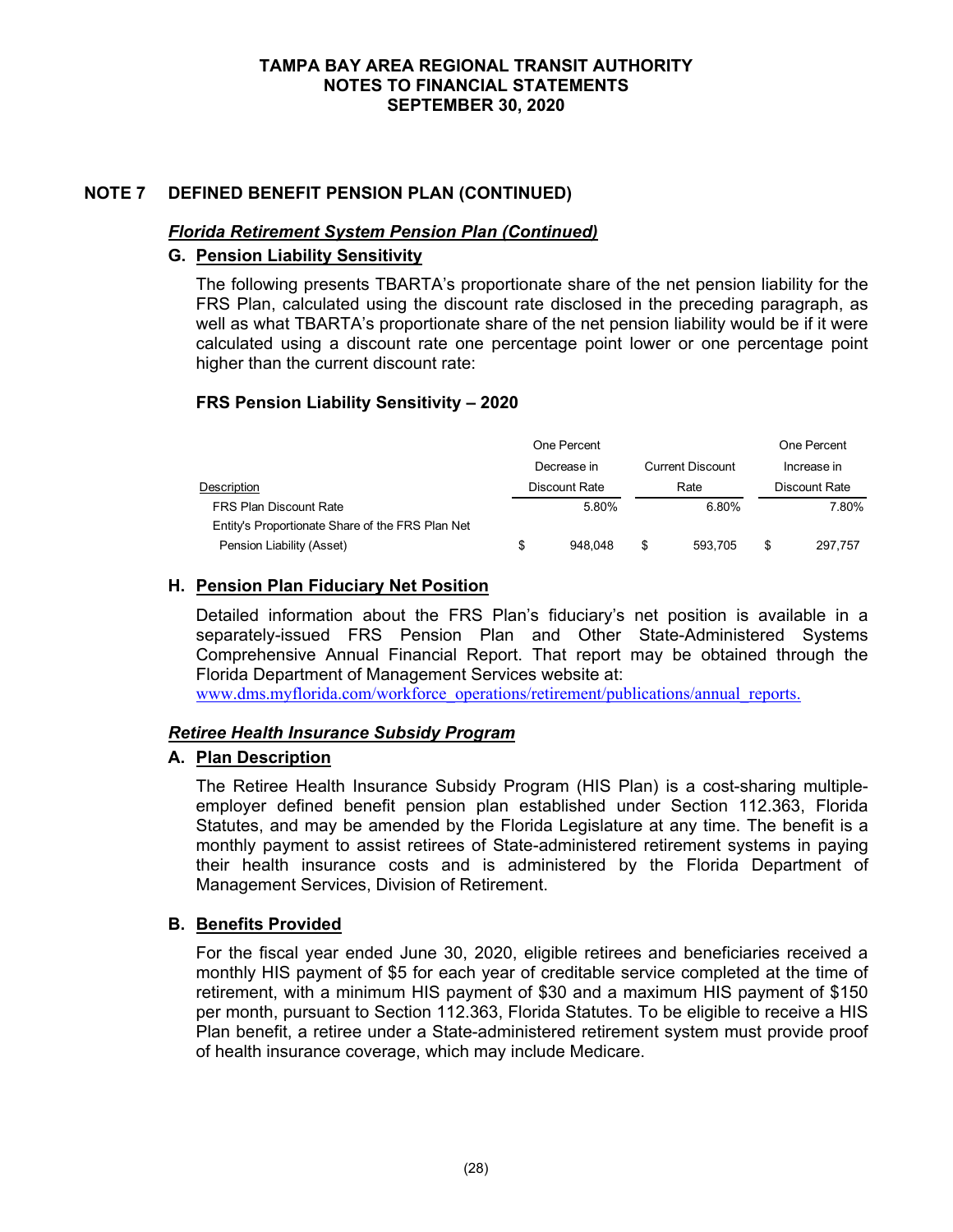# **NOTE 7 DEFINED BENEFIT PENSION PLAN (CONTINUED)**

#### *Retiree Health Insurance Subsidy Program (Continued)*

#### **C. Contributions**

The HIS Plan is funded by required contributions from FRS participating employers as set by the Florida Legislature. Employer contributions are a percentage of gross compensation for all active FRS members. For the fiscal years ended June 30, 2019, the contribution rate was 1.66% of payroll pursuant to section 112.363, Florida Statues. TBARTA contributed 100% of its statutorily required contributions for the current year. HIS Plan contributions are deposited in a separate trust fund from which payments are authorized. HIS Plan benefits are not guaranteed and are subject to annual legislative appropriation. In the event the legislative appropriation or available funds fail to provide full subsidy benefits to all participants, benefits may be reduced or canceled. TBARTA's contributions to the HIS Plan were \$14,989 for the year ended September 30, 2020.

#### **D. Pension Costs**

At September 30, 2020, TBARTA reported a liability of \$312,726 for its proportionate share of the HIS Plan's net pension liability. The net pension liability was measured as of June 30, and the total pension liability used to calculate the net pension liability was determined by annual actuarial valuations as of July 1. TBARTA's proportion of the net pension liability was based on TBARTA's contributions received during the measurement period for employer payroll paid dates from July 1 through June 30, relative to the total employer contributions received from all participating employers. At June 30, 2020, TBARTA's proportion was 0.00256%, which is an increase of 0.00200% of its proportion measured as of June 30, 2019.

For the year ended September 30, 2020, TBARTA recognized pension expense of \$63,489 for its proportionate share of HIS's pension expense. In addition, TBARTA reported its proportionate share of HIS's deferred outflows of resources and deferred inflows of resources from the following sources: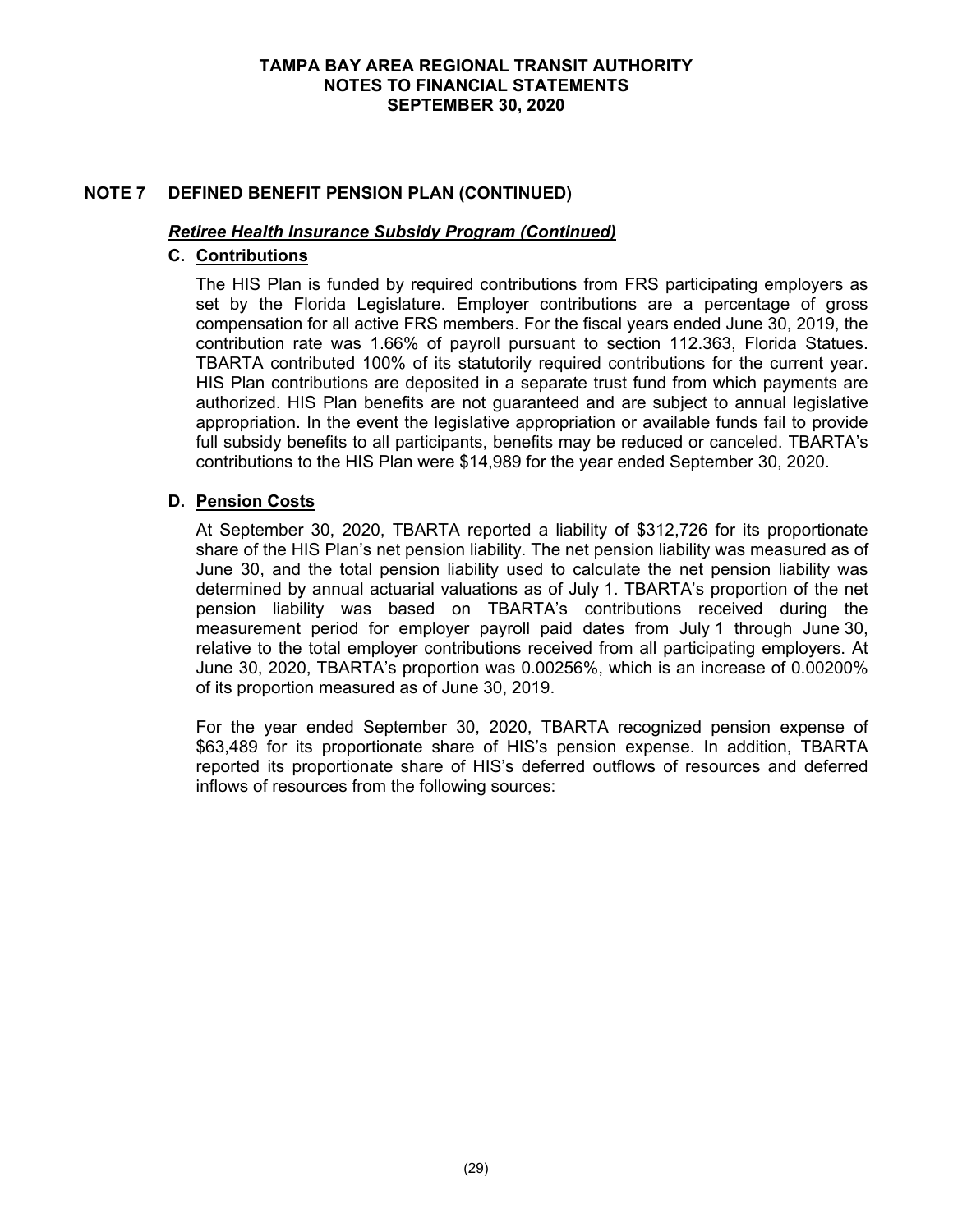#### **NOTE 7 DEFINED BENEFIT PENSION PLAN (CONTINUED)**

#### *Retiree Health Insurance Subsidy Program (Continued)*

#### **D. Pension Costs (Continued)**

#### **HIS Deferred Inflows/Outflows – 2020**

|                                                                                                                                                     | Deferred<br>Outflows of |           |                  | Deferred<br>Outflows of |  |  |
|-----------------------------------------------------------------------------------------------------------------------------------------------------|-------------------------|-----------|------------------|-------------------------|--|--|
| Description                                                                                                                                         |                         | Resources | <b>Resources</b> |                         |  |  |
| Differences Between Expected and Actual                                                                                                             |                         |           |                  |                         |  |  |
| <b>Economic Experience</b>                                                                                                                          | \$                      | 12,792    | \$               | 241                     |  |  |
| <b>Changes in Actuarial Assumptions</b>                                                                                                             |                         | 33,627    |                  | 18,184                  |  |  |
| Net Difference Between Projected and                                                                                                                |                         |           |                  |                         |  |  |
| Actual Earnings on Pension Plan Investments<br>Changes in Proportion and Differences Between<br><b>Entity Contributions and Proportionate Share</b> |                         | 250       |                  |                         |  |  |
| of Contributions                                                                                                                                    |                         | 226,008   |                  |                         |  |  |
| Entity Contributions Subsequent to the                                                                                                              |                         |           |                  |                         |  |  |
| <b>Measurement Date</b>                                                                                                                             |                         | 3,430     |                  |                         |  |  |
| Total                                                                                                                                               |                         | 276,107   |                  | 18.425                  |  |  |

\$3,430 reported as deferred outflows of resources related to pensions resulting from TBARTA contributions to the HIS Subsidy Program subsequent to the measurement date will be recognized as a reduction of the net pension liability in the year ended September 30, 2020. Other amounts reported as deferred outflows and inflows of resources related to pensions will be recognized as an increase (decrease) in pension expense as follows:

| Year Ended September 30, | Amount       |  |  |
|--------------------------|--------------|--|--|
| 2021                     | \$<br>45,568 |  |  |
| 2022                     | 43,550       |  |  |
| 2023                     | 39,336       |  |  |
| 2024                     | 41,431       |  |  |
| 2025                     | 42,761       |  |  |
| Thereafter               | 41,606       |  |  |

#### **E. Actuarial Assumptions**

The total pension liability in the July 1, 2020, actuarial valuation was determined using the following actuarial assumptions, applied to all periods included in the measurement:

| <b>Valuation Date</b>                 | Juy 1, 2020   |
|---------------------------------------|---------------|
| Measurement Date                      | June 30, 2020 |
| Inflation per Year                    | 2.40%         |
| Salary Increases, Including Inflatoin | $3.25 \%$     |
| <b>Municipal Bond Rate</b>            | 2.21%         |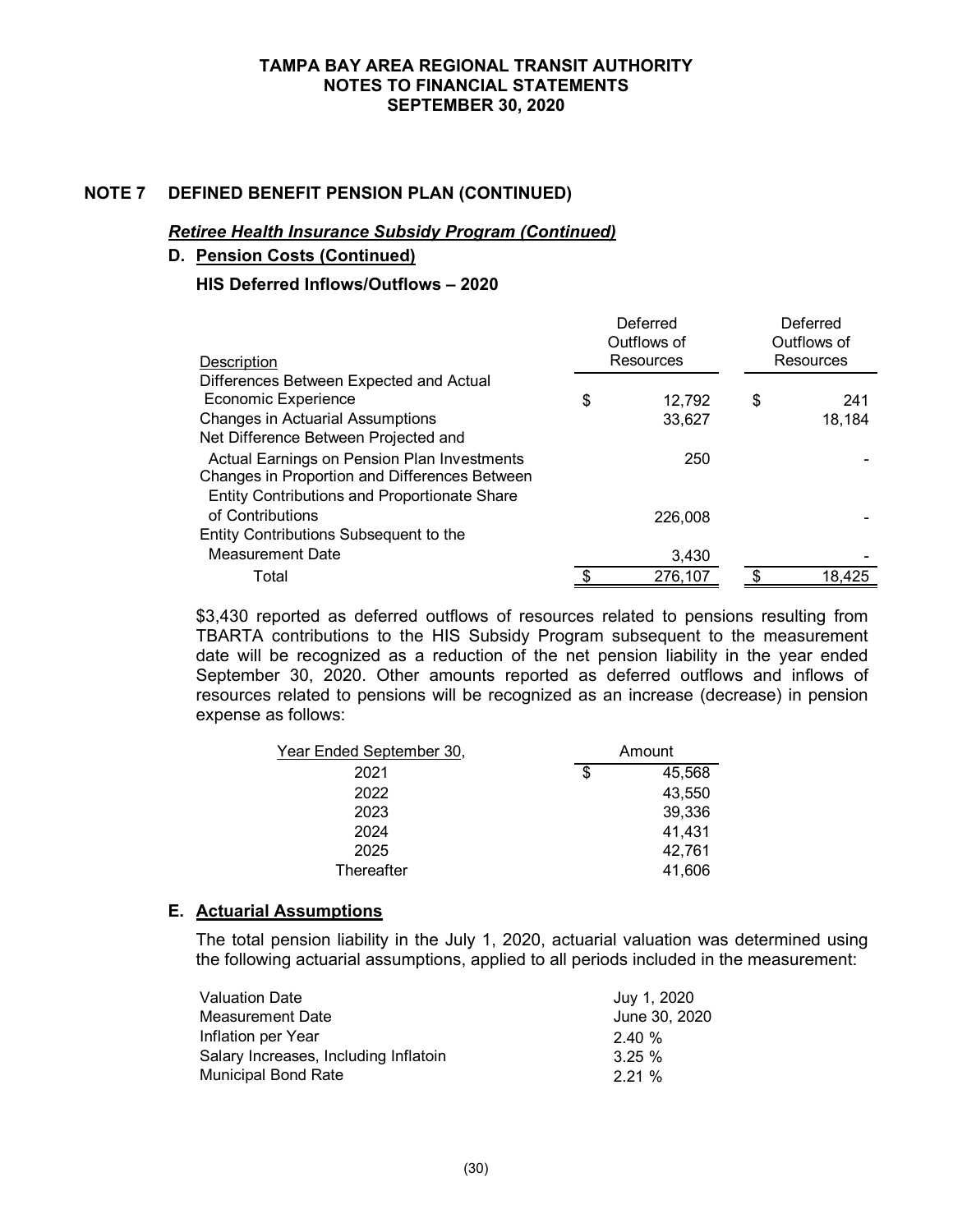# **NOTE 7 DEFINED BENEFIT PENSION PLAN (CONTINUED)**

# *Retiree Health Insurance Subsidy Program (Continued)*

# **E. Actuarial Assumptions (Continued)**

Mortality rates were based on PUB-2010 base table varies by member and sex, projected generationally with scale MP 2018. The actuarial assumptions used in the July 1, 2020 valuation was based on the results of an actuarial experience study of the FRS Pension Plan for the period July 1, 2013 through June 30, 2018.

# **F. Discount Rate**

The discount rate used to measure the total pension liability was 2.21% for the HIS Plan for the actuarial valuation date July 1, 2020. In general, the discount rate for calculating the total pension liability is equal to the single rate equivalent to discounting at the longterm expected rate of return for benefit payments prior to the projected depletion date. Because the HIS benefit is essentially funded on a pay-as-you-go basis, the depletion date is considered to be immediate, and the single equivalent discount rate is equal to the municipal bond rate selected by the HIS Plan sponsor. The Bond Buyer General Obligation 20-Bond Municipal Bond Index was adopted as the applicable municipal bond index.

# **G. Pension Liability Sensitivity**

The following presents TBARTA's proportionate share of the net pension liability for the HIS Plan, calculated using the discount rate disclosed in the preceding paragraph, as well as what TBARTA's proportionate share of the net pension liability would be if it were calculated using a discount rate one percentage point lower or one percentage point higher than the current discount rate:

# **HIS Pension Liability Sensitivity - 2020**

|                                         | One Percent |                       |   | One Percent             |               |             |
|-----------------------------------------|-------------|-----------------------|---|-------------------------|---------------|-------------|
|                                         | Decrease in |                       |   | <b>Current Discount</b> |               | Increase in |
| Description                             |             | Discount Rate<br>Rate |   |                         | Discount Rate |             |
| <b>HIS Plan Discount Rate</b>           |             | 1 2 1 %               |   | 221%                    |               | 3.21%       |
| Entity's Proportionate Share of the HIS |             |                       |   |                         |               |             |
| Plan Net Pension Liability (Asset)      | \$          | 361.498               | S | 312.726                 | S             | 272.807     |

# **H. Pension Plan Fiduciary Net Position**

Detailed information about the HIS Plan's fiduciary's net position is available in a separately issued FRS Pension Plan and Other State-Administered Systems Comprehensive Annual Financial Report. That report may be obtained through the Florida Department of Management Services website at: www.dms.myflorida.com/workforce\_operations/retirement/publications.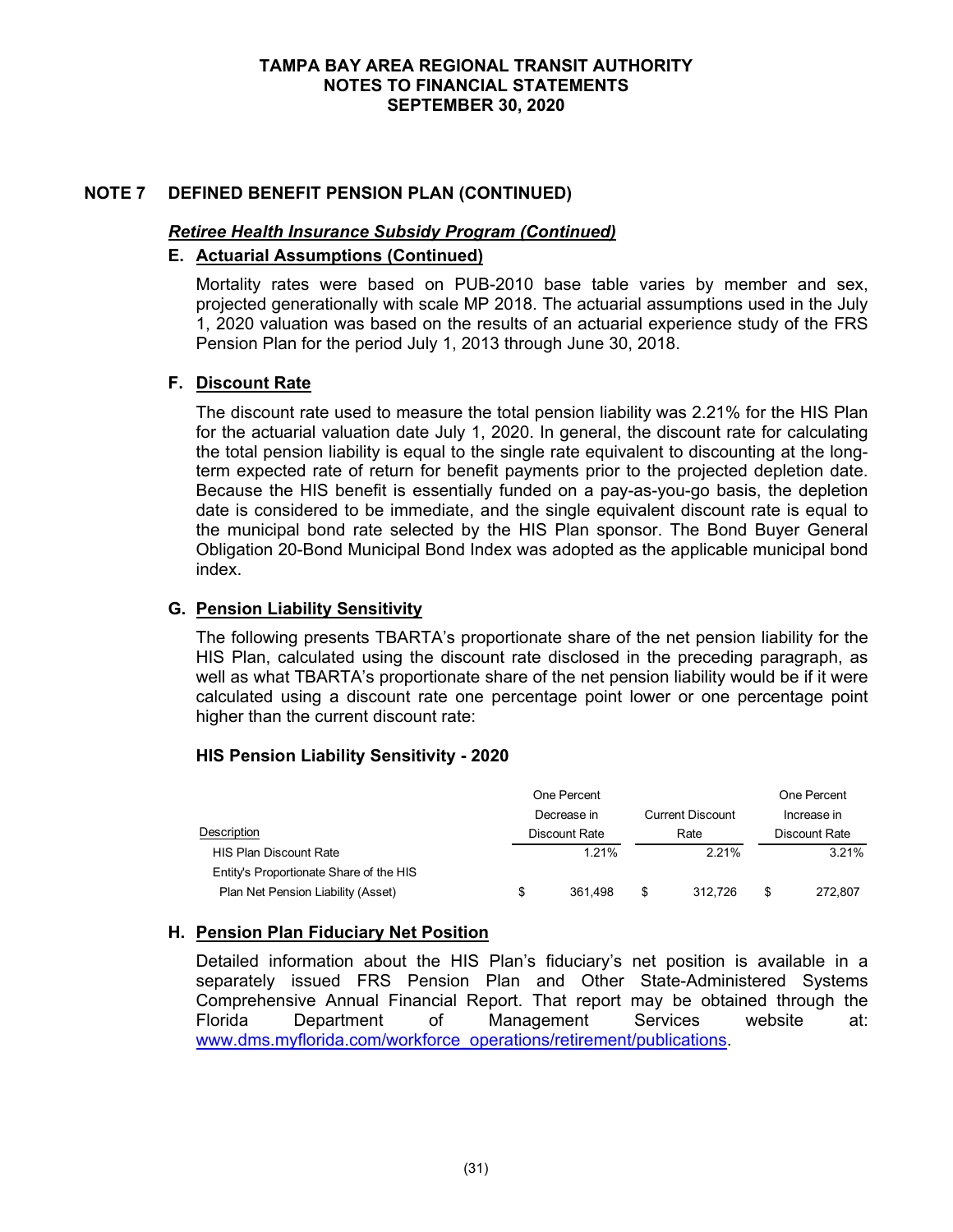# **NOTE 7 DEFINED BENEFIT PENSION PLAN (CONTINUED)**

#### *Retiree Health Insurance Subsidy Program (Continued)*

#### **I. Defined Contribution Plan**

The Florida State Board of Administration (SBA) administers the defined contribution plan officially titled the FRS Investment Plan (Investment Plan). The Investment Plan is reported in the SBA's annual financial statements and in the State of Florida Comprehensive Annual Financial Report.

As provided in Section 121.4501, Florida Statutes, eligible FRS members may elect to participate in the Investment Plan in lieu of the FRS defined benefit plan. TBARTA employees participating in DROP are not eligible to participate in the Investment Plan. Employer and employee contributions, including amounts contributed to individual member's accounts, are defined by law, but the ultimate benefit depends in part on the performance of investment funds. Benefit terms, including contribution requirements, for the Investment Plan are established and may be amended by the Florida Legislature. The Investment Plan is funded with the same employer and employee contribution rates that are based on salary and membership class (Regular Class, Elected County Officers, etc.), as the FRS defined benefit plan. Contributions are directed to individual member accounts, and the individual members allocate contributions and account balances among various approved investment choices. Costs of administering the plan, including the FRS Financial Guidance Program, are funded through an employer contribution of 0.06% of payroll through June 30, 2019 then 0.06% of payroll through September 30, 2020 and by forfeited benefits of plan members. Allocations to the member accounts during the 2019-20 fiscal year as established by Section 121.72, Florida Statutes, were based on a percentage of gross compensation, by class, as follows: During the 2019-20, Regular class 6.30%, Special Risk Administrative Support class 7.95%, Special Risk class 14.00%, Senior Management Service class 7.67% and County Elected Officers class 11.34%. These allocations include a required employee contribution of 3% of gross compensation for each member class.

For all membership classes, employees are immediately vested in their own contributions and are vested after one year of service for employer contributions and investment earnings. If an accumulated benefit obligation for service credit originally earned under the FRS Pension Plan is transferred to the Investment Plan, the member must have the years of service required for FRS Pension Plan vesting (including the service credit represented by the transferred funds) to be vested for these funds and the earnings on the funds. Nonvested employer contributions are placed in a suspense account for up to five years. If the employee returns to FRS-covered employment within the five-year period, the employee will regain control over their account. If the employee does not return within the five-year period, the employee will forfeit the accumulated account balance. For the year ended September 30, 2020, the information for the amount of forfeitures was unavailable from the SBA; however, management believes that these amounts, if any, would be immaterial to TBARTA.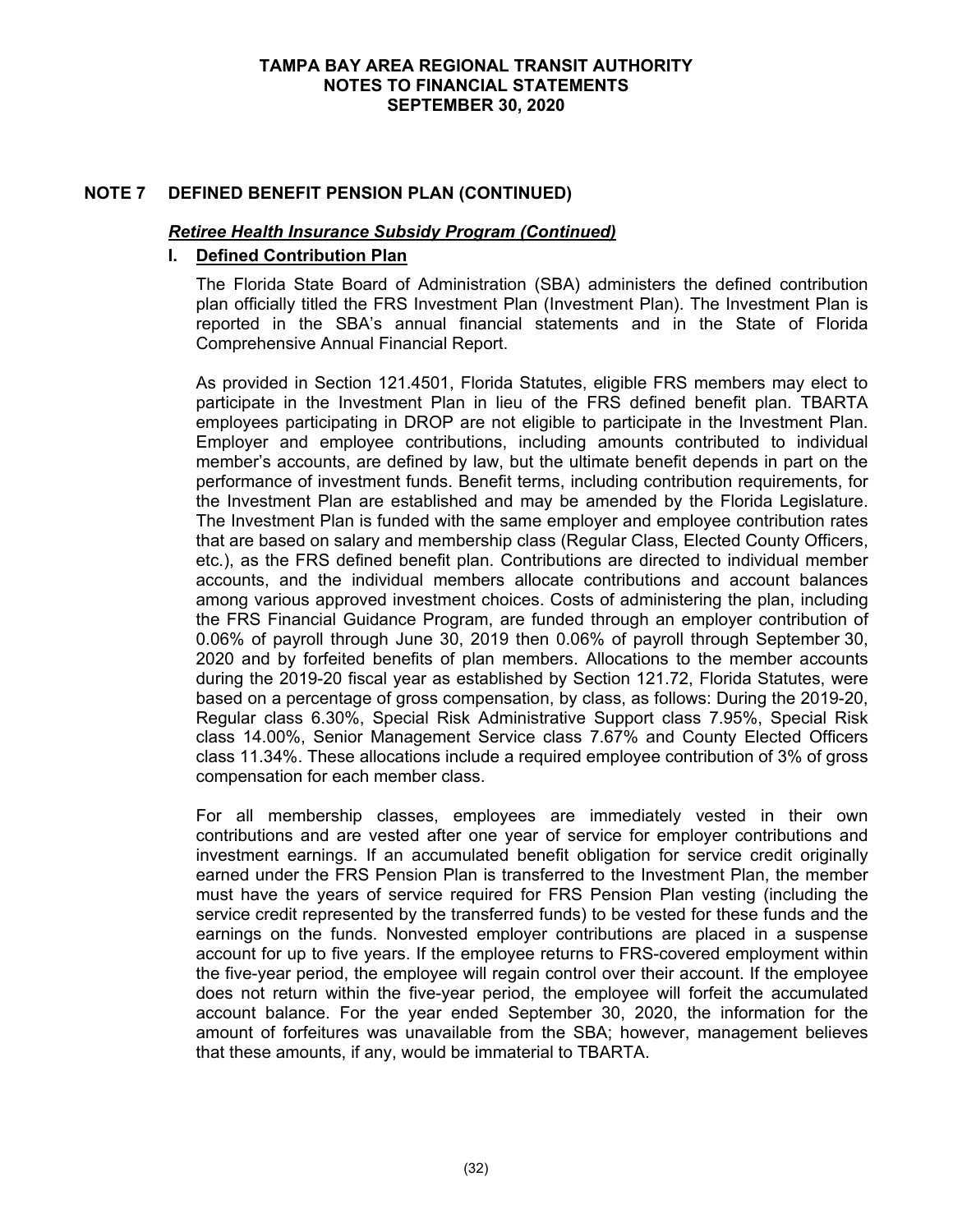# **NOTE 7 DEFINED BENEFIT PENSION PLAN (CONTINUED)**

#### *Retiree Health Insurance Subsidy Program (Continued)*

#### **I. Defined Contribution Plan**

After termination and applying to receive benefits, the member may rollover vested funds to another qualified plan, structure a periodic payment under the Investment Plan, receive a lump-sum distribution, leave the funds invested for future distribution, or any combination of these options. Disability coverage is provided; the member may either transfer the account balance to the FRS Pension Plan when approved for disability retirement to receive guaranteed lifetime monthly benefits under the FRS Pension Plan, or remain in the Investment Plan and rely upon that account balance for retirement income.

TBARTA's Investment Plan pension expense totaled \$35,622 for the year ended September 30, 2020. Employee contributions to the Investment Plan totaled \$12,101 for the year ended September 30, 2020.

#### **NOTE 8 LINE OF CREDIT**

On May 20, 2020, TBARTA entered into a taxable promissory note and loan agreement with Pilot Bank noted as a direct borrowing. Total loan amount is \$300,000, which is used for the purpose of financing expenditures permitted by Part V, Chapter 343, Florida Statutes. The loan is a revolving line of credit pursuant to which the Authority will be authorized to borrow up to the loan amount. TBARTA accrues interest on the principal balance outstanding at a rate per annum that is equal to the sum of the Prime Rate, plus 0.50%. TBARTA will pay the bank accrued interest monthly in arrears on the first day of each month beginning June 1, 2020. The entire unpaid principal balance, together with all accrued and unpaid interest shall be due and payable in full on May 19, 2022. As of September 30, 2020, total line of credit outstanding is \$161,742 and total unused line of credit is \$138,258. Within the loan agreement are covenants of the borrower, which include but not limited to reporting requirements, debt service coverage ratio, leverage ratio, and a collateral account with a balance therein of at least \$50,000 at all times.

#### **NOTE 9 OPERATING LEASE**

TBARTA entered into an operating lease agreement beginning January 23, 2015 through June 30, 2020 for general office space. Total rent paid for the year ended September 30, 2020 was \$77,657. Thereafter, this lease was not renewed.

Effective June 1, 2020 through June 30, 2022, TBARTA, lessee, and State of Florida Department of Transportation, lessor, entered into a lease agreement for building office and related uses. Total cost for rent monthly is zero dollars.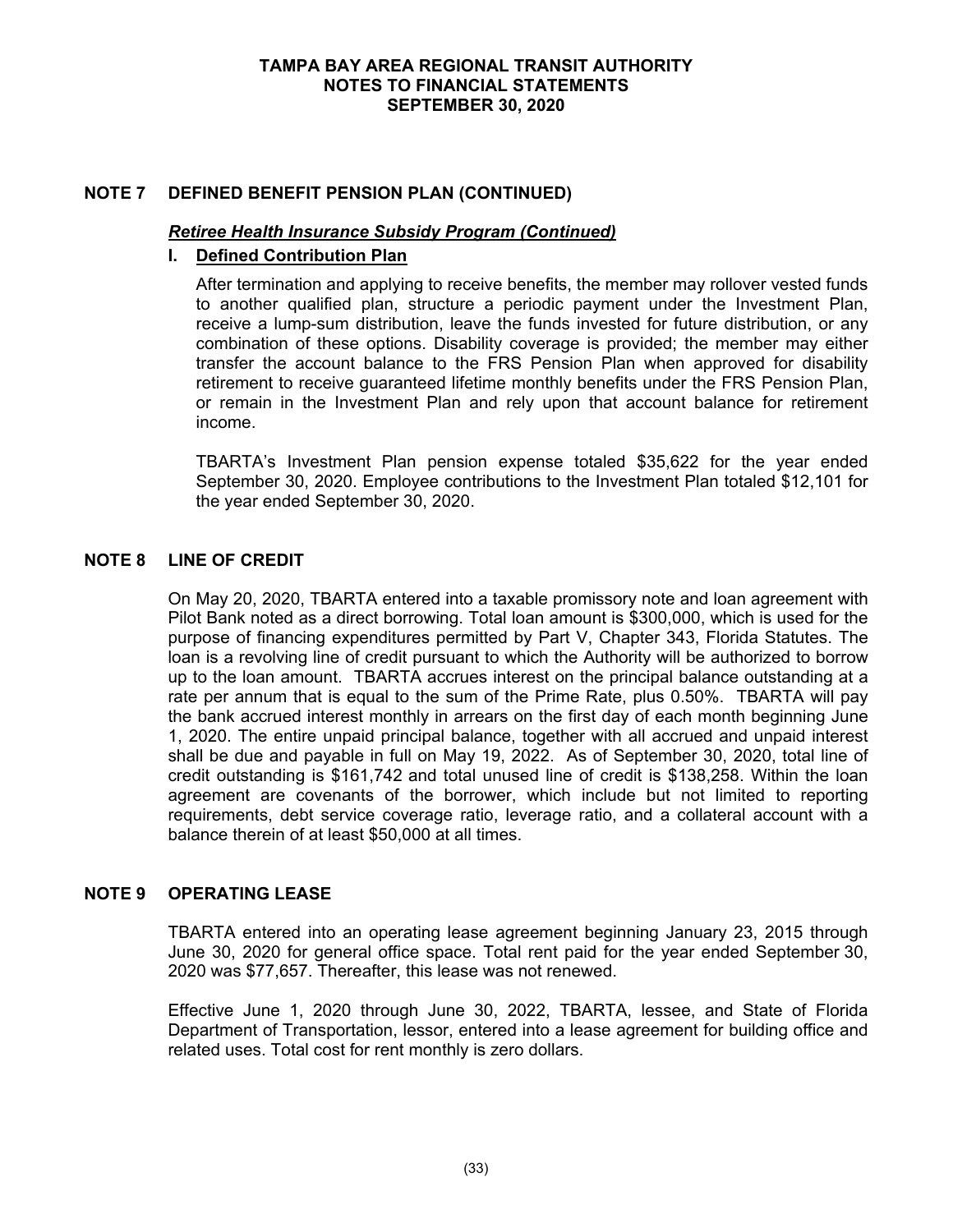#### **NOTE 10 ECONOMIC DEPENDENCY**

TBARTA is economically dependent upon annual agreements and grants from the Florida Department of Transportation. For the year ended September 30, 2020, the Florida Department of Transportation (FDOT) provided the majority of TBARTA's operating revenues.

#### **NOTE 11 RISK MANAGEMENT**

TBARTA is exposed to various risk of loss related to torts, thefts of assets, errors and omissions, and natural disasters. TBARTA provides surety bond coverage and insured for other risks of loss. There is no significant reduction in insurance coverage from the prior year. The insurance settlements have not exceeded TBARTA's insurance coverage in any of the prior three fiscal years.

# **NOTE 12 SUBSEQUENT EVENTS**

The World Health Organization declared the spread of Coronavirus Disease (COVID-19) a worldwide pandemic. The COVID-19 pandemic is having significant effects on global markets, supply chains, businesses, and communities. Specific to the TBARTA, COVID-19 may impact various parts of its 2020 operations and financial results including, but not limited to, costs for emergency preparedness and shortages of personnel. Management believes TBARTA is taking appropriate actions to mitigate the negative impact. However, the full impact of COVID-19 is unknown and cannot be reasonably estimated as these events are still occurring subsequent to year-end and are still developing.

During the period from January 1, 2020 through May 21, 2021, both domestic and international equity markets have experienced significant declines. These losses are not reflected in the financial statements as of and for the year ended September 30, 2020 as these events occurred subsequent to year-end and are still developing.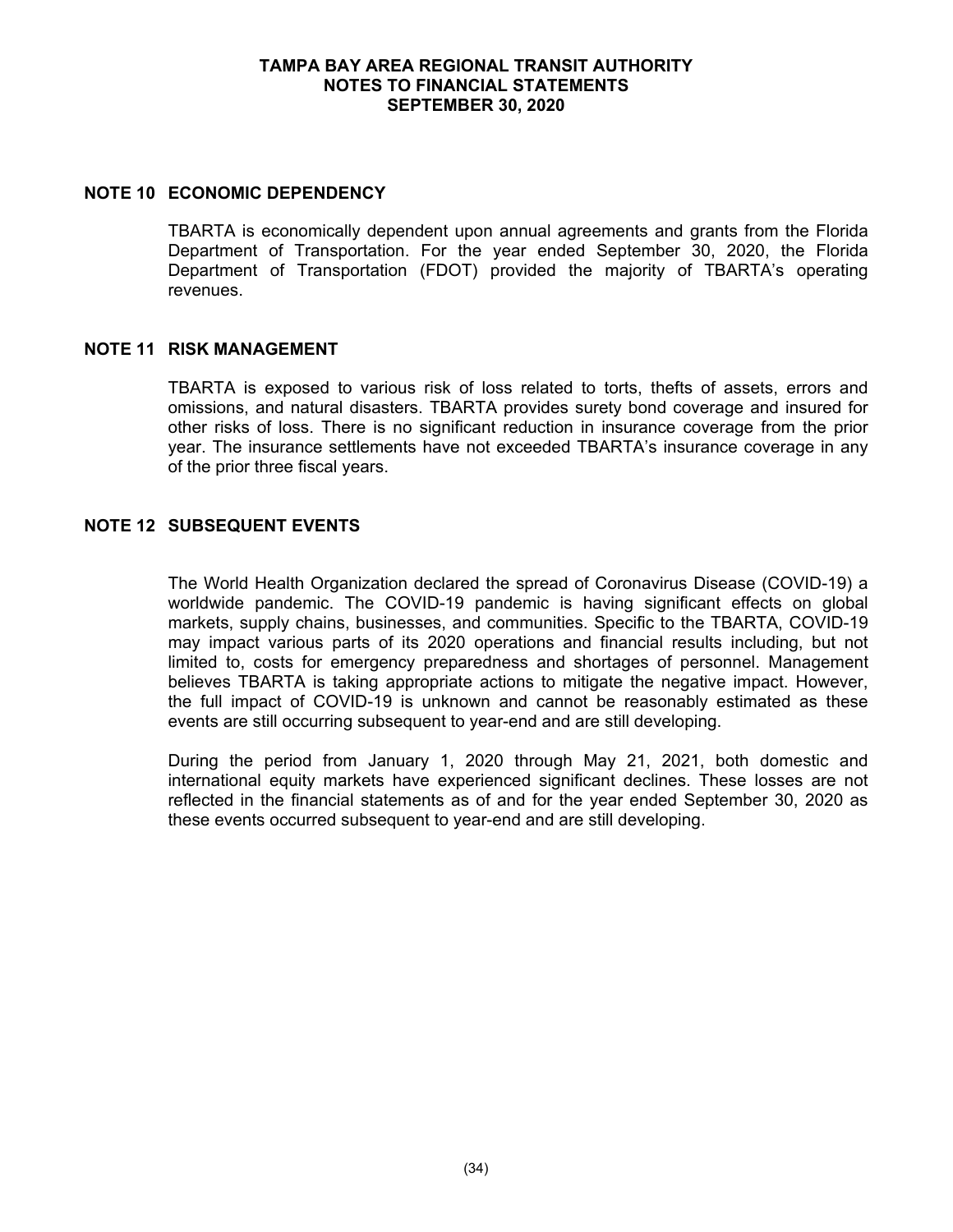# **TAMPA BAY AREA REGIONAL TRANSIT AUTHORITY SCHEDULE OF REVENUES, EXPENDITURES, AND CHANGES IN FUND BALANCE – BUDGET AND ACTUAL – GENERAL FUND FOR THE YEAR ENDED SEPTEMBER 30, 2020**

|                                                                                                                                     | Original<br><b>Budget</b>               | Final<br><b>Budget</b>                  | Actual                                        | Variance<br>Favorable<br>(Unfavorable)          |
|-------------------------------------------------------------------------------------------------------------------------------------|-----------------------------------------|-----------------------------------------|-----------------------------------------------|-------------------------------------------------|
| <b>REVENUES</b><br><b>Federal and State Grants</b><br><b>Local Contributions</b><br>Miscellaneous Revenues<br><b>Total Revenues</b> | \$<br>7,135,627<br>550,000<br>7,685,627 | \$<br>7,135,627<br>550,000<br>7,685,627 | \$<br>4,753,293<br>557,500<br>46<br>5,310,839 | \$<br>(2,382,334)<br>7,500<br>46<br>(2,374,834) |
| <b>EXPENDITURES</b><br>Current:<br>Transportation<br>Capital Outlay<br><b>Total Expenditures</b>                                    | 7,685,627<br>7,685,627                  | 7,685,627<br>7,685,627                  | 5,304,559<br>17,886<br>5,322,445              | 2,381,068<br>(17,886)<br>2,363,182              |
| <b>NET CHANGE IN FUND BALANCE</b>                                                                                                   | \$                                      |                                         | (11,606)                                      | \$<br>(11, 652)                                 |
| Fund Balance - Beginning of Year                                                                                                    |                                         |                                         | (874,844)                                     |                                                 |
| <b>FUND BALANCE - END OF YEAR</b>                                                                                                   |                                         |                                         | (886, 450)                                    |                                                 |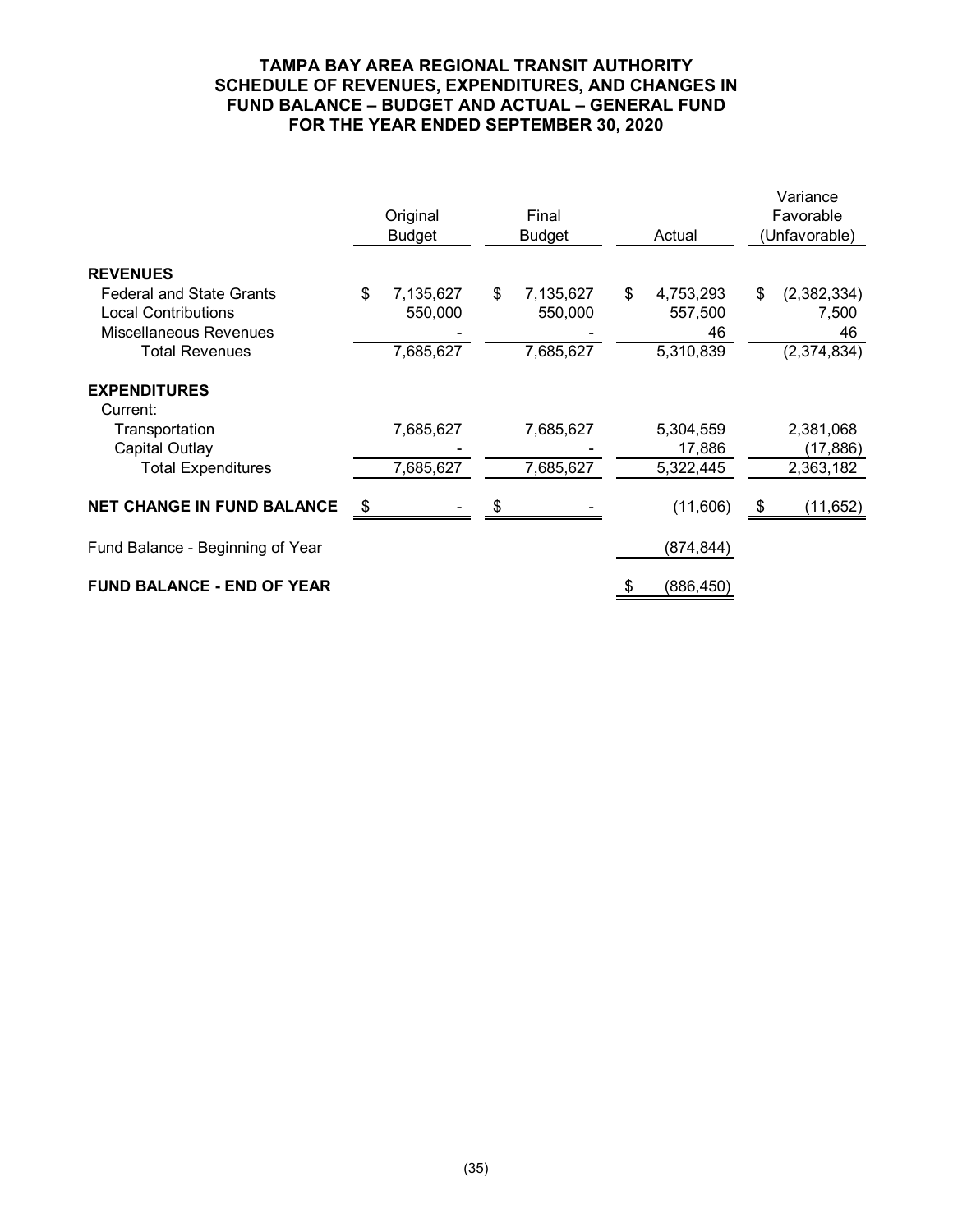#### **TAMPA BAY AREA REGIONAL TRANSIT AUTHORITY SCHEDULE OF PROPORTIONATE SHARE OF NET PENSION LIABILITY – PENSION PLANS FOR THE YEAR ENDED SEPTEMBER 30, 2020**

#### **Florida Retirement System Pension Plan Last Ten Fiscal Years\* 2020 2019**

| LAJI I GII I IJUAI I GAIJ                                                                |   | LULU       | 20 I J     |
|------------------------------------------------------------------------------------------|---|------------|------------|
| TBARTA's Proportion of the Net Pension Liability                                         |   | 0.0000137% | 0.0003296% |
| TBARTA's Proportionate Share of the Net Pension Liability                                |   | 593.706    | 113.521    |
| <b>TBARTA's Covered Payroll</b>                                                          | S | 889.096    | 186.928    |
| TBARTA's Proportionate Share of the Net Pension Liability (Asset) as a Percentage of its |   |            |            |
| Covered Payroll                                                                          |   | 66.78 %    | 60.73 %    |
| Plan Fiduciary Net Position as a percentage of the total Pension Liability               |   | 78.85 %    | 84.26 %    |
|                                                                                          |   |            |            |

\* The Amounts Presented for the Fiscal Year were Determined as of June 30.

Note: Information is required to be presented for 10 years. However, until a full 10-year trend is compiled, TBARTA will present information for only the year for which information is available.

| 2020          |               | 2019     |
|---------------|---------------|----------|
|               |               | 0.00056% |
| \$<br>312.726 |               | 62.526   |
| \$<br>889.096 |               | 186.928  |
|               |               |          |
| 35.17%        |               | 33.45%   |
| 3.00%         |               | 2.15%    |
|               | $0.0000256$ % |          |

\* The Amounts Presented for the Fiscal Year were Determined as of June 30.

Note: Information is required to be presented for 10 years. However, until a full 10-year trend is compiled, TBARTA will present information for only the year for which information is available.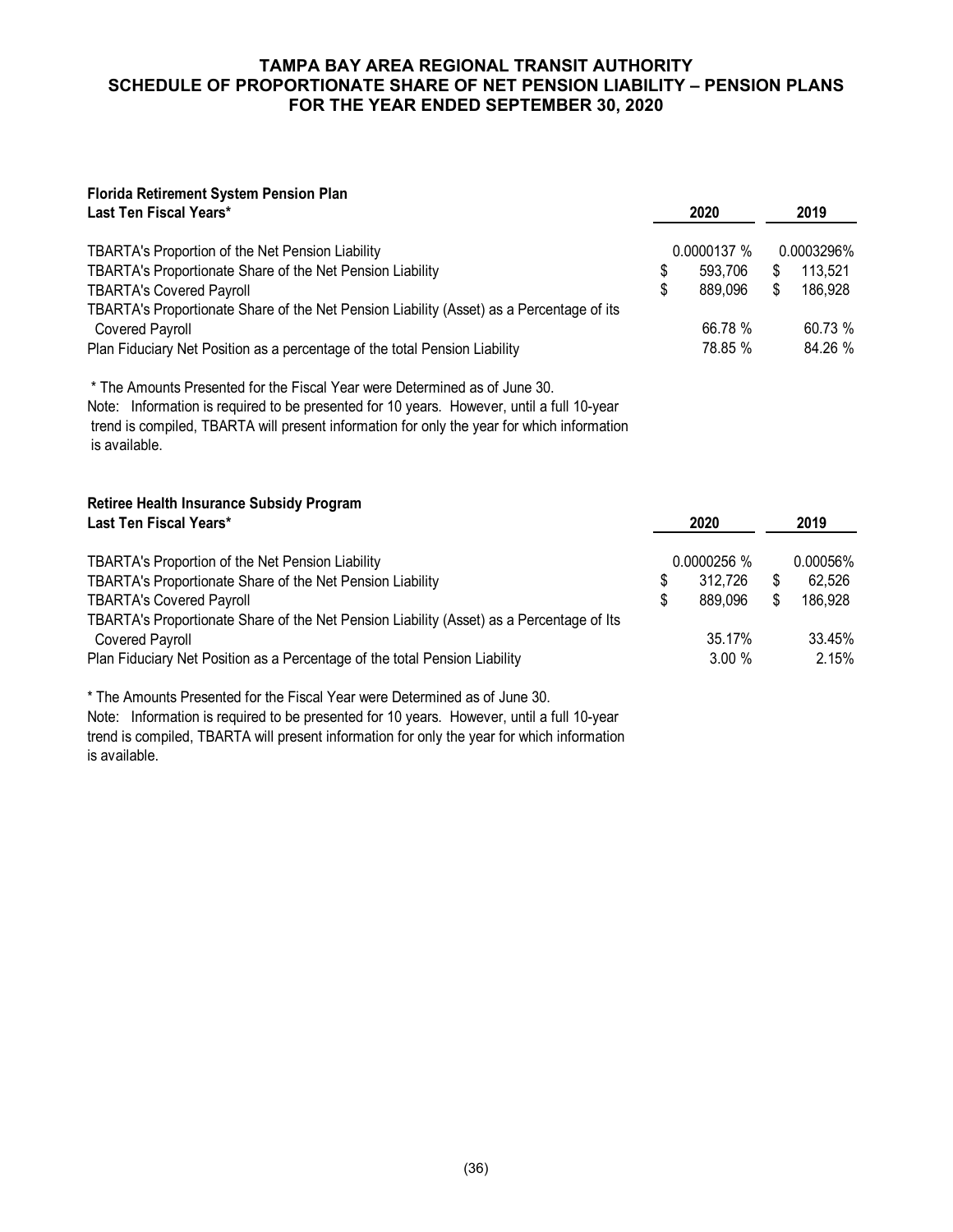# **TAMPA BAY AREA REGIONAL TRANSIT AUTHORITY SCHEDULE OF CONTRIBUTIONS – PENSION PLANS FOR THE YEAR ENDED SEPTEMBER 30, 2020**

# **Florida Retirement System Pension Plan**

| Last Ten Fiscal Years*                                                                                             |   | 2020                     |    | 2019               |
|--------------------------------------------------------------------------------------------------------------------|---|--------------------------|----|--------------------|
| <b>Contractually Required Contribution</b><br>Contributions in Relation to the Contractually Required Contribution | S | 48.730<br>(48, 730)      |    | 20,970<br>(20,970) |
| Contribution Deficiency (Excess)                                                                                   |   | $\overline{\phantom{a}}$ |    |                    |
| <b>TBARTA's Covered Payroll</b><br>Contributions as a Percentage of Covered Payroll                                | S | 1.095.723<br>4.45%       | S. | 379.759<br>5.52%   |

\*The Amounts Presented for Each Fiscal Year were Determined as of September 30. Note: Information is required to be presented for 10 years. However, until a full 10-year trend is compiled, TBARTA will present information for only the year for which information is available.

| Retiree Health Insurance Subsidy Program<br>Last Ten Fiscal Years*                                                                                     | 2020 |                                      |    | 2019              |  |  |
|--------------------------------------------------------------------------------------------------------------------------------------------------------|------|--------------------------------------|----|-------------------|--|--|
| <b>Contractually Required Contribution</b><br>Contributions in Relation to the Contractually Required Contribution<br>Contribution Deficiency (Excess) | \$   | 14.989<br>(14,989)<br>$\blacksquare$ |    | 6.304<br>(6, 304) |  |  |
| <b>TBARTA's Covered Payroll</b><br>Contributions as a Percentage of Covered Payroll                                                                    | S    | 1.095.723<br>1.37%                   | S. | 379.759<br>1.66%  |  |  |

\*The Amounts Presented for Each Fiscal Year were Determined as of September 30. Note: Information is required to be presented for 10 years. However, until a full 10-year trend is compiled, TBARTA will present information for only the year for which information is available.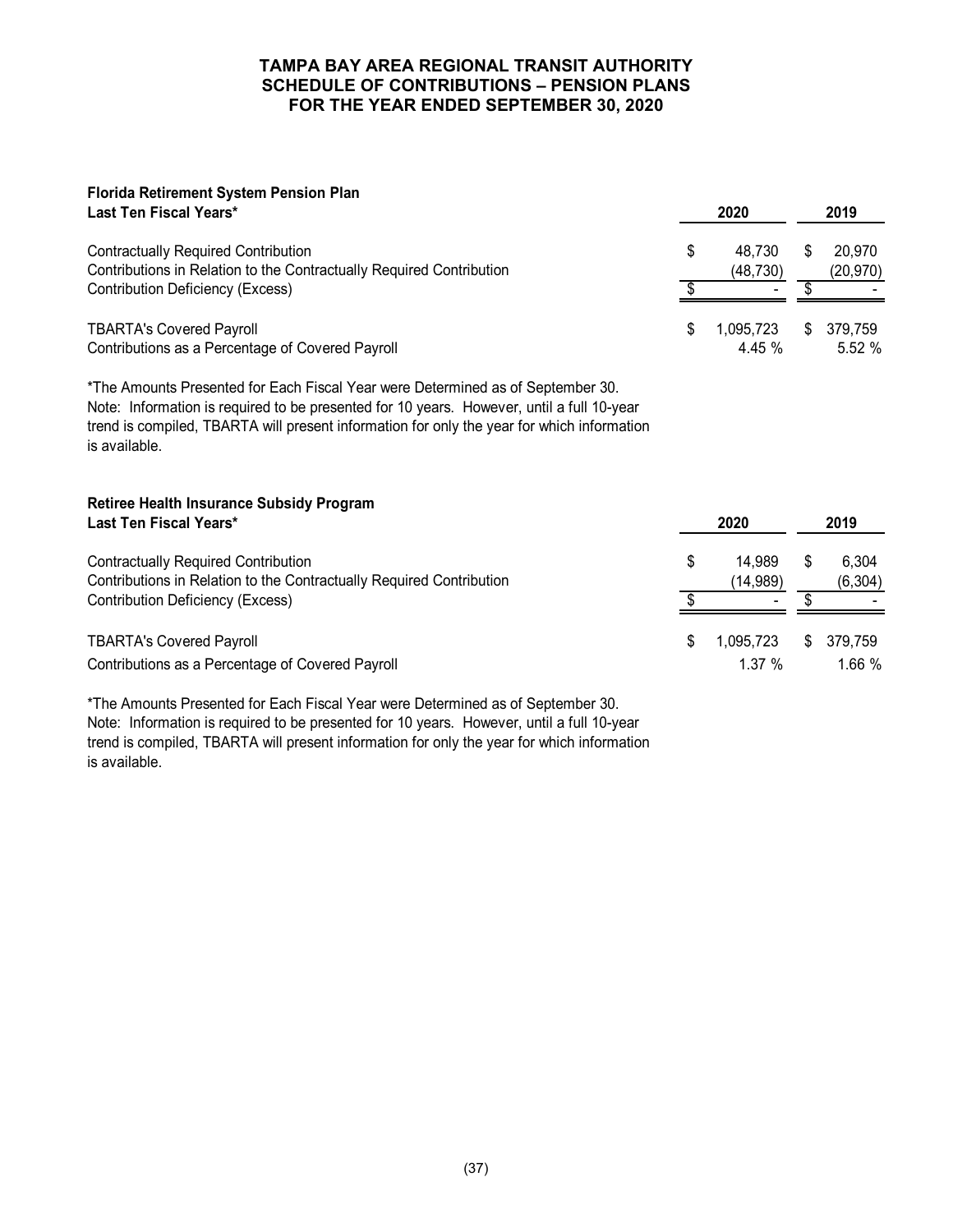

# **INDEPENDENT AUDITORS' REPORT ON INTERNAL CONTROL OVER FINANCIAL REPORTING AND ON COMPLIANCE AND OTHER MATTERS BASED ON AN AUDIT OF FINANCIAL STATEMENT PERFORMED IN ACCORDANCE WITH GOVERNMENT AUDITING STANDARDS**

Board of Directors Tampa Bay Area Regional Transit Authority Tampa, Florida

We have audited, in accordance with the auditing standards generally accepted in the United States of America and the standards applicable to financial audits contained in *Government Auditing Standards*  issued by the Comptroller General of the United States, the financial statements of the governmental activities and the general fund of Tampa Bay Area Regional Transit Authority (TBARTA), as of and for the year ended September 30, 2020, and the related notes to the financial statements, which collectively comprise TBARTA's basic financial statements, and have issued our report thereon dated May 21, 2021.

# **Internal Control Over Financial Reporting**

In planning and performing our audit of the financial statements, we considered TBARTA's internal control over financial reporting (internal control) to determine the audit procedures that are appropriate in the circumstances for the purpose of expressing our opinions on the financial statements, but not for the purpose of expressing an opinion on the effectiveness of TBARTA's internal control. Accordingly, we do not express an opinion on the effectiveness of TBARTA's internal control.

A *deficiency in internal control* exists when the design or operation of a control does not allow management or employees, in the normal course of performing their assigned functions, to prevent, or detect and correct, misstatements on a timely basis. A *material weakness* is a deficiency, or a combination of deficiencies, in internal control such that there is a reasonable possibility that a material misstatement of the entity's financial statements will not be prevented or detected and corrected on a timely basis. A *significant deficiency* is a deficiency, or a combination of deficiencies, in internal control that is less severe than a material weakness yet important enough to merit attention by those charged with governance.

Our consideration of internal control was for the limited purpose described in the first paragraph of this section and was not designed to identify all deficiencies in internal control that might be material weaknesses or significant deficiencies and therefore, material weaknesses or significant deficiencies may exist that have not been identified. Given these limitations, during our audit we did not identify any deficiencies in internal control that we consider to be material weaknesses. However, material weaknesses may exist that have not been identified.

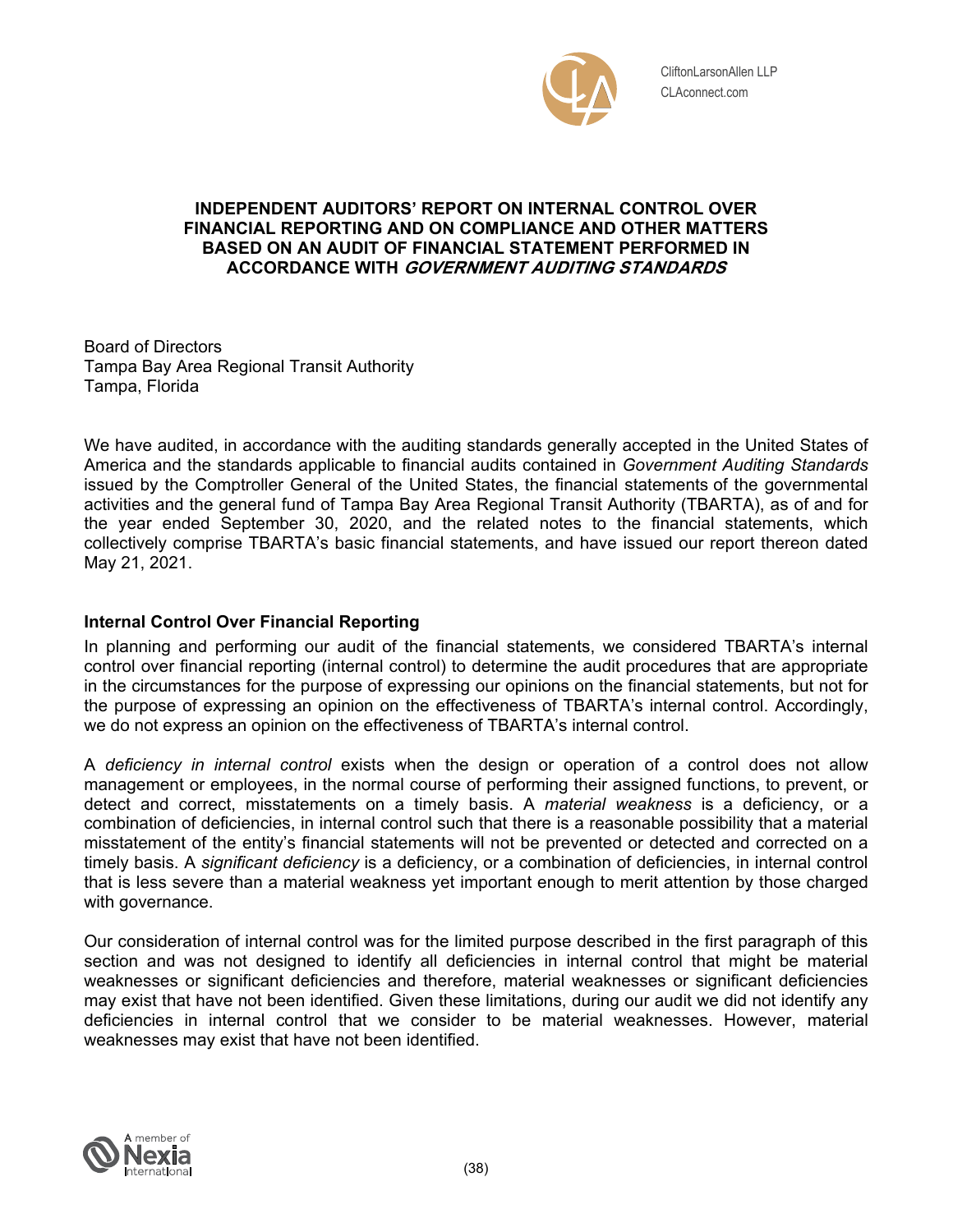# **Compliance and Other Matters**

As part of obtaining reasonable assurance about whether TBARTA's financial statements are free from material misstatement, we performed tests of its compliance with certain provisions of laws, regulations, contracts, and grant agreements, noncompliance with which could have a direct and material effect on the determination of financial statement amounts. However, providing an opinion on compliance with those provisions was not an objective of our audit, and accordingly, we do not express such an opinion. The results of our tests disclosed no instances of noncompliance or other matters that are required to be reported under *Government Auditing Standards*.

#### **Purpose of this Report**

The purpose of this report is solely to describe the scope of our testing of internal control and compliance and the results of that testing, and not to provide an opinion on the effectiveness of the entity's internal control or on compliance. This report is an integral part of an audit performed in accordance with *Government Auditing Standards* in considering the entity's internal control and compliance. Accordingly, this communication is not suitable for any other purpose.

Viifton Larson Allen LLP

**CliftonLarsonAllen LLP** 

Tampa, Florida May 21, 2021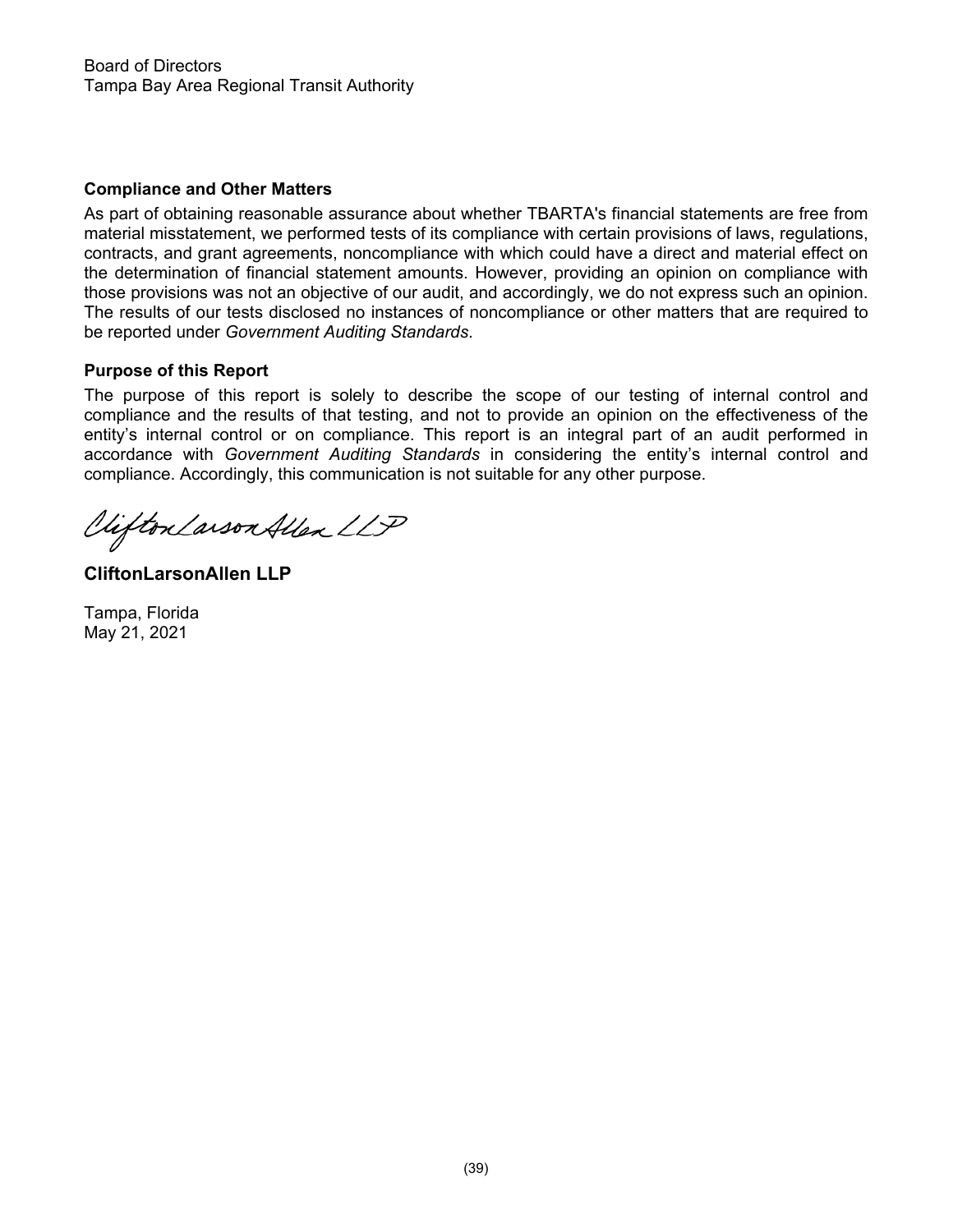

CliftonLarsonAllen LLP CLAconnect.com

# **INDEPENDENT AUDITORS' REPORT ON COMPLIANCE FOR EACH MAJOR STATE PROJECT, AND REPORT ON INTERNAL CONTROL OVER COMPLIANCE REQUIRED BY CHAPTER 10.550, RULES OF THE AUDITOR GENERAL OF THE STATE OF FLORIDA**

Board of Directors Tampa Bay Area Regional Transit Authority Tampa, Florida

# **Report on Compliance for Each Major State Project**

We have audited Tampa Bay Area Regional Transit Authority (TBARTA) compliance with the types of compliance requirements described in the Florida Department of Financial Services *State Projects Compliance Supplement* that could have a direct and material effect on each of TBARTA's major state projects for the year ended September 30, 2020. TBARTA's major state projects are identified in the summary of auditors' results section of the accompanying schedule of findings and questioned costs.

#### *Management's Responsibility*

Management is responsible for compliance with state statutes, regulations, and the terms and conditions of its state awards applicable to its state projects.

# *Auditors' Responsibility*

Our responsibility is to express an opinion on compliance for each of TBARTA's major state projects based on our audit of the types of compliance requirements referred to above. We conducted our audit of compliance in accordance with auditing standards generally accepted in the United States of America; the standards applicable to financial audits contained in *Government Auditing Standards*, issued by the Comptroller General of the United States; and Chapter 10.550, *Rules of the Auditor General of Local Governmental Entity Audits*. Those standards and Chapter 10.550 require that we plan and perform the audit to obtain reasonable assurance about whether noncompliance with the types of compliance requirements referred to above that could have a direct and material effect on a major state project occurred. An audit includes examining, on a test basis, evidence about TBARTA's compliance with those requirements and performing such other procedures as we considered necessary in the circumstances.

We believe that our audit provides a reasonable basis for our opinion on compliance for each major state project. However, our audit does not provide a legal determination of TBARTA's compliance.

# *Opinion on Each Major State Project*

In our opinion, TBARTA complied, in all material respects, with the types of compliance requirements referred to above that could have a direct and material effect on each of its major state project for the year ended September 30, 2020.

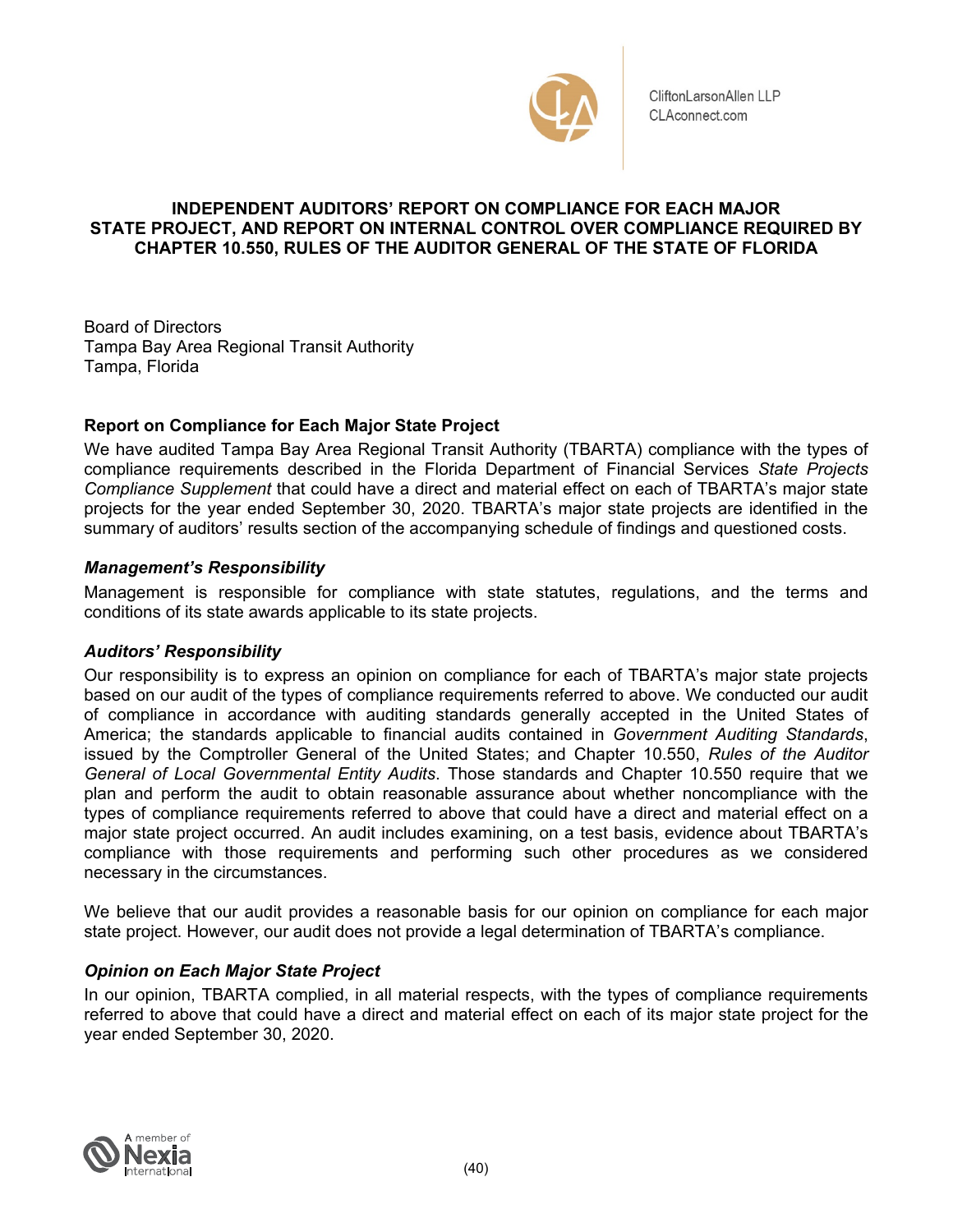# **Report on Internal Control Over Compliance**

Management of TBARTA is responsible for establishing and maintaining effective internal control over compliance with the types of compliance requirements referred to above. In planning and performing our audit of compliance, we considered TBARTA's internal control over compliance with the types of requirements that could have a direct and material effect on each major state project to determine the auditing procedures that are appropriate in the circumstances for the purpose of expressing an opinion on compliance for each major state project and to test and report on internal control over compliance in accordance with Chapter 10.550, but not for the purpose of expressing an opinion on the effectiveness of internal control over compliance. Accordingly, we do not express an opinion on the effectiveness of TBARTA's internal control over compliance.

A *deficiency in internal control over compliance* exists when the design or operation of a control over compliance does not allow management or employees, in the normal course of performing their assigned functions, to prevent, or detect and correct, noncompliance with a type of compliance requirement of a state project on a timely basis. A *material weakness in internal control over compliance* is a deficiency, or a combination of deficiencies, in internal control over compliance, such that there is a reasonable possibility that material noncompliance with a type of compliance requirement of a state project will not be prevented, or detected and corrected, on a timely basis. A *significant deficiency in internal control over compliance* is a deficiency, or a combination of deficiencies, in internal control over compliance with a type of compliance requirement of a state project that is less severe than a material weakness in internal control over compliance, yet important enough to merit attention by those charged with governance.

Our consideration of internal control over compliance was for the limited purpose described in the first paragraph of this section and was not designed to identify all deficiencies in internal control over compliance that might be material weaknesses or significant deficiencies and therefore, material weaknesses or significant deficiencies may exist that have not been identified. We did not identify any deficiencies in internal control over compliance that we consider to be material weaknesses. However, material weaknesses may exist that have not been identified.

The purpose of this report on internal control over compliance is solely to describe the scope of our testing of internal control over compliance and the results of that testing based on the requirements of Chapter 10.550. Accordingly, this report is not suitable for any other purpose.

Viifton Larson Allen LLP

**CliftonLarsonAllen LLP** 

Tampa, Florida May 21, 2021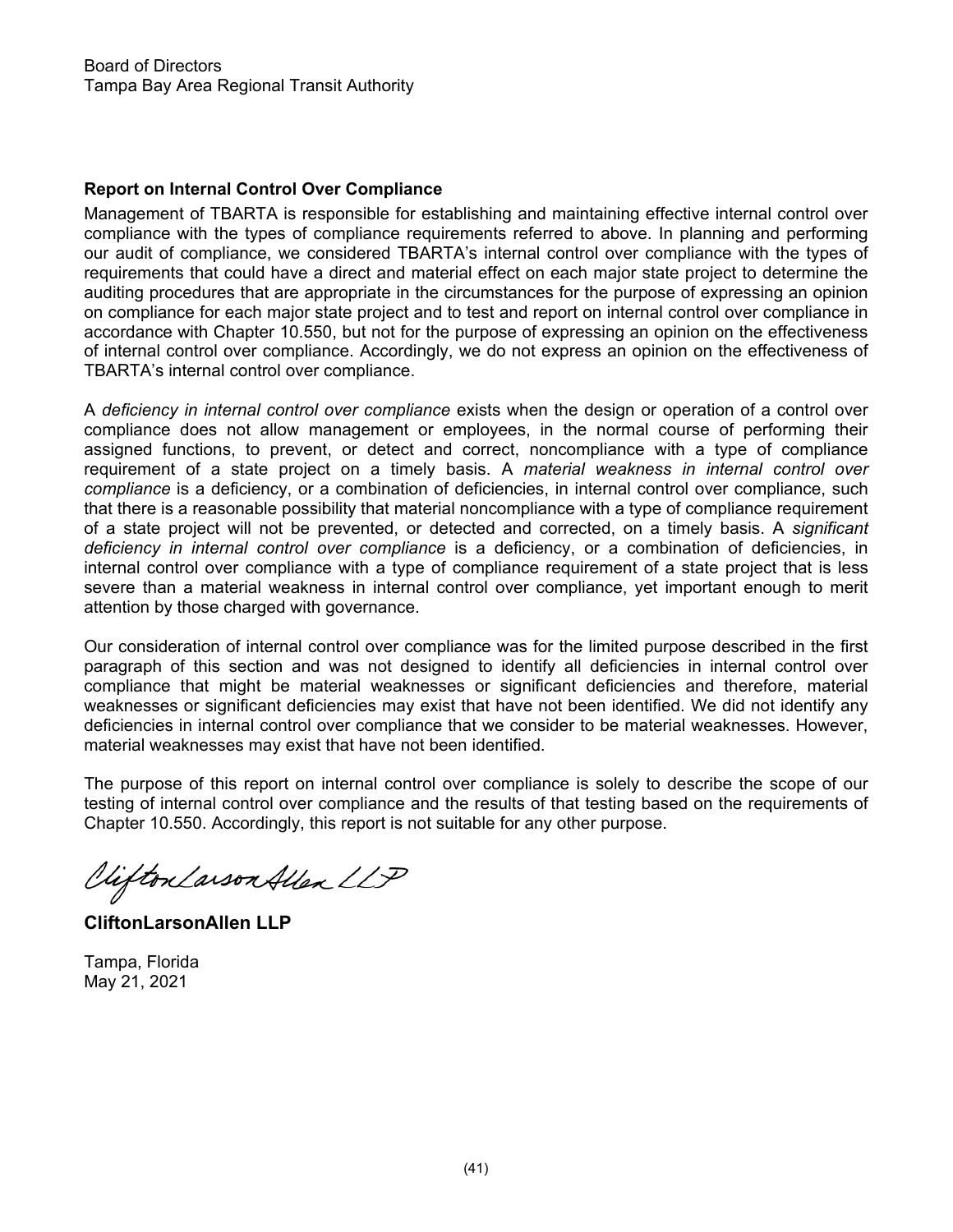# **TAMPA BAY AREA REGIONAL TRANSIT AUTHORITY SCHEDULE OF EXPENDITURES OF STATE FINANCIAL ASSISTANCE YEAR ENDED SEPTEMBER 30, 2020**

| <b>State Grantor</b>                             | <b>CSFA</b>   | Grant or<br>Contract | Passed Through   |               |
|--------------------------------------------------|---------------|----------------------|------------------|---------------|
| Grantor/Program title                            | <b>Number</b> | <b>Number</b>        | To Subrecipients | Expenditures  |
| <b>Florida Department of Transportation</b>      |               |                      |                  |               |
| Direct Program:                                  |               |                      |                  |               |
| Commuter Assistance/Rideshare Grants             | 55.007        | G0X30                | \$               | \$<br>327,935 |
| Commuter Assistance/Rideshare Grants             | 55.007        | G0M91                |                  | 30,485        |
| Commuter Assistance/Rideshare Grants             | 55.007        | GH096                |                  | 29,500        |
| Commuter Assistance/Rideshare Grants             | 55.007        | G1178                |                  | 513,072       |
| <b>Total CSFA</b>                                |               |                      |                  | 900,992       |
| Local Transportation Projects/Earmark            | 55.039        | G1445                |                  | 352,445       |
| Local Transportation Projects/Earmark            | 55.039        | G1C04                |                  | 970,016       |
| Local Transportation Projects/Earmark            | 55.039        | G1C05                |                  | 220,729       |
| <b>Total CSFA</b>                                |               |                      |                  | 1,543,190     |
| Total Expenditures of State Financial Assistance |               |                      |                  | 2,444,182     |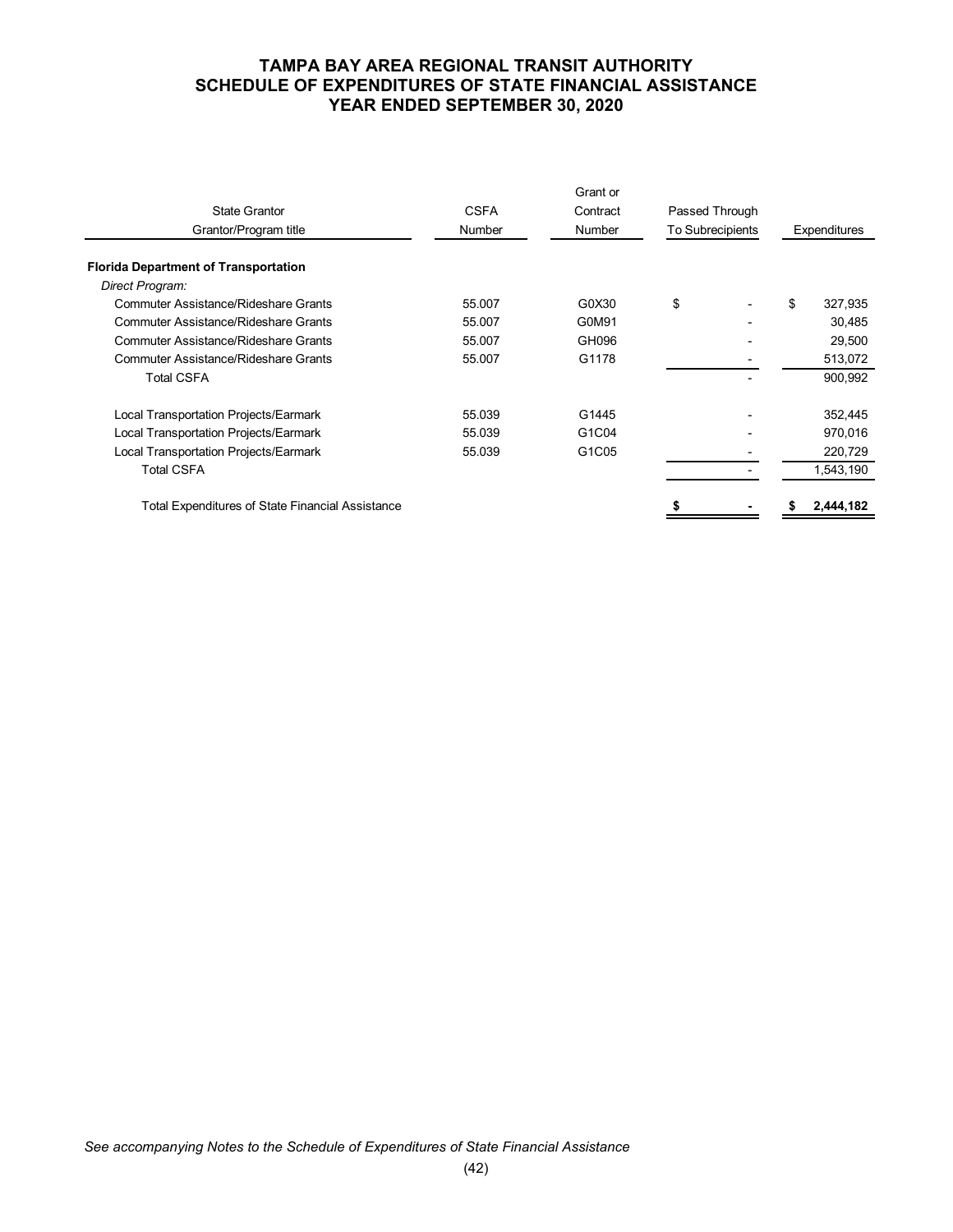#### **TAMPA BAY AREA REGIONAL TRANSIT AUTHORITY NOTES TO THE SCHEDULE OF EXPENDITURES OF STATE FINANCIAL ASSISTANCE YEAR ENDED SEPTEMBER 30, 2020**

#### **NOTE 1 BASIS OF PRESENTATION**

The accompanying schedule of expenditures of state financial assistance includes all state grant activity of TBARTA and is presented on the modified accrual basis of accounting. The information in this schedule is presented in accordance with the requirements of Chapter 10.550 of the Rules of the Auditor General. Therefore, some amounts presented in this schedule may differ from amounts presented of or used in the preparation of the financial statements.

#### **NOTE 2 CAPITAL ASSETS**

Capital assets, totaling \$17,886, were purchased using capital awards during the fiscal year ending September 30, 2020.

#### **NOTE 3 EXPENDITURES OF FEDERAL AWARDS**

TBARTA also expended \$544,302 of federal awards for the year ended September 30, 2020. However, a schedule of expenditures of federal awards is not required to be included because TBARTA did not expend greater than \$750,000 throughout the fiscal year, as stipulated under 2 CFR 200 Uniform Guidance.

#### **NOTE 4 SUBRECIPIENTS**

There were no expenditures passed through to sub-recipients for the year ending September 30, 2020.

# **NOTE 5 INDIRECT COST RATE**

TBARTA has not elected to use the 10% de minimus cost rate.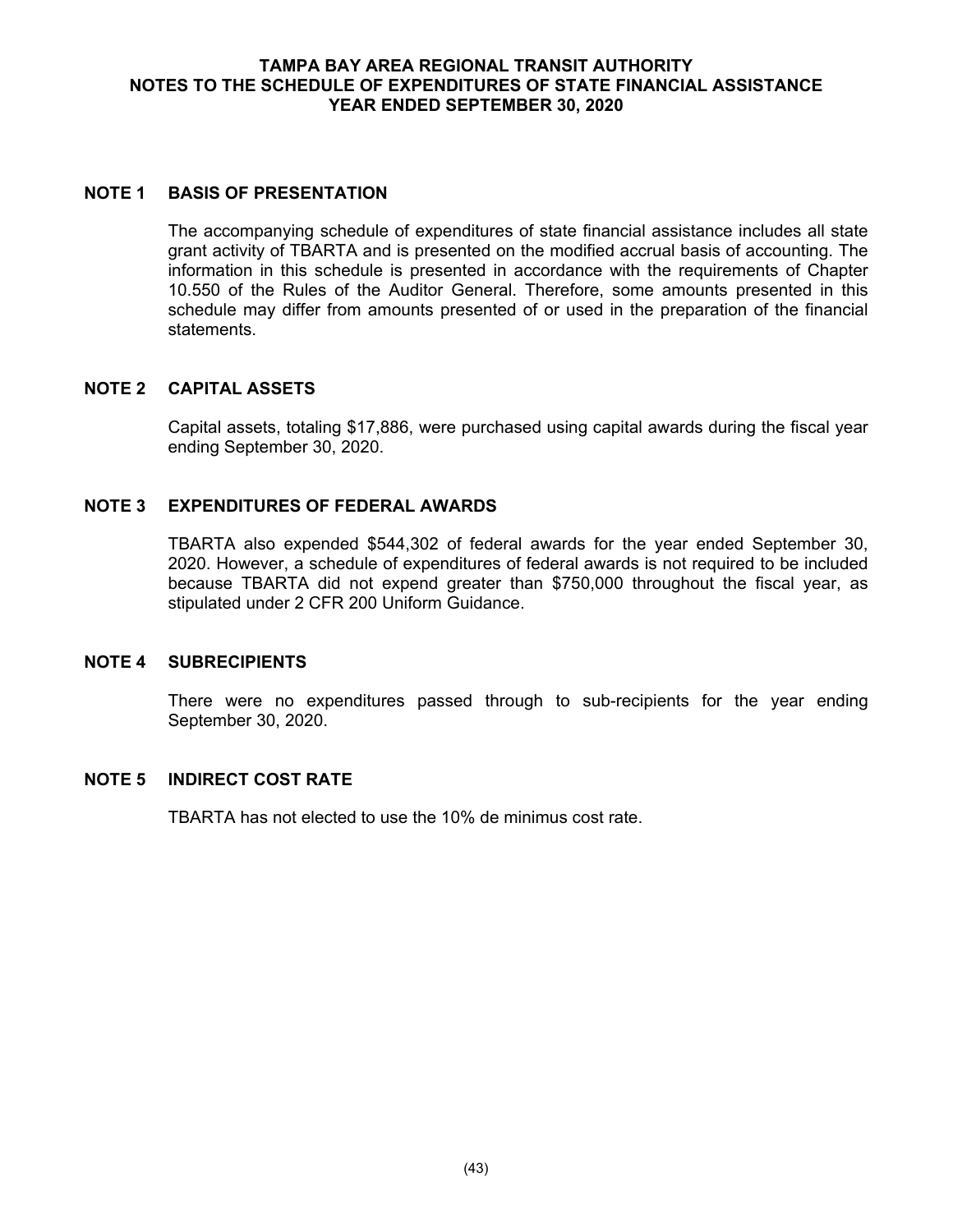# **TAMPA BAY AREA REGIONAL TRANSIT AUTHORITY SCHEDULE OF FINDINGS AND QUESTIONED COSTS YEAR ENDED SEPTEMBER 30, 2020**

# *Section I – Summary of Auditors' Results*

# *Financial Statements*

| 1. | Type of auditors' report issued:                                                                               | Unmodified                                                                                                                                                                                                                                                                                              |                        |
|----|----------------------------------------------------------------------------------------------------------------|---------------------------------------------------------------------------------------------------------------------------------------------------------------------------------------------------------------------------------------------------------------------------------------------------------|------------------------|
| 2. | Internal control over financial reporting:                                                                     |                                                                                                                                                                                                                                                                                                         |                        |
|    | Material weakness(es) identified?<br>$\bullet$                                                                 | $\frac{\mathsf{x}}{\mathsf{x}}$ no                                                                                                                                                                                                                                                                      |                        |
|    | Significant deficiency(ies) identified?<br>$\bullet$                                                           | _________________ yes                                                                                                                                                                                                                                                                                   | x ______ none reported |
| 3. | Noncompliance material to financial<br>statements noted?                                                       | $\frac{\mathsf{x}}{\mathsf{y}}$ no<br>yes                                                                                                                                                                                                                                                               |                        |
|    | <b>State Financial Assistance</b>                                                                              |                                                                                                                                                                                                                                                                                                         |                        |
|    | 1. Internal control over state projects:                                                                       |                                                                                                                                                                                                                                                                                                         |                        |
|    | Material weakness(es) identified?<br>$\bullet$                                                                 | yes<br>x no                                                                                                                                                                                                                                                                                             |                        |
|    | Significant deficiency(ies) identified<br>$\bullet$<br>that are not considered to be<br>material weakness(es)? | _ yes                                                                                                                                                                                                                                                                                                   | x ______ none reported |
|    | 2. Type of auditors' report issued on<br>compliance for state projects:                                        | Unmodified                                                                                                                                                                                                                                                                                              |                        |
|    | 3. Any audit findings disclosed that are<br>required to be reported in accordance<br>with state requirements?  | yes<br>$\mathsf{X}$ and $\mathsf{X}$ and $\mathsf{X}$ are $\mathsf{X}$ and $\mathsf{X}$ are $\mathsf{X}$ and $\mathsf{X}$ are $\mathsf{X}$ and $\mathsf{X}$ are $\mathsf{X}$ and $\mathsf{X}$ are $\mathsf{X}$ and $\mathsf{X}$ are $\mathsf{X}$ and $\mathsf{X}$ are $\mathsf{X}$ and $\mathsf{X}$ are | no                     |
|    | <b>Identification of Major State Projects</b>                                                                  |                                                                                                                                                                                                                                                                                                         |                        |
|    | <b>CSFA Number(s)</b>                                                                                          | <b>Name of State Project</b>                                                                                                                                                                                                                                                                            |                        |
|    | 55.039                                                                                                         | <b>Local Transportation Projects</b>                                                                                                                                                                                                                                                                    |                        |
|    | Dollar threshold used to distinguish between<br>Type A and Type B state projects:                              | \$<br><u>733,255</u>                                                                                                                                                                                                                                                                                    |                        |
|    | Auditee qualified as low-risk auditee?                                                                         | yes<br>X                                                                                                                                                                                                                                                                                                | no                     |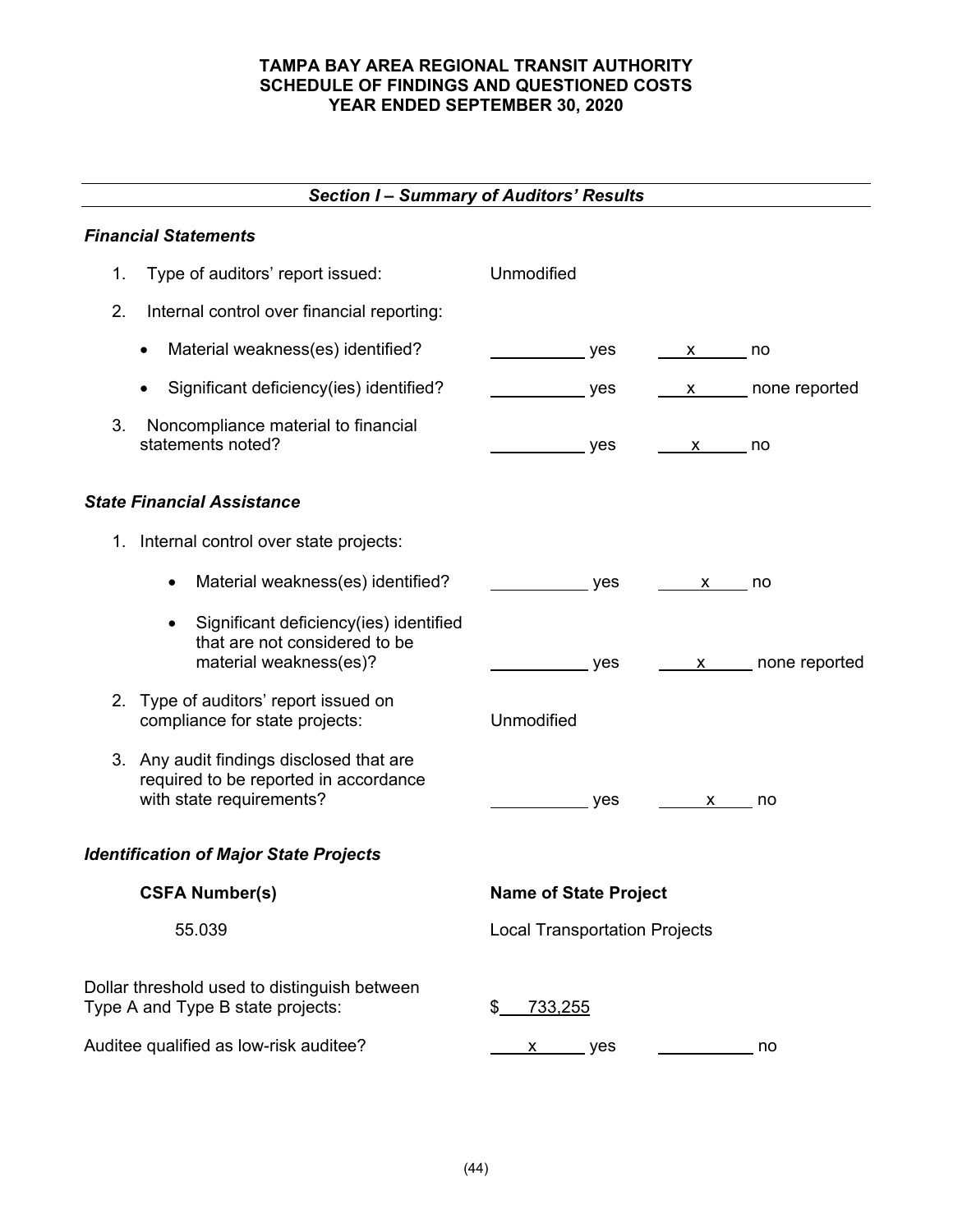# **TAMPA BAY AREA REGIONAL TRANSIT AUTHORITY SCHEDULE OF FINDINGS AND QUESTIONED COSTS YEAR ENDED SEPTEMBER 30, 2020**

# *Section II – Financial Statement Findings*

Our audit did not disclose any matters required to be reported in accordance with *Government Auditing Standards*.

# *Section III– Findings and Questioned Costs – Major State Projects*

Our audit did not disclose any matters required to be reported in accordance with rule 10.554(1)(I)4, Rules of the Auditor General.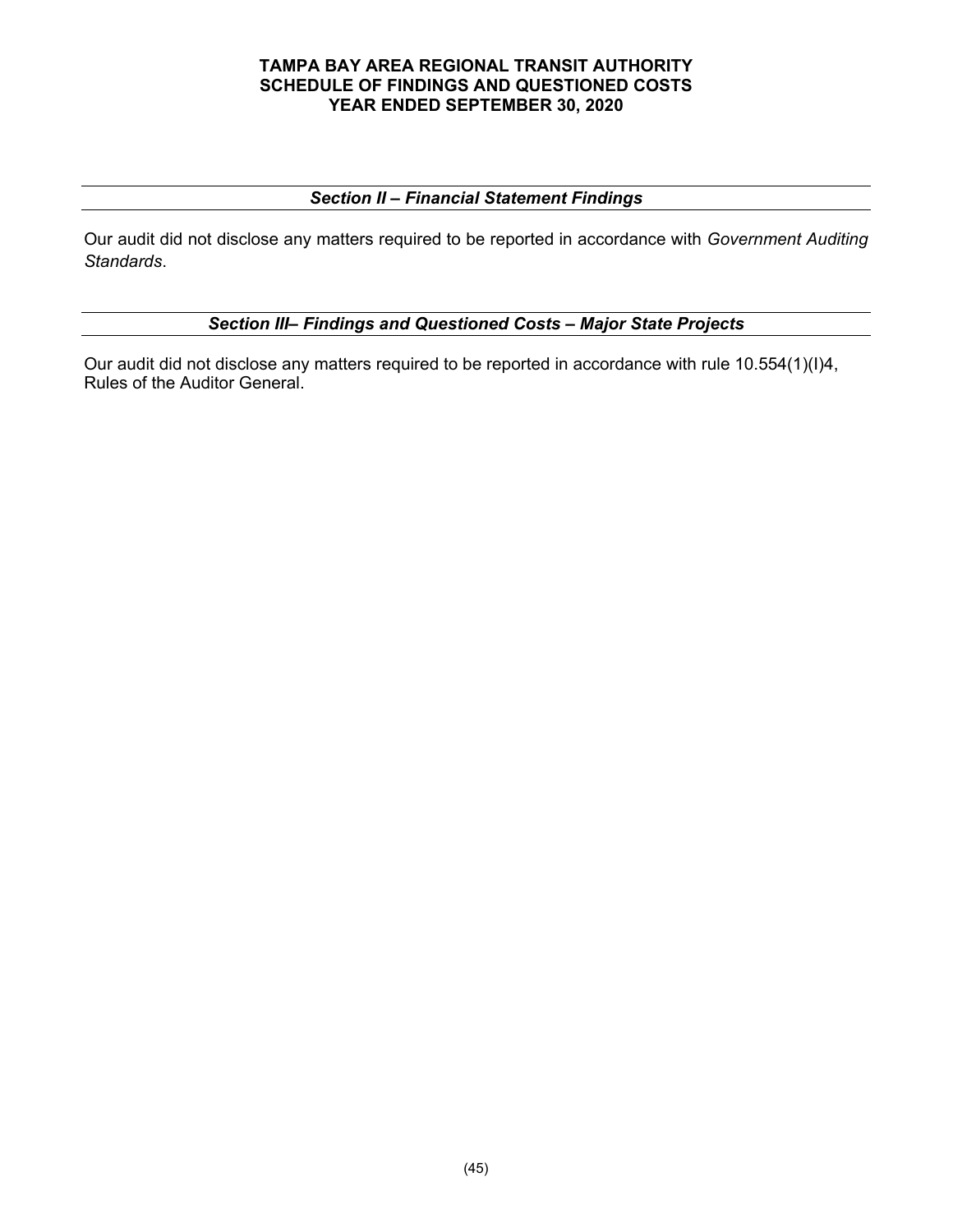

CliftonLarsonAllen LLP CLAconnect.com

# **MANAGEMENT LETTER**

Board of Directors Tampa Bay Area Regional Transit Authority Tampa, Florida

# **Report on the Financial Statements**

We have audited the financial statements of the Tampa Bay Area Regional Transit Authority (TBARTA), as of and for the fiscal year ended September 30, 2020, and have issued our report thereon dated May 21, 2021.

# *Auditors' Responsibility*

We conducted our audit in accordance with auditing standards generally accepted in the United States of America; the standards applicable to financial audits contained in *Government Auditing Standards,* issued by the Comptroller General of the United States; and Chapter 10.550, Rules of the Florida Auditor General.

# *Other Reporting Requirements*

We have issued our Independent Auditors' Report on Internal Control over Financial Reporting and on Compliance and Other Matters Based on an Audit of Financial Statements Performed in Accordance with *Government Auditing Standards*; Independent Auditors' Report on Compliance for Each Major State Project, and Report on Internal Control over Compliance; Schedule of Findings and Questioned Costs; and Independent Accountant's Report on an examination conducted in accordance with *AICPA Professional Standards*, AT-C Section 315, regarding compliance requirements in accordance with Chapter 10.550, Rules of the Auditor General. Disclosures in those reports and schedule, which are dated May 21, 2021, should be considered in conjunction with this management letter.

# *Prior Audit Findings*

Section 10.554(1)(i)1., Rules of the Auditor General, requires that we determine whether or not corrective actions have been taken to address findings and recommendations made in the preceding annual financial audit report. The prior year finding was corrected as shown in Appendix A.

# *Official Title and Legal Authority*

Section 10.554(1)(i)4., Rules of the Auditor General, requires that the name or official title and legal authority for the primary government and each component unit of the reporting entity be disclosed in this management letter, unless disclosed in the notes to the financial statements. See Note 1 in the notes to the financial statements.

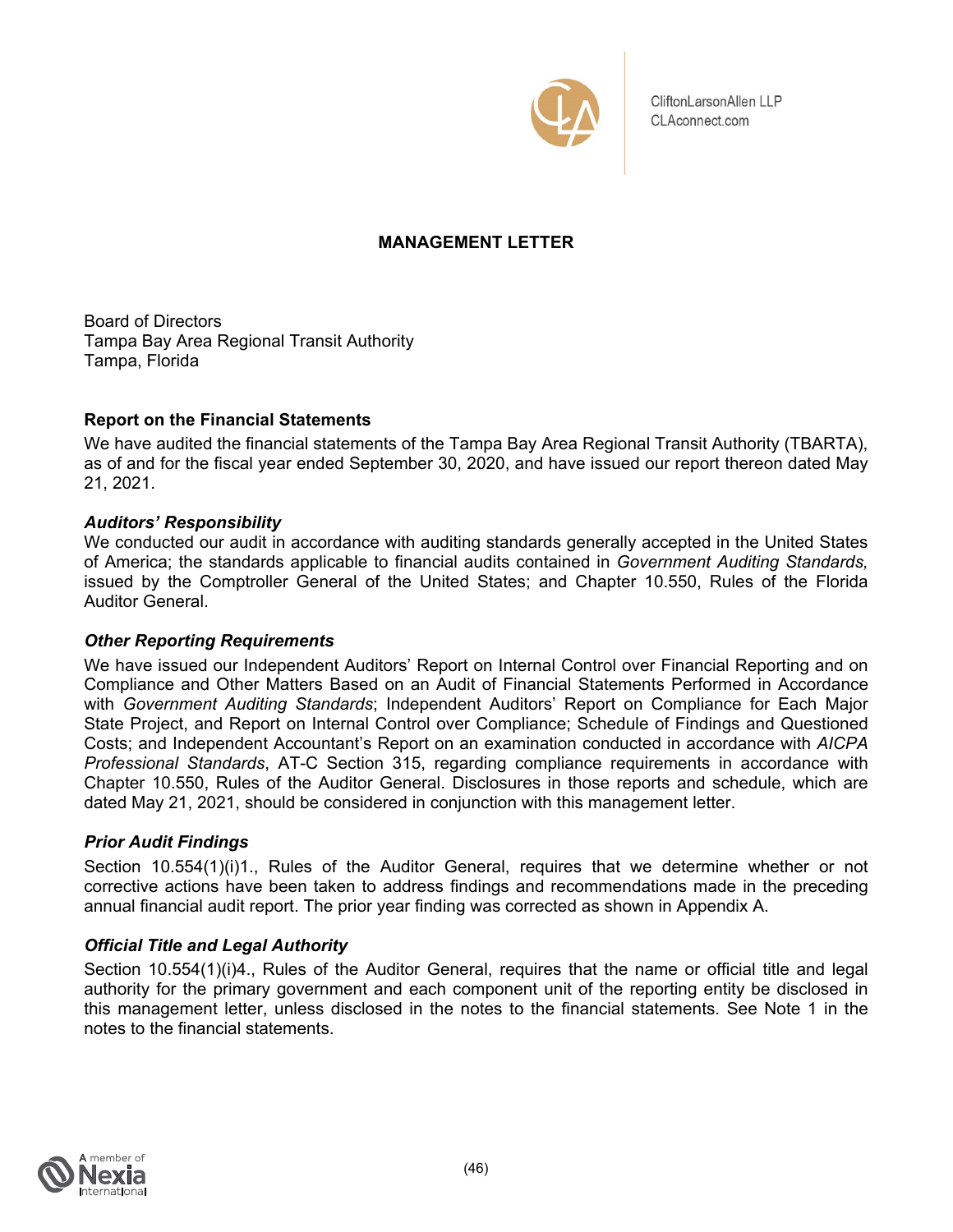#### **Financial Condition and Management**

Sections 10.554(1)(i)5.a. and 10.556(7), Rules of the Auditor General, require us to apply appropriate procedures and communicate the results of our determination as to whether or not the TBARTA has met one or more of the conditions described in Section 218.503(1), Florida Statutes, and to identify the specific conditions met. In connection with our audit, we determined that TBARTA did not meet any of the conditions described in Section 218.503(1), Florida Statutes.

Pursuant to Sections 10.554(1)(i)5.b. and 10.556(8), Rules of the Auditor General, we applied financial condition assessment procedures for TBARTA. It is management's responsibility to monitor TBARTA's financial condition, and our financial condition assessment was based in part on representations made by management and review of financial information provided by same.

Section 10.554(1)(i)2., Rules of the Auditor General, requires that we communicate any recommendations to improve financial management. In connection with our audit, we did not note any such findings.

#### **Special District Component Units**

Section 10.554(1)(i)5.c., Rules of the Auditor General, requires, if appropriate, that we communicate the failure of a special district that is a component unit of a county, municipality, or special district, to provide the financial information necessary for proper reporting of the component unit, within the audited financial statements of the county, municipality, or special district in accordance with Section 218.39(3)(b), Florida Statutes. TBARTA does not have any component units.

#### **Additional Matters**

Section 10.554(1)(i)3., Rules of the Auditor General, requires us to communicate noncompliance with provisions of contracts or grant agreements, or abuse, that have occurred, or are likely to have occurred, that have an effect on the financial statements that is less than material but warrants the attention of those charged with governance. In connection with our audit, we did not have any such findings.

#### **Purpose of this Letter**

Our management letter is intended solely for the information and use of the Legislative Auditing Committee, members of the Florida Senate and the Florida House of Representatives, the Florida Auditor General, federal and other granting agencies, the board of directors, and applicable management, and is not intended to be and should not be used by anyone other than these specified parties.

Clifton Larson Allen LLP

**CliftonLarsonAllen LLP**

Tampa, Florida May 21, 2021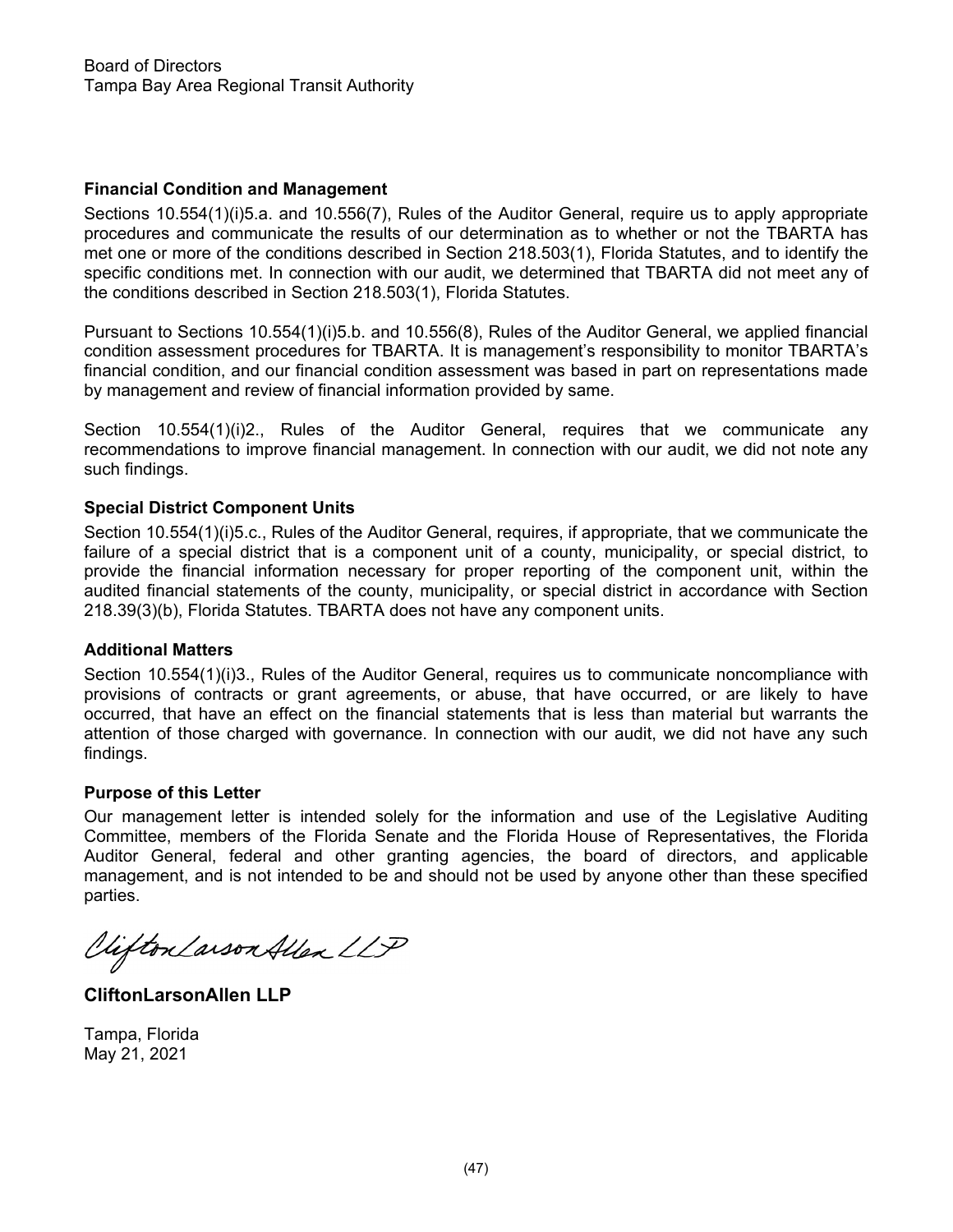# **TAMPA BAY AREA REGIONAL TRANSIT AUTHORITY APPENDIX A – PRIOR YEAR FINDINGS AND RECOMMENDATIONS SEPTEMBER 30, 2020**

# **APPENDIX A**

| Prior Year Findings and                                                       | <b>Current Year Status</b> |                          |             |  |  |  |
|-------------------------------------------------------------------------------|----------------------------|--------------------------|-------------|--|--|--|
| Recommendations                                                               | Cleared                    | <b>Partially Cleared</b> | Not Cleared |  |  |  |
| 2019-001 Proper Recording of<br><b>Capital Asset Transactions</b>             | X                          |                          |             |  |  |  |
| 2019-002 Preparation and<br>Adequate Approval of Journal<br>Entries           | X                          |                          |             |  |  |  |
| 2019-003 Timely Preparation<br>and Adequate Review of Bank<br>Reconciliations | X                          |                          |             |  |  |  |
| 2019-004 Budgetary Control                                                    | X                          |                          |             |  |  |  |